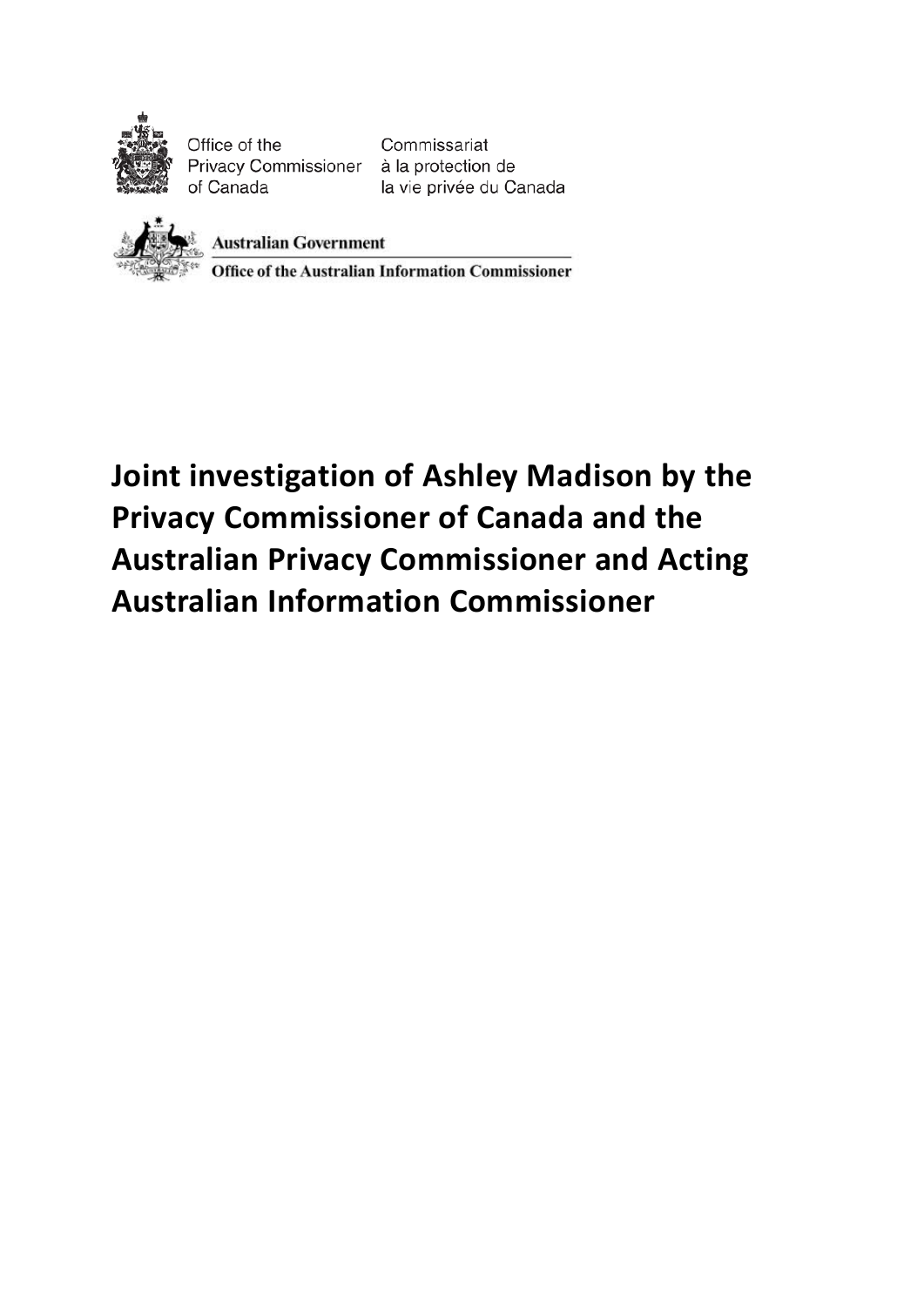| Requirement to establish appropriate practices, procedures and systems 13         |  |
|-----------------------------------------------------------------------------------|--|
|                                                                                   |  |
|                                                                                   |  |
|                                                                                   |  |
|                                                                                   |  |
|                                                                                   |  |
|                                                                                   |  |
| Requirement to destroy or de-identify personal information no longer required  20 |  |
| Requirement to delete an individuals' information on request by the individual 20 |  |
|                                                                                   |  |
|                                                                                   |  |
|                                                                                   |  |
|                                                                                   |  |
| Requirement to maintain quality and accuracy of personal information  28          |  |
|                                                                                   |  |
|                                                                                   |  |
|                                                                                   |  |
|                                                                                   |  |
|                                                                                   |  |
|                                                                                   |  |
|                                                                                   |  |

# **Contents**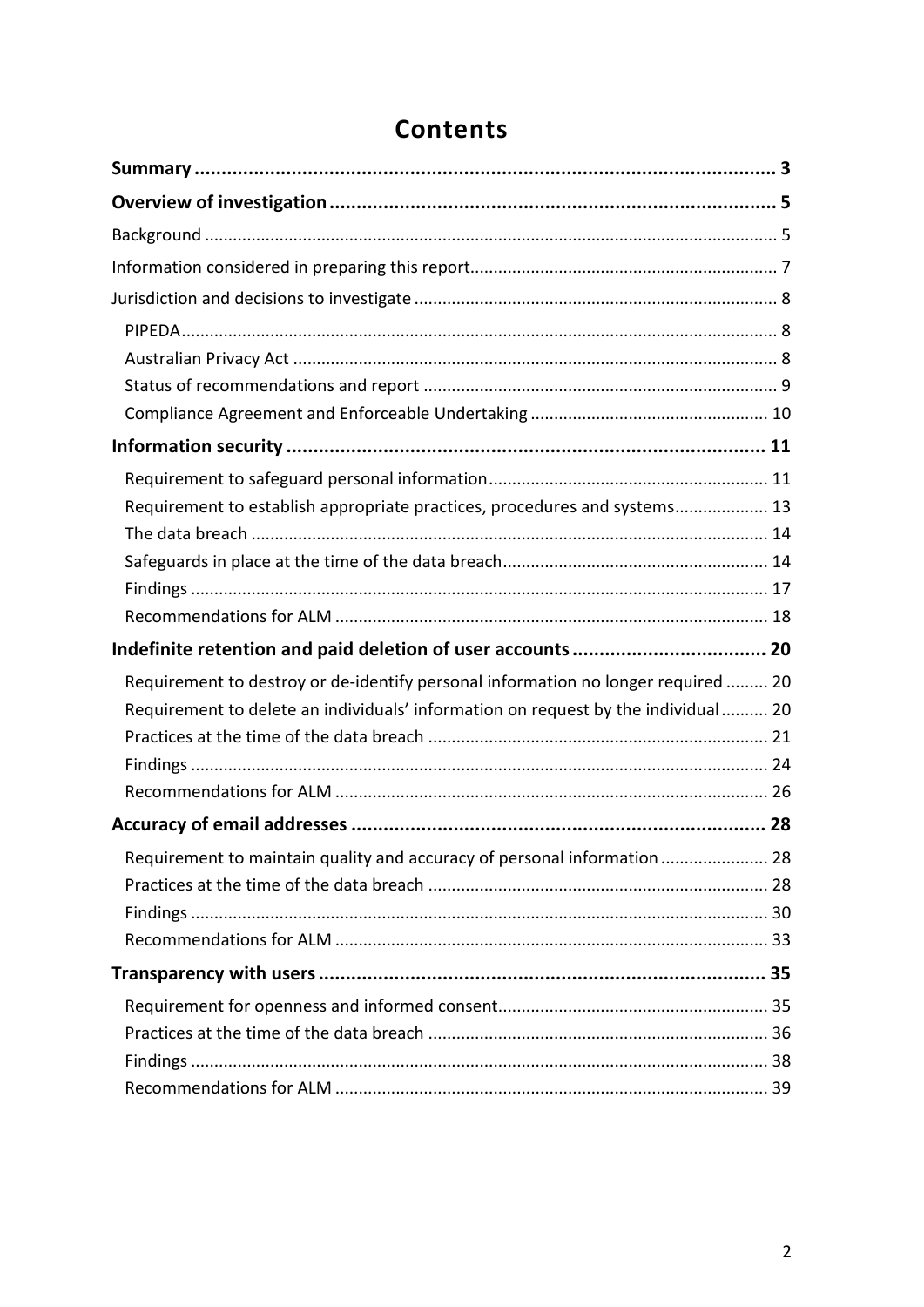## **Summary**

- <span id="page-2-0"></span>[1](#page-2-1). Avid Life Media Inc.  $(ALM)^1$  is a company that operates a number of adult dating websites. The largest website operated by ALM is Ashley Madison, which is targeted at people seeking a discreet affair. ALM is headquartered in Canada, but its websites have a global reach, with users in over 50 countries, including Australia.
- 2. On 15 July 2015, a person or group identifying itself as 'The Impact Team' announced that it had hacked ALM. The Impact Team threatened to expose the personal information of Ashley Madison users unless ALM shut down Ashley Madison and another of its websites, Established Men. ALM did not agree to this demand. On 20 July 2015, following media reports and after an invitation from the Office of the Privacy Commissioner of Canada (OPC), ALM voluntarily reported details of the breach to the OPC. Subsequently, on 18 and 20 August 2015, The Impact Team published information it claimed to have stolen from ALM, including the details of approximately 36 million Ashley Madison user accounts. The compromise of ALM's security by The Impact Team, together with the subsequent publication of compromised information online, is referred to in this report as 'the data breach'.
- 3. Given the scale of the data breach, the sensitivity of the information involved, the impact on affected individuals, and the international nature of ALM's business, the Office of the Australian Information Commissioner (OAIC) and the OPC jointly investigated ALM's privacy practices at the time of the data breach. The joint investigation was conducted in accordance with the Australian *Privacy Act 1988* (Australian Privacy Act) and the Canadian *Personal Information Protection and Electronic Documents Act* (PIPEDA). The collaboration was made possible by the OAIC and OPC's participation in the Asia-Pacific Economic Cooperation (APEC) Cross-border Privacy Enforcement Arrangement and pursuant to ss 11(2) and 23.1 of PIPEDA and s 40(2) of the Australian Privacy Act.
- 4. The investigation initially examined the circumstances of the data breach and how it had occurred. It then considered ALM's information handling practices that may have affected the likelihood or the impact of the data breach. For clarity, this report makes no conclusions with respect to the cause of the data breach itself. The investigation assessed those practices against ALM's obligations under PIPEDA and the Australian Privacy Principles (APPs) in the Australian Privacy Act.
- 5. The primary issue under consideration was the adequacy of the safeguards ALM had in place to protect the personal information of its users. Although ALM's security was compromised by The Impact Team, a security compromise does not necessarily point to a contravention of PIPEDA or the Australian Privacy Act. Whether a contravention occurred depends on whether ALM had, at the time of the data breach:
	- for PIPEDA: implemented safeguards appropriate to the sensitivity of the information it held; and

<span id="page-2-1"></span> <sup>1</sup> On 12 July 2016, Avid Life Media announced that it would be rebranded as Ruby Corp. See Avid Life Media, 'Avid Life Media Rebrands as ruby', 12 July 2016, available at [<http://media.ashleymadison.com/avid-life](http://media.ashleymadison.com/avid-life-media-rebrands-as-ruby/)[media-rebrands-as-ruby/>](http://media.ashleymadison.com/avid-life-media-rebrands-as-ruby/). The company will simply be referred to as ALM throughout this report in order to avoid confusion.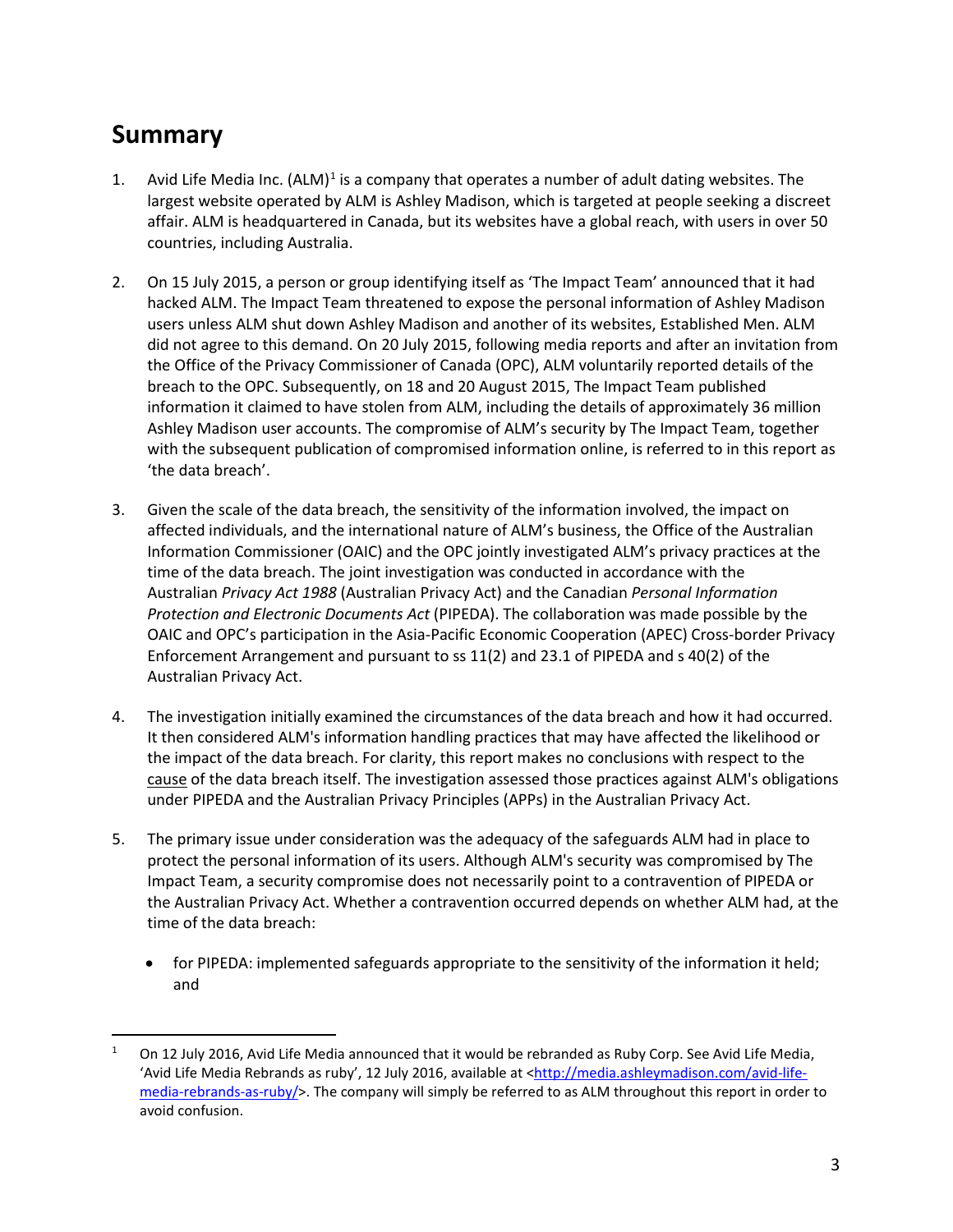- for the Australian Privacy Act: taken such steps as were reasonable in the circumstances to protect the personal information it held.
- 6. The investigation also considered the following related information handling practices of ALM:
	- ALM's practice of retaining personal information of users after profiles had been deactivated or deleted by users, and when profiles were inactive (that is, had not been accessed by the user for an extended period of time);
	- ALM's practice of charging users to "fully delete" their profiles;
	- ALM's practice of not confirming the accuracy of user email addresses before collecting or using them; and
	- ALM's transparency with users about its personal information handling practices.
- 7. The investigation identified a number of contraventions of the APPs and PIPEDA.
- 8. Although ALM had a range of personal information security protections in place, it did not have an adequate overarching information security framework within which it assessed the adequacy of its information security. Certain security safeguards in some areas were insufficient or absent at the time of the data breach.
- 9. The findings of this report include important lessons for other organizations that hold personal information. The most broadly applicable lesson is that it is crucial for organizations that hold personal information electronically to adopt clear and appropriate processes, procedures and systems to handle information security risks, supported by adequate expertise (internal or external). This is especially the case where the personal information held includes information of a sensitive nature that, if compromised, could cause significant reputational or other harms to the individuals affected. Organizations holding sensitive personal information or a significant amount of personal information, as was the case here, should have information security measures including, but not limited to:
	- a security policy(cies);
	- an explicit risk management process that addresses information security matters, drawing on adequate expertise; and
	- adequate privacy and security training for all staff.
- 10. It is not sufficient for an organization such as ALM, or any organization that holds large amounts of personal information of a sensitive nature, to address information security without an adequate and coherent governance framework.
- 11. The OAIC and OPC provided a number of recommendations for ALM to follow to ensure it addressed the issues discussed in this report and brings itself into compliance with PIPEDA and the Australian Privacy Act with respect to those issues.
- 12. The Privacy Commissioner of Canada has accepted a compliance agreement, and the Acting Australian Information Commissioner has accepted an enforceable undertaking, from ALM. In accordance with these agreements ALM will be required to take significant additional steps to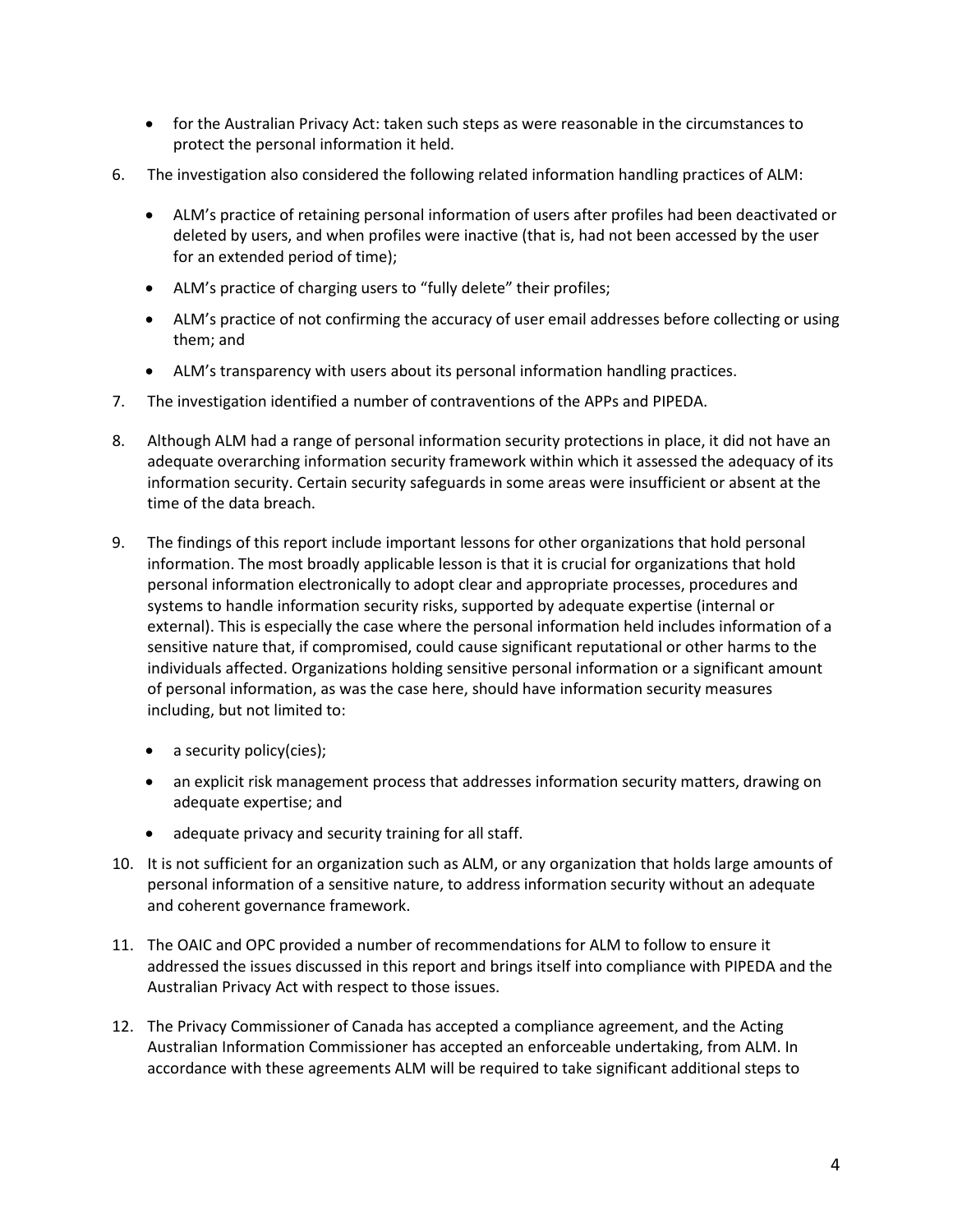address the issues identified in this report to protect the privacy of individuals, some of which have already been initiated by ALM.

# **Overview of investigation**

## <span id="page-4-0"></span>**Background**

- <span id="page-4-1"></span>13. ALM is a private company, incorporated in Canada, which operates a number of adult dating websites. Each ALM website is targeted at a particular group. The websites operated by ALM are:
	- Ashley Madison, targeted at people seeking to participate in an affair;
	- Cougar Life, targeted at mature women seeking younger men (and vice versa);
	- Established Men, targeted at mature men seeking younger women (and vice versa); and
	- Man Crunch, targeted at men seeking men.
- 14. ALM has advised that Ashley Madison is its most visited website, hosting approximately 36 million user profiles at the time of the data breach, and that it has significant operating revenues, which in 2014 was in excess of US\$100 million.At the time of the data breach, ALM employed around 100 staff, the majority of which were based at its headquarters in Toronto.<sup>[2](#page-4-2)</sup>

## *The data breach*

- 15. On 12 July 2015, ALM information technology employees detected unusual behaviour in ALM's database management system. This suggested to the ALM employees that an unauthorized access to the system was taking place. ALM took immediate steps to attempt to terminate the attacker's access to its systems.
- 16. On 13 July 2015, a notice appeared on computers being used by ALM customer service employees. The notice was purportedly from the attacker (who called itself 'The Impact Team'), and stated that ALM had been hacked. The notice said that, unless ALM shut down the Ashley Madison and Established Men websites, The Impact Team would publish stolen data online. On 19 July 2015, The Impact Team published notices on the internet announcing the attack and repeating the ultimatum that it had given to ALM.
- 17. ALM did not accede to the ultimatum and on 18 and 20 August 2015 a large number of files were posted online. The files contained database files taken from the Ashley Madison database and files taken from ALM's corporate network. The corporate information published included emails, source code and other business documents belonging to ALM. The Ashley Madison database files included details fromapproximately 36 million user accounts.

<span id="page-4-2"></span> <sup>2</sup> Organisation chart provided by ALM management, October 2015.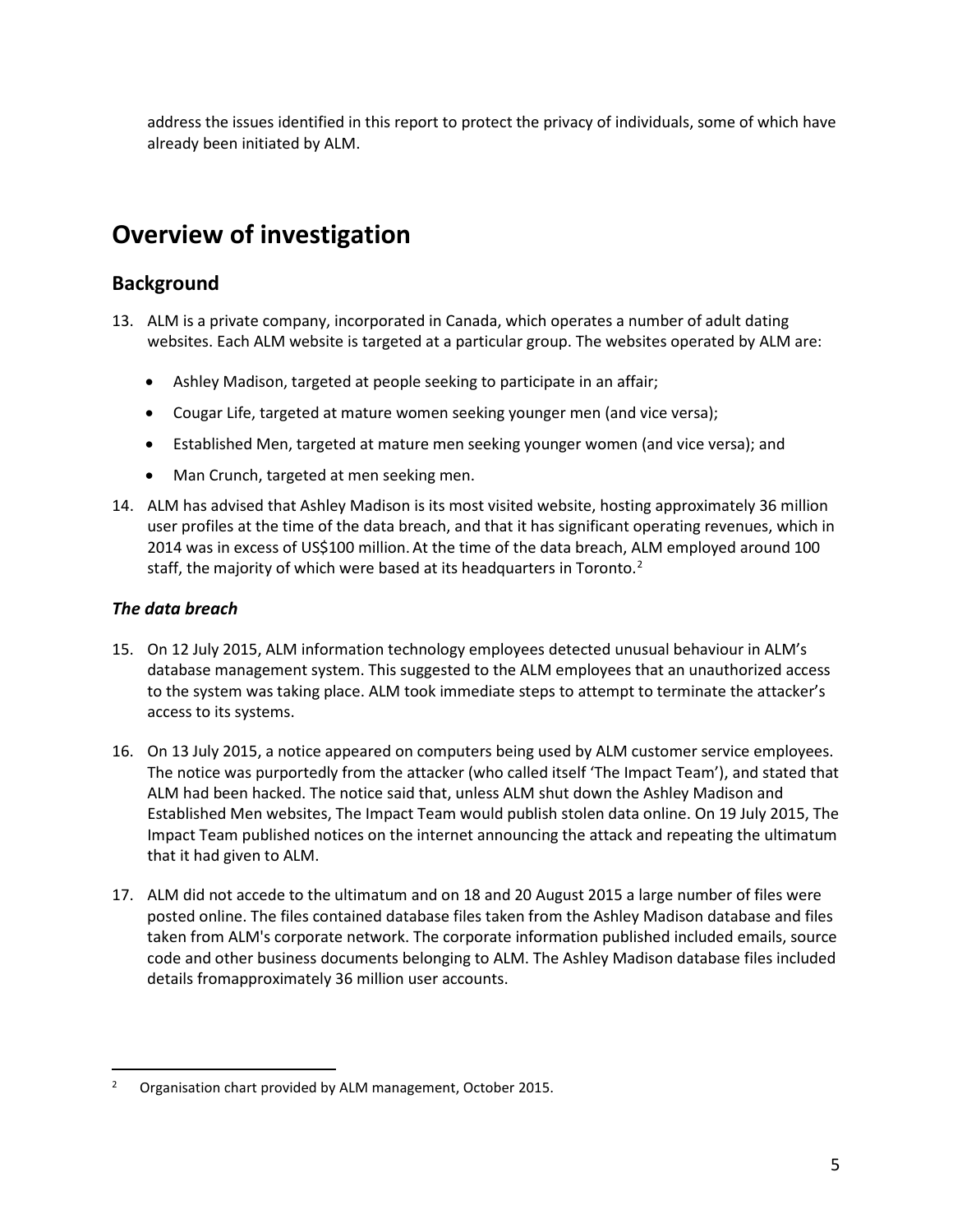## *User personal information affected in the data breach*

- 18. The information published by the attacker fell into three main categories:<sup>[3](#page-5-0)</sup>
	- **Profile information** that users entered to describe themselves, and the types of experiences they were looking for on the Ashley Madison website. This included user name, zip/postal code, relationship status, gender, height, weight, body type, ethnicity and date of birth, among other information. The profile information also included a number of optional fields, including checkboxes and free text fields (for example, 'My Intimate Desires', 'My Perfect Match', 'My Personal Interests' and 'My Limits Are') to be completed by users.
	- **Account information** used to facilitate access to the Ashley Madison service. This included information such as email addresses provided during account sign up, security questions and answers and hashed passwords.
	- **Billing information** for a subset of users who made purchases on the Ashley Madison website. The information included users' real names, billing addresses, and the last four digits of credit card numbers<sup>[4](#page-5-1)</sup>. The content and formatting of the billing information published by the attacker strongly suggests that this information, some of which ALM retained in encrypted form, was obtained from a payment processor used by ALM, rather than directly from ALM - possibly through the use of compromised ALM credentials.<sup>[5](#page-5-2)</sup>
- 19. ALM's forensic analysis was unable to determine the full extent of the access gained by the hackers, in part because the hackers were able to escalate their permissions to administrator level and erase logs that might have contained indicators of their activities. ALM told the investigation team, and affected individuals through notification emails, that apart from full payment card numbers, which were not generally stored by ALM, '…any other information that website visitors provided through AshleyMadison.com may have been acquired by the hacker.' This could have included users' photos, their communications with each other and ALM staff, and other information, in addition to the categories of information described above.

## *Post-incident response*

- 20. After becoming aware of the compromise of its systems on 12 July 2015, ALM took steps to contain the data breach as quickly as possible, and to improve the security of its systems. After user data was posted online in August 2015, ALM took further steps striving to minimize the impact on affected individuals and on ALM's business.
- 21. On the same day it became aware of the attack, ALM took immediate steps to restrict the attacker's access to its systems, including temporarily shutting down its virtual private network (VPN) remote access server. Immediately after confirming that an attack had occurred on 13 July

<span id="page-5-0"></span><sup>&</sup>lt;sup>3</sup> The content of the data dump was confirmed by analysis conducted by the Technology Analysis Unit of the OPC.

<span id="page-5-1"></span><sup>&</sup>lt;sup>4</sup> A small number of full credit card numbers were contained in the published data. However, this information was only stored in the database due to user error, specifically, users placing credit card numbers into an incorrect free-text field.

<span id="page-5-2"></span><sup>&</sup>lt;sup>5</sup> During discussions with the investigation team, ALM said that they speculated that the attackers may have gained access to the billing information by using the compromised ALM credentials to gain inappropriate access to these records held by one of their payment processors.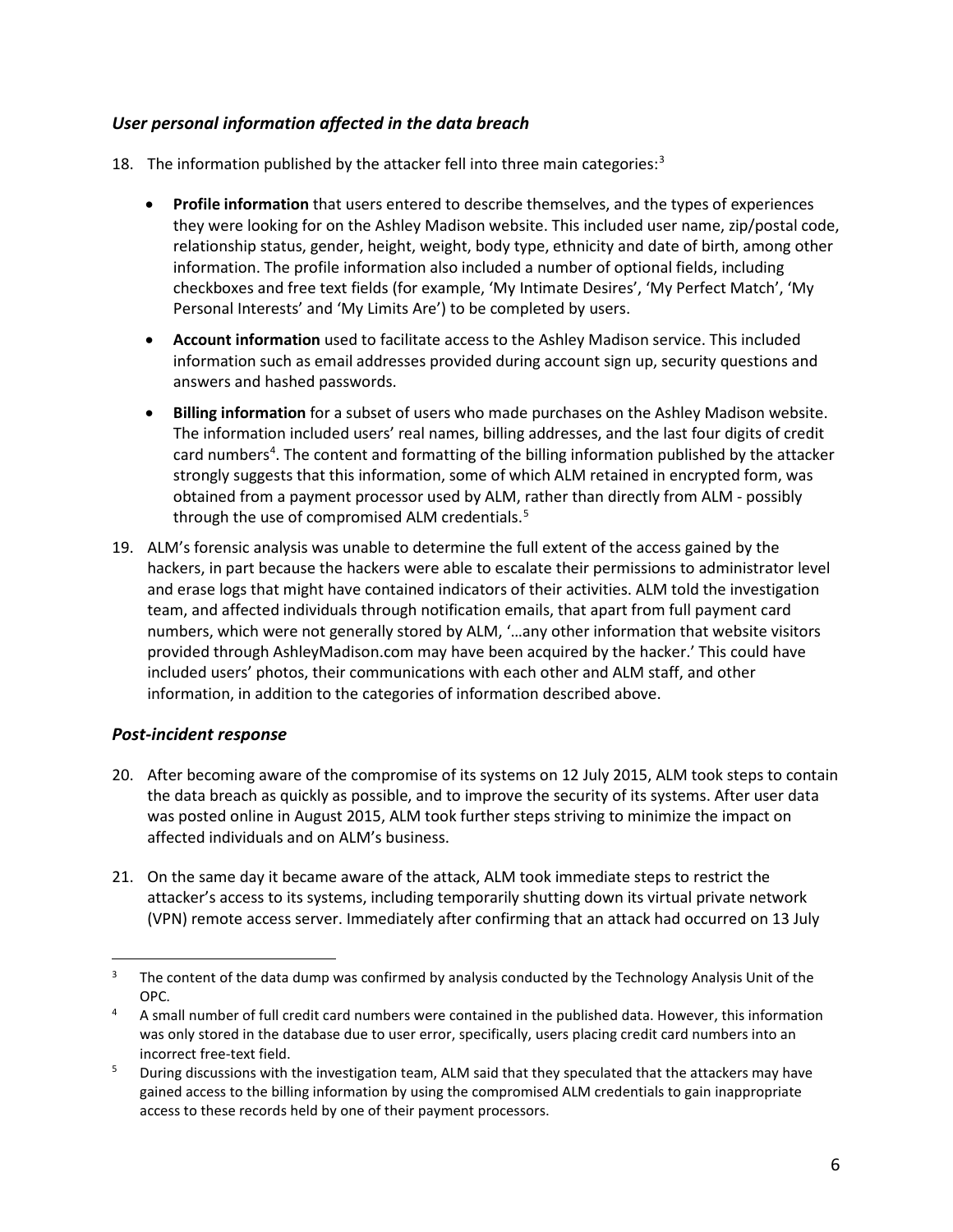2015, ALM engaged a cybersecurity consultant to assist it in responding to the incident and to investigate the hacking attack, eliminate any continuing unauthorized intrusions and provide recommendations for strengthening ALM security.

- 22. On 20 July and 18 August 2015, ALM issued press releases confirming that a data breach had occurred. ALM established a dedicated telephone line and an email inquiry facility to allow affected users to contact ALM about the data breach. It later provided direct written notification by email to users in certain countries around the world, including 1.03 million in Canada, and 0.67 million in Australia. ALM also responded to requests by the OPC and OAIC to provide additional information about the data breach on a voluntary basis prior to the initiation of this joint investigation.
- 23. ALM subsequently took significant measures to improve its information security. In October 2015, ALM hired an experienced Chief Information Security Officer (who replaced the previous Director of Security in place from early to mid 2015), who now reports directly to the ALM CEO (with a 'dotted line' to the ALM Board). In October 2015 it engaged Deloitte to assist it in improving its information security practices, beginning with a comprehensive review of ALM's security framework, followed by the creation of documented policies and procedures. This also included additional training for staff, and other measures in advance of receiving the recommendations made in this report.
- 24. ALM has made significant efforts to limit the dissemination of the stolen information online. ALM sent takedown notices to all sites it was aware of that hosted messages from The Impact Team, ALM corporate data, or the database file. Although not all websites ALM contacted took down information as requested, many did. As such, these actions reduced the spread of the information online, and made it more difficult for casual internet users to locate information about people whose personal information was compromised in the data breach.
- 25. ALM fully cooperated with the joint OPC and OAIC investigation, providing access to information and staff as requested.

## **Information considered in preparing this report**

- <span id="page-6-0"></span>26. In reaching the conclusions set out in this report, the investigation team considered information including the following:
	- Interviews conducted with the following ALM personnel:
		- o Chief Operating Officer;
		- o General Counsel;
		- o Vice President, Technology Operations; and
		- o Vice President, Support & Service.
	- A walkthrough of the Ashley Madison website provided by ALM staff;
	- Data breach notifications made by ALM to the OPC and OAIC;
	- Written responses from ALM to questions posed by the OAIC and OPC;
	- The terms and conditions of Ashley Madison and ALM's other websites, as they were prior to the data breach, and as they were at 27 October 2015;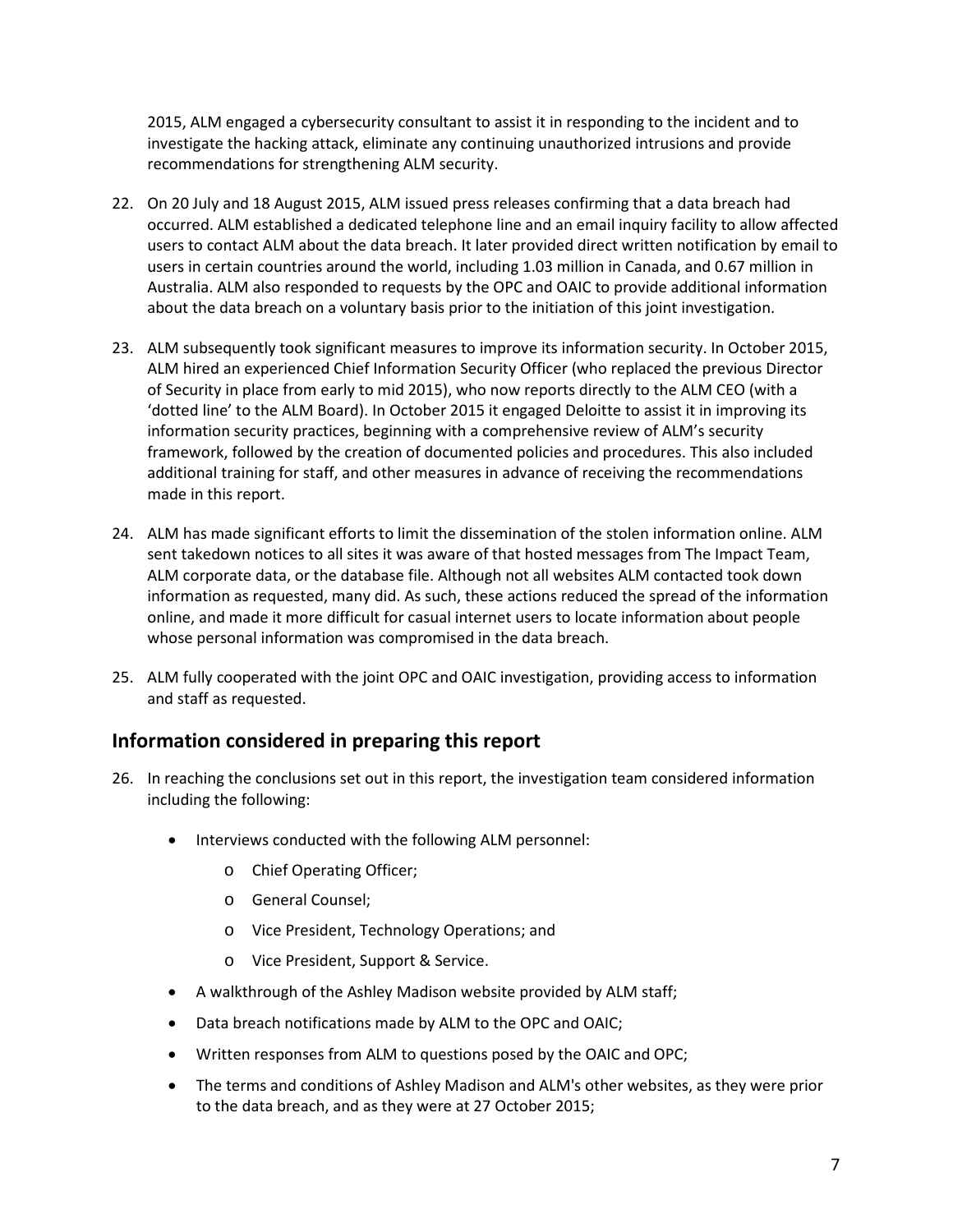- Payment Card Industry Data Security Standard (PCI-DSS) incident and compliance reports;
- Information provided to ALM by a cybersecurity consultant;
- ALM's information technology operational procedures; and
- ALM's information security and privacy training material.
- 27. This report was further informed by analysis conducted by the OPC's Technology Analysis Unit of the information and documents above, including corroboration against data points posted on the Internet by the attackers, and corroboration of the Ashley Madison website user experience.

## **Jurisdiction and decisions to investigate**

## *PIPEDA*

<span id="page-7-1"></span><span id="page-7-0"></span>28. The Privacy Commissioner of Canada, having been satisfied that reasonable grounds existed to investigate this matter, and having jurisdiction over ALM, headquartered in Ontario, Canada, commenced a Commissioner-initiated complaint under section 11.(2) of PIPEDA and so advised ALM on 21 August 2015.

### *Australian Privacy Act*

- <span id="page-7-2"></span>29. ALM is an organisation as defined in  $s$  6C(1)(b) of the Australian Privacy Act, being a body corporate that is not a small business operator. Although ALM is headquartered in Canada, the Australian Privacy Act extends to an act done, or practice engaged in, outside Australia by an organisation where that organisation has an 'Australian link' (s 5B(1A)).
- 30. An organisation or small business operator has an Australian link where it is:
	- an Australian citizen or a person whose continued presence in Australia is not subject to a legal time limitation;
	- a partnership formed, or a trust created, in Australia or an external Territory;
	- a body corporate incorporated in Australia or an external Territory; or
	- an unincorporated association that has its central management and control in Australia or an external Territory (s 5B(2)).
- 31. None of these categories apply to ALM. However, an organisation that does not fall within one of those categories will also have an Australian link where:
	- it carries on business in Australia or an external Territory (s 5B(3)(b)); and
	- it collected or held personal information in Australia or an external Territory, either before or at the time of the act or practice (s 5B(3)(c)).
- 32. Although ALM does not have a physical presence in Australia, it conducts marketing in Australia, targets its services at Australian residents, and collects information from people in Australia. ALM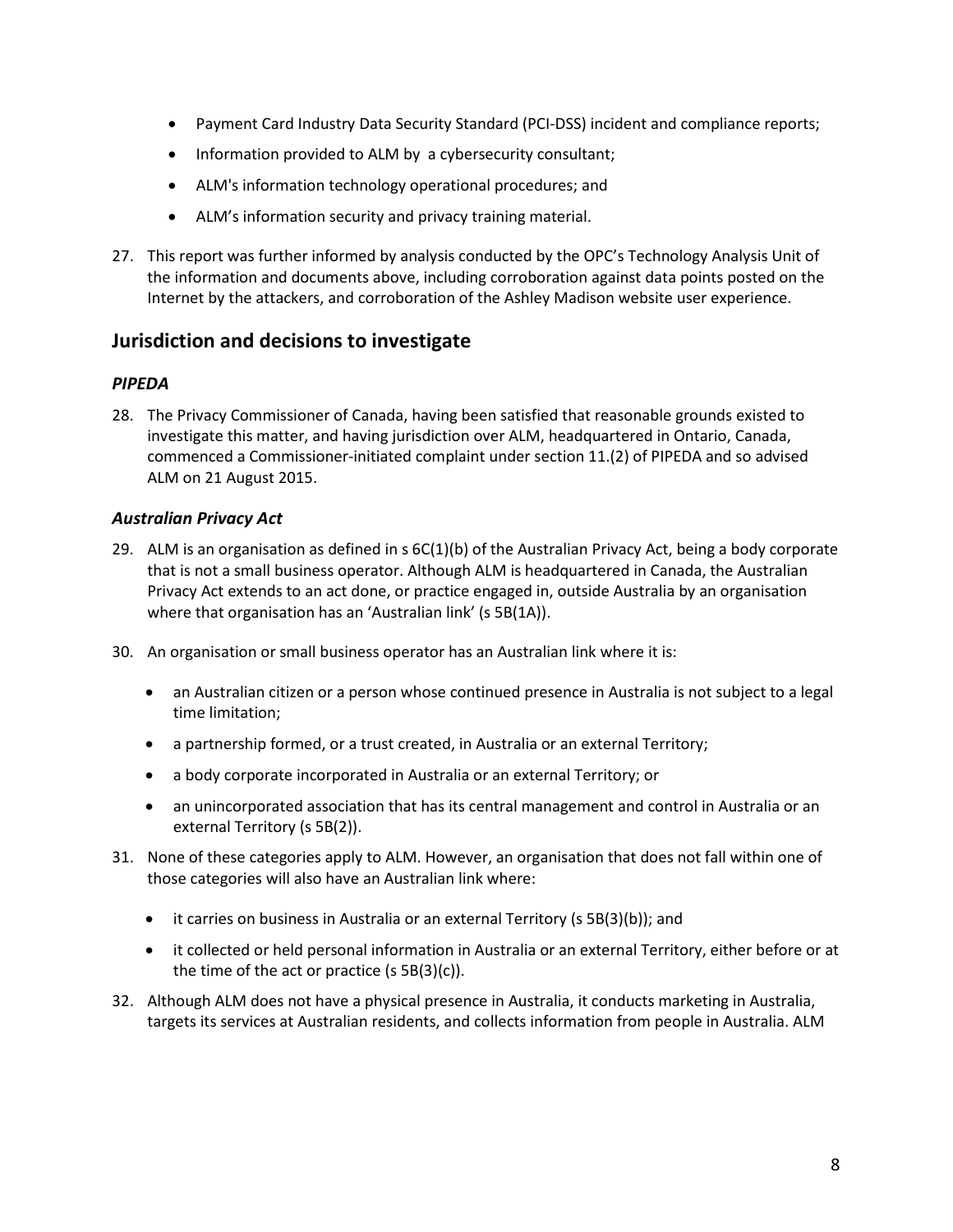has advertised in Australia, and the Ashley Madison website at the time of the breach had pages targeted specifically at Australian users.<sup>[6](#page-8-1)</sup> For this reason, it carries on business in Australia.

- 33. Personal information is collected 'in Australia' for the purpose of s 5B(3)(c) of the Australian Privacy Act, if it is collected from an individual who is physically present in Australia or an external Territory, regardless of where the collecting entity is located or incorporated. This applies even if the website is owned by a company that is located outside of Australia or that is not incorporated in Australia.<sup>[7](#page-8-2)</sup> By gathering information about Australian users of the ALM website, ALM collects personal information in Australia.
- 34. The OAIC is satisfied that ALM is an organisation with an Australian link, and as such, under s 15 of the Australian Privacy Act is prohibited from doing an act, or engaging in a practice, that breaches an Australian Privacy Principle.
- 35. Under s 40(2) of the Act, the Australian Information Commissioner may, on his own initiative, investigate an act or practice if it may be an interference with the privacy of an individual or a breach of APP 1, and the Commissioner thinks it is desirable that the act or practice be investigated. The Commissioner notified ALM of his decision to conduct an investigation under s 40(2) on 21 August 2015.
- 36. In the interests of avoiding duplication of efforts, and advancing expeditiously an investigation of the issues in this matter, the OPC and OAIC conducted their investigations jointly.

## *Status of recommendations and report*

- 37. This report identifies a number of contraventions of PIPEDA and the Australian Privacy Act, and provides recommendations for ALM to take to address these contraventions. ALM has agreed to implement all of the recommendations contained in this report.
- <span id="page-8-0"></span>38. Section 13(1)(a) of PIPEDA requires the Privacy Commissioner of Canada to prepare a report that contains the Commissioner's findings and recommendations. On the basis of our investigation and ALM's agreement to implement the recommendations, for the matters raised in the subsequent sections of this report: 'Information Security', 'Indefinite retention and paid deletion of user accounts', 'Accuracy of email addresses', and 'Transparency with users' - the Commissioner finds the matters well-founded and conditionally resolved.
- 39. Section 33E permits the Australian Information Commissioner to accept an enforceable undertaking from an organization that it will take certain steps to comply with the Privacy Act or to avoid an interference with privacy. ALM has offered the Commissioner an undertaking to address the issues identified in this report.

<span id="page-8-1"></span>The webpag[e https://www.ashleymadison.com/landers/australia\\_dating](https://www.ashleymadison.com/landers/australia_dating) (accessed 20 August 2015) promotes Australian media coverage of the Ashley Madison website, and states 'With more than 460,000 members in Australia, Ashley Madison is the final destination for married women and married men looking to maintain their anonymity while looking to have an affair.'

<span id="page-8-2"></span><sup>&</sup>lt;sup>7</sup> See Explanatory Memorandum, Privacy Amendment (Enhancing Privacy Protection) Bill 2012 (Cth), p 218.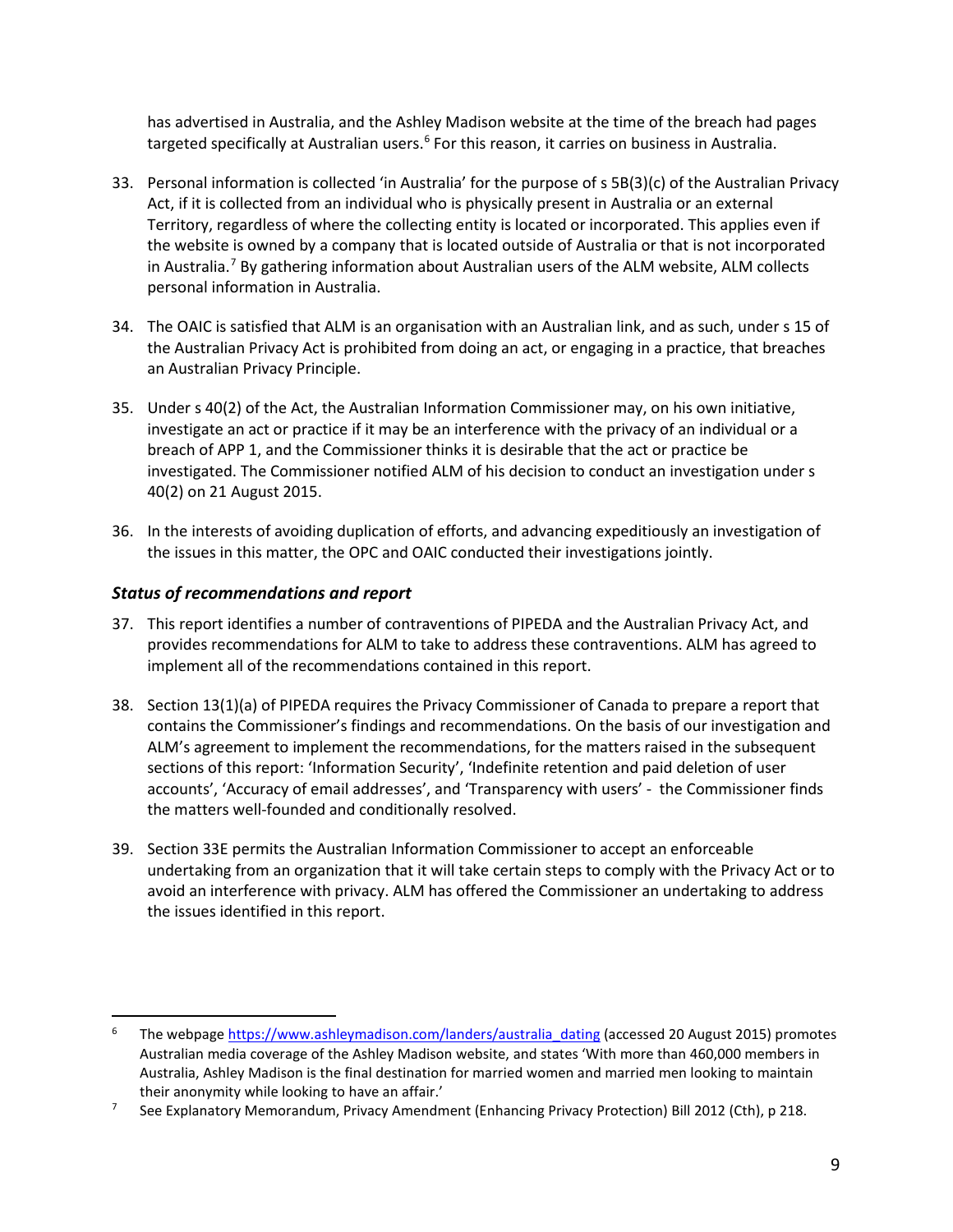## *Compliance Agreement and Enforceable Undertaking*

- <span id="page-9-0"></span>40. Our Offices have a continuing interest in ensuring that ALM implements the measures needed to bring it into full compliance with the Acts. As such, our Offices will be closely monitoring the organization's implementation of our recommendations and have entered into:
	- a) a Compliance Agreement (OPC) with ALM pursuant to subsection 17.1(1) of PIPEDA; and
	- b) an Enforceable Undertaking (OAIC) pursuant to s 33E of the Australian Privacy Act.
- 41. Our Offices appreciate ALM's further demonstration of its commitment to addressing our concerns through the Compliance Agreement and Enforceable Undertaking.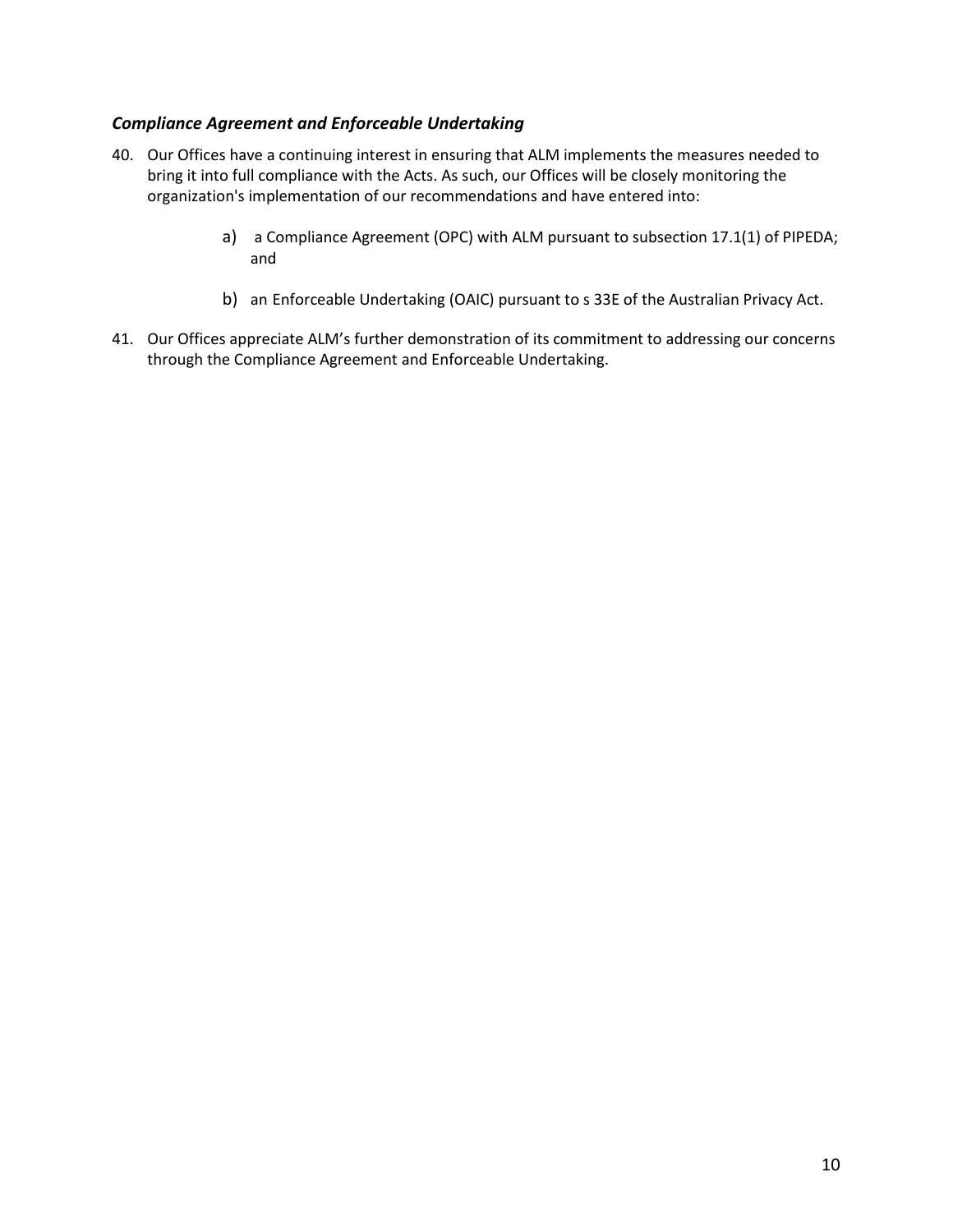# **Information security**

## *Requirement to safeguard personal information*

- <span id="page-10-1"></span><span id="page-10-0"></span>42. Organizations are required to protect the personal information they hold. Principle 4.7 in PIPEDA requires that personal information be protected by safeguards appropriate to the sensitivity of the information, and Principle 4.7.1 requires security safeguards to protect personal information against loss or theft, as well as unauthorized access, disclosure, copying, use or modification.
- 43. Similarly, APP 11.1 in the Australian Privacy Act requires entities to take such steps as are reasonable in the circumstances to protect personal information held by the entity from misuse, interference and loss, as well as unauthorized access, modification or disclosure. Under both pieces of legislation, the level of protection required varies depending on the circumstances, including the nature and sensitivity of the information held.<sup>[8](#page-10-2)</sup>
- 44. For PIPEDA, a meaningful assessment of the required level of safeguards for any given personal information must be context based, commensurate with the sensitivity of the data and informed by the potential risk of harm to individuals from unauthorized access, disclosure, copying, use or modification of the information. This assessment should not focus solely on the risk of financial loss to individuals due to fraud or identity theft, but also on their physical and social well-being at stake, including potential impacts on relationships and reputational risks, embarrassment or humiliation.
- 45. Similarly, for the Australian Privacy Act, in assessing the 'circumstances' referred to in APP 11.1, it is relevant to consider the potential risk of harm to individuals should the security of the information in question be compromised.
- 46. In this case, a key risk to individuals is the possibility of reputational harm. Harm to reputation is a potentially high-impact risk as it can affect an individual's long term ability to access and maintain employment, critical relationships, safety, and other necessities depending on the nature of the information held. In today's online environment, once information affecting a person's reputation is disclosed, correct or not, it can continue to affect them indefinitely.
- 47. ALM provides online adult dating services, and as such collects, holds and uses sensitive information $9$  about its users, including information that reveals the sexual practices, preferences and fantasies of those users. Furthermore, Ashley Madison is a website designed for people who are seeking to engage in an affair, an activity where discretion is expected and paramount. As such, even information that in isolation might be regarded as innocuous in a different context (such as

<span id="page-10-2"></span> <sup>8</sup> See Principle 4.7.2 of PIPEDA. See also paragraph 11.7 of the Australian Privacy Principles guidelines, which sets out factors that are often relevant when assessing the extent of 'reasonable steps' required under APP 11.

<span id="page-10-3"></span><sup>9</sup> 'Sensitive information' is defined in s 6 the Australian Privacy Act by the inclusion of a list of 13 specified categories of information. This includes 'information or an opinion about an individual's … sexual orientation or practices', which would cover some of the information held by ALM. In the following paragraphs reference is made to information of a 'sensitive nature' or the 'sensitivity' of information, as this is a relevant consideration for PIPEDA and when assessing what 'reasonable steps' are needed to secure personal information. This is not intended to indicate that the information is 'sensitive information' as defined in s 6 of the Australian Privacy Act, unless otherwise noted.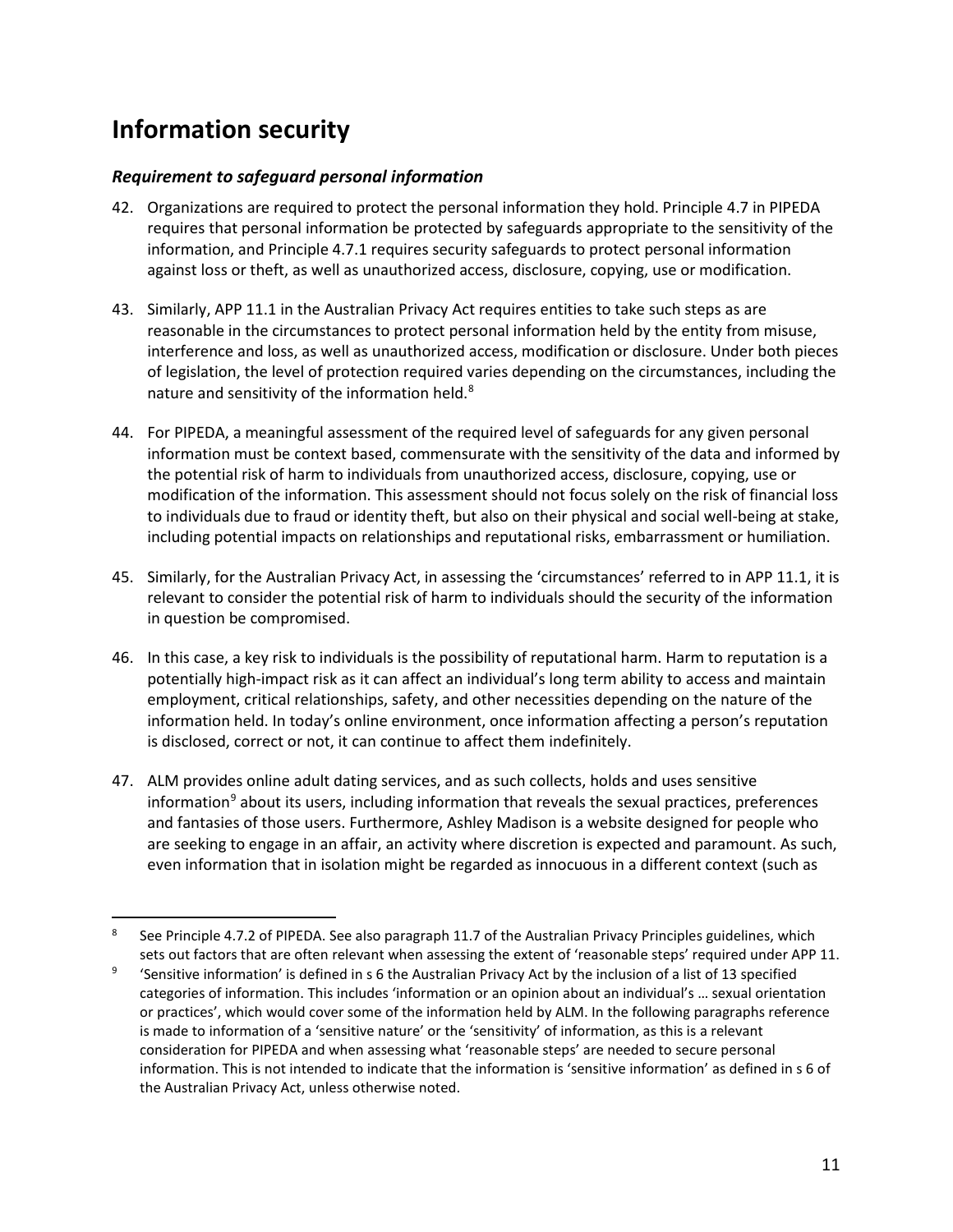names or email addresses) can take on a more sensitive nature when connected with the Ashley Madison website.<sup>10</sup>

- 48. Following the data breach, the OPC and OAIC became aware both directly (from affected individuals) and indirectly (by way of media reports) of extortion attempts against individuals whose information was compromised as a result of the data breach. In some cases, affected individuals received email messages threatening to disclose their involvement with Ashley Madison to family members or employers if they failed to make a payment in exchange for silence. The very existence and form of such extortion attempts further illustrates the highly sensitive nature of this information from a reputational perspective.
- 49. Not all ALM users would be identifiable from the information held by ALM. For instance, some users who did not provide their real name for the purpose of purchasing credits, who used an email address that did not identify them, and did not disclose other personal information, such as photos, may not have been identifiable. However, ALM could have reasonably foreseen that the disclosure of the information held by it to an unauthorized person, or to the world at large, could have significant adverse consequences for the many people who could be identified. Information on the Ashley Madison website, including the mere association of an individual's identity with a user account on the website, is a significant consideration given the potential harm that disclosure of the information may cause.
- 50. By its own actions, ALM was evidently well aware of the sensitivity of the information it held. Discretion and security were marketed and highlighted to its users as a central part of the service it offered and undertook to provide, in particular on the Ashley Madison website. In an interview conducted with the OPC and OAIC on 29 October 2015, a member of ALM's senior executive team stated 'the protection of our customer's confidence is at the core of our brand and our business'. This internal view was explicitly reflected in the marketing communications directed by ALM towards its users.
- 51. At the time of the data breach, the front page of the Ashley Madison website included a series of trust-marks which suggested a high level of security and discretion (see Figure 1 below). These included a medal icon labelled 'trusted security award', a lock icon indicating the website was 'SSL secure' and a statement that the website offered a '100% discreet service'. On their face, these statements and trust-marks appear to convey a general impression to individuals considering the use of ALM's services that the site held a high standard of security and discretion and that individuals could rely on these assurances. As such, the trust-mark and the level of security it represented, could have been material to their decision whether or not to use the site.
- 52. When this view was put to ALM in the course of this investigation, ALM noted that the Terms of Service warned users that security or privacy information could not be guaranteed, and if they accessed or transmitted any content through the use of the Ashley Madison service, they did so at their own discretion and at their sole risk. However, this statement cannot absolve ALM of its legal obligations under either Act.

<span id="page-11-0"></span><sup>&</sup>lt;sup>10</sup> PIPEDA Principle 4.3.4 gives as an example that while the contact information of subscribers to a newsmagazine would generally not be considered sensitive, the same information for subscribers of a specialinterest magazine may be.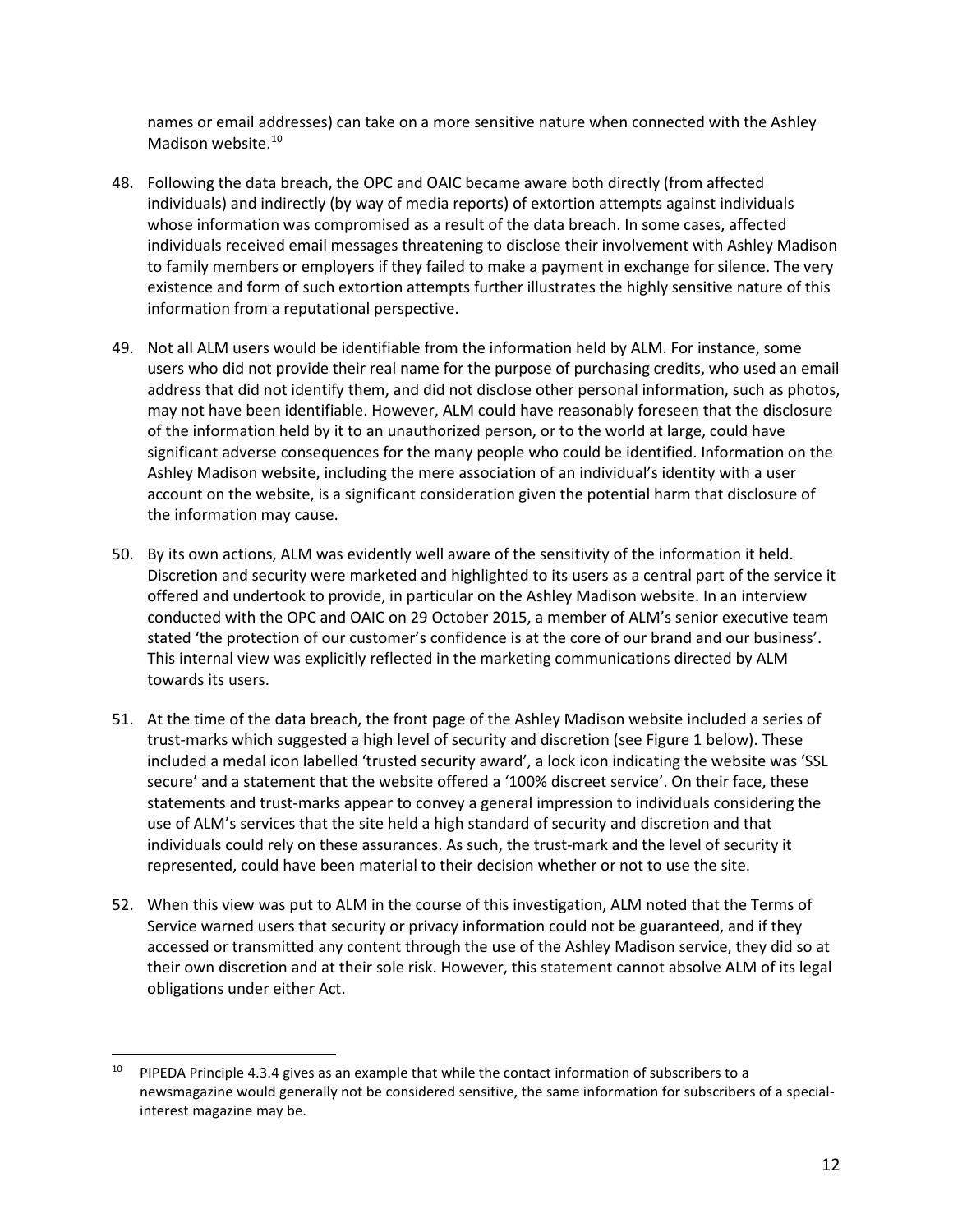**Figure 1: Trust-marks on the Ashley Madison Australian website front page prior to data breach**



- 53. Considering the nature of the personal information collected by ALM, and the type of services it was offering, the level of security safeguards should have been commensurately high in accordance with PIPEDA Principle 4.7.
- 54. Under the Australian Privacy Act, organizations are obliged to take such 'reasonable' steps as are required in the circumstances to protect personal information. Whether a particular step is 'reasonable' must be considered with reference to the organization's ability to implement that step. ALM advised the OPC and OAIC that it had gone through a rapid period of growth leading up to the time of the data breach, and was in the process of documenting its security procedures and continuing its ongoing improvements to its information security posture at the time of the data breach.
- 55. For the purpose of APP 11, when considering whether steps taken to protect personal information are reasonable in the circumstances, it is relevant to consider the size and capacity of the organization in question. As ALM submitted, it cannot be expected to have the same level of documented compliance frameworks as larger and more sophisticated organizations. However, there are a range of factors in the present circumstances that indicate that ALM should have implemented a comprehensive information security program. These circumstances include the quantity and nature of the personal information ALM held, the foreseeable adverse impact on individuals should their personal information be compromised, and the representations made by ALM to its users about security and discretion.

## *Requirement to establish appropriate practices, procedures and systems*

- <span id="page-12-0"></span>56. In addition to the obligation to take reasonable steps to secure user personal information, APP 1.2 in the Australian Privacy Act requires organizations to take reasonable steps to implement practices, procedures and systems that will ensure the entity complies with the APPs. The purpose of APP 1.2 is to require an entity to take proactive steps to establish and maintain internal practices, procedures and systems to meet its privacy obligations.
- 57. Similarly, PIPEDA Principle 4.1.4 (Accountability) dictates that organizations shall implement policies and practices to give effect to the Principles, including implementing procedures to protect personal information and developing information to explain the organization's policies and procedures.
- 58. Both APP 1.2 and PIPEDA Principle 4.1.4 require organizations to establish business processes that will ensure that the organization complies with each respective law. As well as considering the specific safeguards ALM had in place at the time of the data breach, the investigation considered the governance framework ALM had in place to ensure that it met its privacy obligations.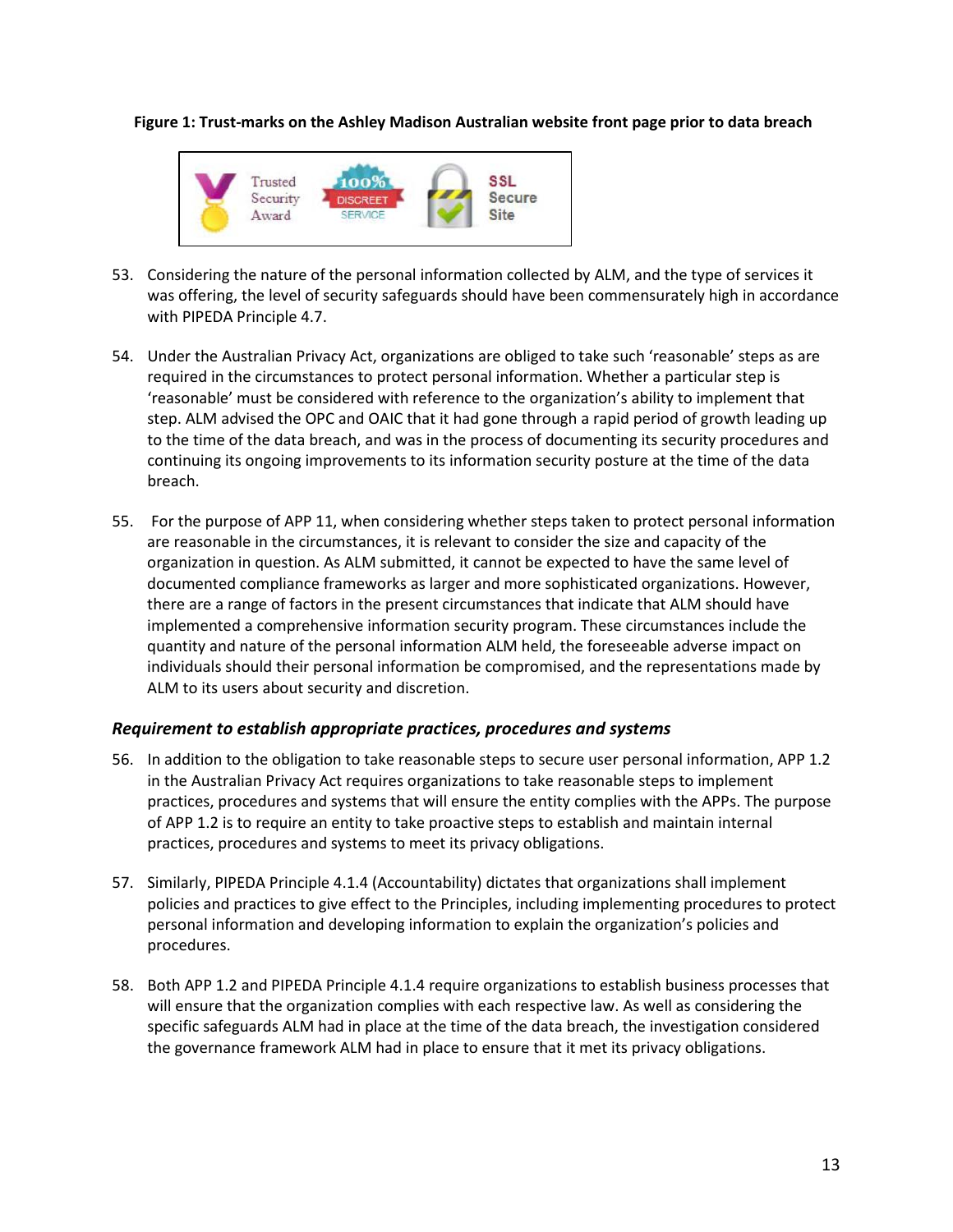## *The data breach*

- 59. ALM became aware of the incident on 12 July 2015 and engaged a cybersecurity consultant to assist it in its investigations and response on 13 July 2015. The description of the incident set out below is based on interviews with ALM personnel and supporting documentation provided by ALM.
- <span id="page-13-0"></span>60. It is believed that the attackers' initial path of intrusion involved the compromise and use of an employee's valid account credentials. The attacker then used those credentials to access ALM's corporate network and compromise additional user accounts and systems. Over time the attacker accessed information to better understand the network topography, to escalate its access privileges, and to exfiltrate data submitted by ALM users on the Ashley Madison website.
- 61. The attacker took a number of steps to avoid detection and to obscure its tracks. For example, the attacker accessed the VPN network via a proxy service that allowed it to 'spoof' a Toronto IP address. It accessed the ALM corporate network over a long period of time in a manner that minimized unusual activity or patterns in the ALM VPN logs that could be easily identified. Once the attacker gained administrative access, it deleted log files to further cover its tracks. As a result, ALM has been unable to fully determine the path the attacker took. However, ALM believes that the attacker had some level of access to ALM's network for at least several months before its presence was discovered in July 2015.
- 62. The methods used in the attack suggest it was executed by a sophisticated attacker, and was a targeted rather than opportunistic attack.

## *Safeguards in place at the time of the data breach*

- <span id="page-13-1"></span>63. The investigation considered the safeguards that ALM had in place at the time of the data breach to assess whether ALM had met the requirements of PIPEDA Principle 4.7 and APP 11.1. ALM provided OPC and OAIC with details of the physical, technological and organizational safeguards in place on its network at the time of the data breach. According to ALM, key protections included:
	- **Physical safeguards:** Office servers were located and stored in an isolated, locked room with access limited by keycard to authorized employees. Production servers were stored in a cage at ALM's hosting provider's facilities, with entry requiring a biometric scan, an access card, photo ID, and a combination lock code.
	- **Technological safeguards**: Network protections included network segmentation, firewalls, and encryption on all web communications between ALM and its users, as well as on the channel through which credit card data was sent to ALM's third party payment processor. All external access to the network was logged. ALM noted that all network access was via VPN, requiring authorization on a per user basis requiring authentication through a 'shared secret' (see further detail in paragraph 72). Anti-malware and anti-virus software were installed. Particularly sensitive information, specifically users' real names, addresses and purchase information, was encrypted, and internal access to that data was logged and monitored (including alerts on unusual access by ALM staff). Passwords were hashed using the BCrypt algorithm (excluding some legacy passwords that were hashed using an older algorithm).
	- **Organizational safeguards:** ALM had commenced staff training on general privacy and security a few months before the discovery of the incident. At the time of the breach, this training had been delivered to C-level executives, senior IT staff, and newly hired employees, however, the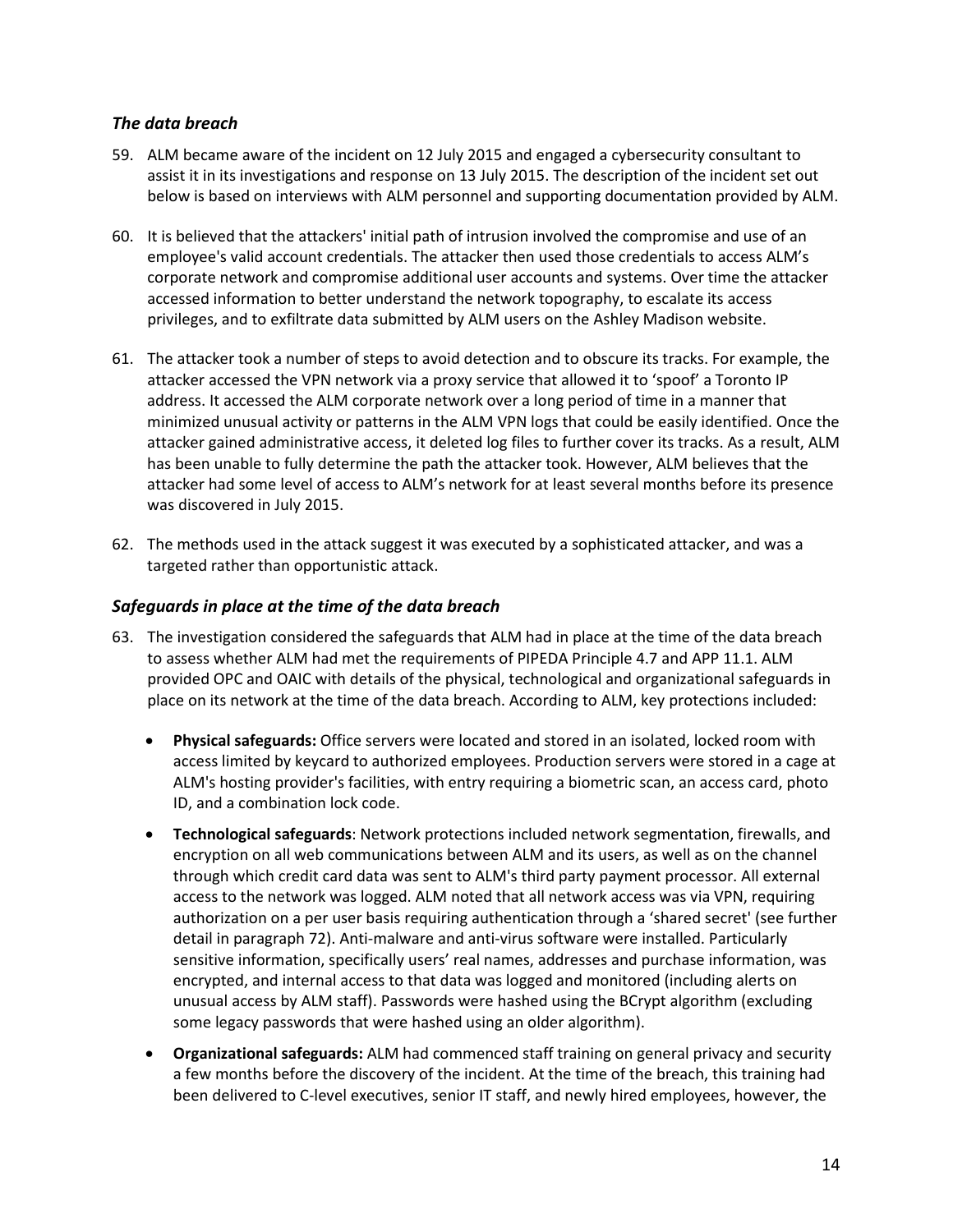large majority of ALM staff (approximately 75%) had not yet received this training. In early 2015, ALM engaged a Director of Information Security to develop written security policies and standards, but these were not in place at the time of the data breach. It had also instituted a bug bounty program in early 2015 and conducted a code review process before making any software changes to its systems. According to ALM, each code review involved quality assurance processes which included review for code security issues.

64. The OAIC and OPC sought, in particular, to understand the protections in place relevant to the path of attack, which was compromised VPN credentials, used to access ALM's systems undetected for a significant period of time. Specifically, the investigation team sought to understand ALM's related security policies and practices, how ALM determined that those policies and practices were appropriate to the relevant risks, and how it ensured those policies and practices were properly implemented.

#### *Policies*

- 65. At the time of the incident, ALM did not have documented information security policies or practices for managing network permissions. Having documented security policies and procedures is a basic organizational security safeguard, particularly for an organization holding significant amounts of personal information. Making informational policies and practices explicit provides clarity about expectations to facilitate consistency, and helps to avoid gaps in security coverage. It also sends key signals to employees about the importance placed on information security. Furthermore, such security policies and processes need to be updated and reviewed based on the evolving threat landscape, which would be very challenging if they are not formalized in some manner.
- 66. In early 2015 ALM engaged a full time Director of Information Security, who, at the time of the breach, was in the process of developing written security procedures and documentation. However, this work was incomplete at the time the data breach was discovered. ALM said that although it did not have documented information security policies or procedures in place, undocumented policies did exist, and were well understood and implemented by the relevant employees.
- 67. However, the investigation team found critical gaps in security coverage indicative of the absence of appropriate policies and practices. For instance, security policies and procedures should cover both preventive and detective measures. According to information provided, ALM had not implemented a number of commonly used detective countermeasures that could facilitate detection of attacks or identify anomalies indicative of security concerns. While such systems would not necessarily have detected intrusions such as the one by the attacker, they are important lines of defense that could potentially limit the adverse impact of attacks.
- 68. ALM did have some detection and monitoring systems in place, but these were focused on detecting system performance issues and unusual employee requests for decryption of sensitive user data. ALM had not implemented an intrusion detection system or prevention system and did not have a security information and event management system in place, or data loss prevention monitoring. VPN logins were tracked and reviewed on a weekly basis, however unusual login behaviour, which could give indicators of unauthorized activity, was not well monitored. For instance, it was only in the course of investigating the current incident that ALM's third party cybersecurity consultant discovered other instances of unauthorized access to ALM's systems,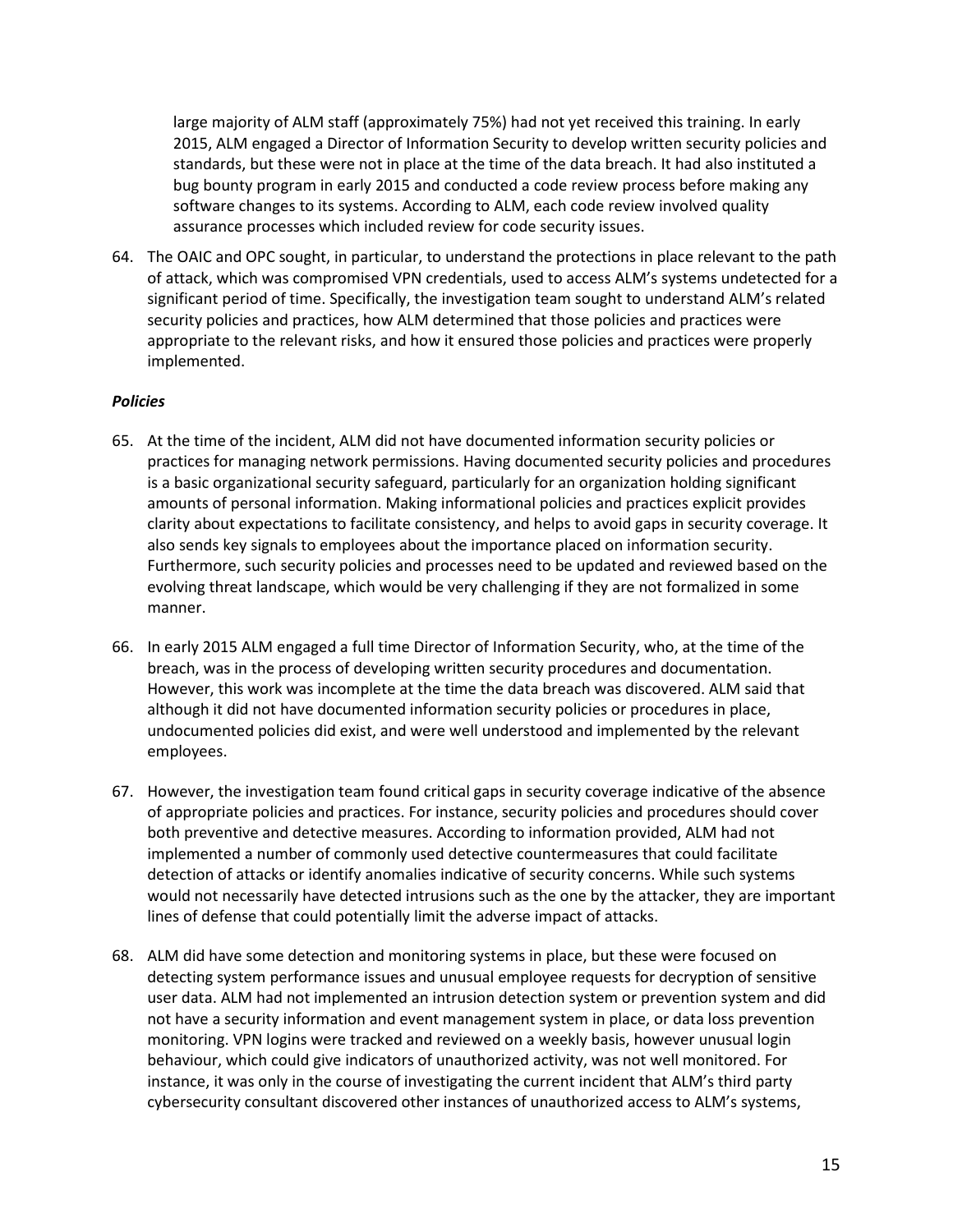using valid security credentials, in the weeks immediately preceding its discovery of the breach in question. This further reinforces our view that ALM was not adequately monitoring its systems for indications of intrusion or other unauthorized activity.

#### *Risk Management*

- 69. At the time of the breach, ALM did not have a documented risk management framework guiding how it determined what security measures would be appropriate to the risks it faced. Conducting regular and documented risk assessments is an important organizational safeguard in and of itself, which allows an organization to select appropriate safeguards to mitigate identified risks and reassess as business and threat landscapes change. Such a process should be supported by adequate external and/or internal expertise, appropriate to the nature and volume of personal information held and the risks faced.
- 70. ALM claimed that although no risk management framework was documented, its security program was based on an assessment of potential threats. ALM did undertake patch management and quarterly vulnerability assessments as required for an organization to accept payment card information (to be PCI-DSS compliant). However, it could not provide evidence that it had undertaken any structured assessment of the overall threats facing it, or that it had assessed its information security framework through standard exercises such as internal or external audits or evaluations.
- 71. With respect to the adequacy of ALM's decision-making on selecting security measures, ALM noted that prior to the breach, it had, at one point, considered retaining external cybersecurity expertise to assist in security matters, but ultimately elected not to do so. In early 2015 it engaged a full time Director of Information Security. However, despite this positive step, the investigation found some cause for concern with respect to decision making on security measures. For instance, as the VPN was a path of attack, the OAIC and OPC sought to better understand the protections in place to restrict VPN access to authorized users.
- 72. ALM advised that to access its systems remotely via VPN, a user would need: a username, a password, a 'shared secret' (a common passphrase used by all VPN users to access a particular network segment), the VPN group name, and the IP address of ALM's VPN server. The OPC and OAIC note that although users would need three pieces of information to be authenticated, in fact, these pieces of information provided only a single factor of authentication ('something you know'). Multi-factor authentication is commonly understood to refer to systems that control access on the basis of two or more different factors.<sup>[11](#page-15-0)</sup> Different factors of authentication include: something you *know*, such as a password or shared secret; something you are, namely, biometric data<sup>[12](#page-15-1)</sup> such as a

<span id="page-15-0"></span><sup>&</sup>lt;sup>11</sup> See Australian Cyber Security Operations Centre (2014) 'Multi-factor authentication', available online at [<http://www.asd.gov.au/publications/protect/multi\\_factor\\_authentication.htm>](http://www.asd.gov.au/publications/protect/multi_factor_authentication.htm); OAIC (2015) 'Guide to Securing Personal Information', available online at [<https://www.oaic.gov.au/agencies-and](https://www.oaic.gov.au/agencies-and-organisations/guides/guide-to-securing-personal-information)[organisations/guides/guide-to-securing-personal-information>](https://www.oaic.gov.au/agencies-and-organisations/guides/guide-to-securing-personal-information).

<span id="page-15-1"></span>Care should be taken to weigh the privacy risks and benefits if considering the use of biometrics as a factor of authentication. We note that the use of biometrics for authentication should be reserved for only those cases where the circumstances warrant it, based on a contextual and proportionate assessment of the risks involved. These include not only the risks that a biometric as an authentication measure seeks to mitigate, but also the attendant risks associated with the use of the biometric itself. For further information on the use of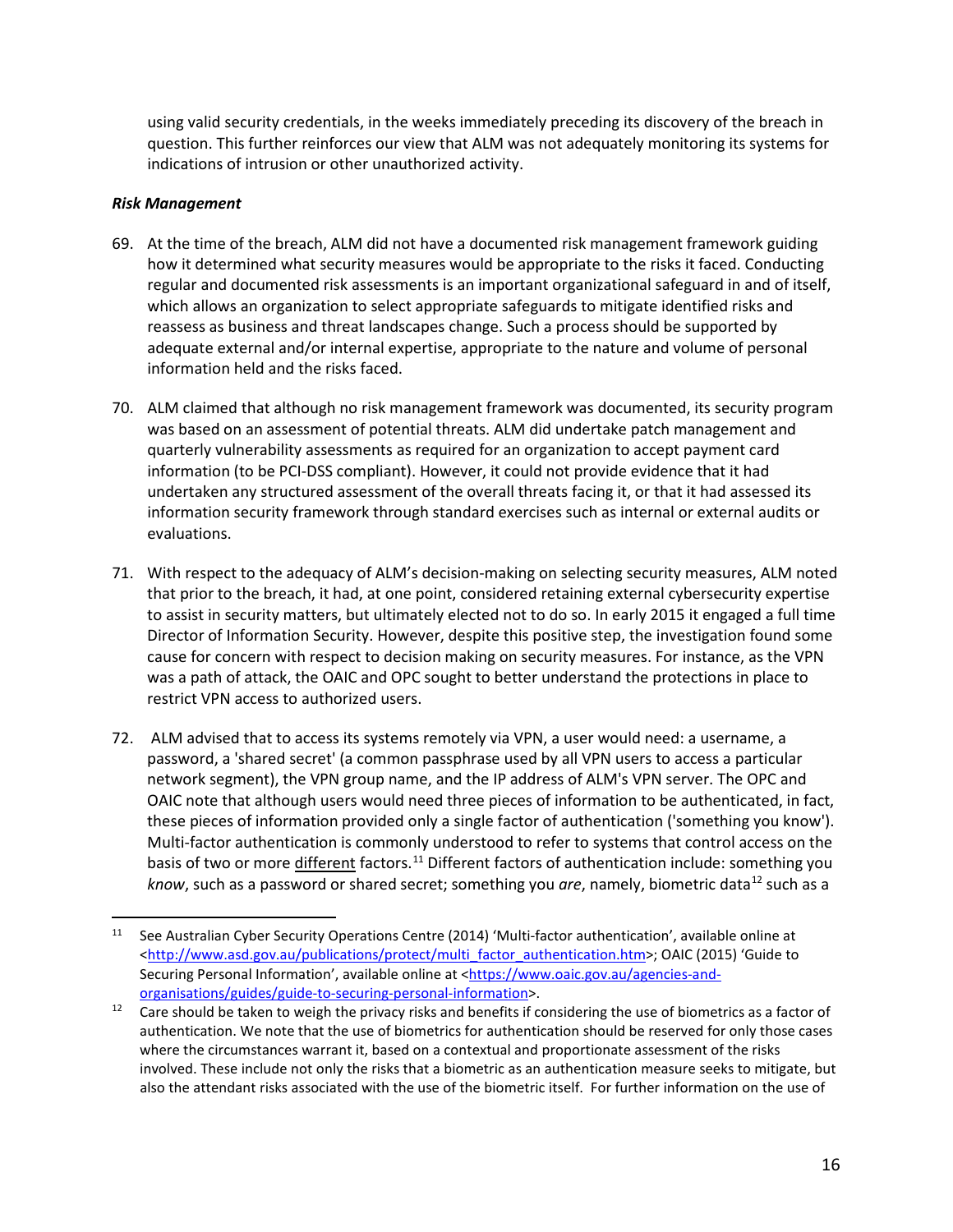fingerprint or retina scan; and something you *have*, such as a physical key, login device or other token. Since the incident, ALM has implemented a second factor of authentication for VPN remote access in the form of 'something you have'.

73. Multi-factor authentication is a commonly recommended industry practice for controlling remote administrative access given the increased vulnerability of a single vs. multi-factor authentication. Given the risks to individuals' privacy faced by ALM, ALM's decision not to implement multi-factor authentication for administrative remote access in these circumstances is a significant concern.

### *Training and Implementation*

- 74. Security policies and practices are only effective when properly and consistently implemented and followed by employees. For this reason, in all but the smallest organizations handling personal information, formal training on information security and privacy responsibilities is key to ensuring that obligations are consistently understood and acted upon by employees. At the time of the breach, a security training program had recently been developed, but had only been delivered to approximately 25% of staff - principally new hires, C-level executives and senior IT staff. ALM claimed that although most employees had not been given the security training program (including certain IT staff), and although the relevant policies and procedures were not documented, employees were aware of their obligations where these obligations were relevant to their job functions. However, the investigation found that this was not uniformly the case.
- 75. Information provided by ALM in the wake of the breach highlighted several other instances of poor implementation of security measures, particularly, poor key and password management practices. These include the VPN 'shared secret' described above being available on the ALM Google Drive, meaning that anyone with access to any ALM employee's drive on any computer, anywhere, could have potentially discovered the shared secret. Instances of storage of passwords as plain, clearly identifiable text in emails and text files were also found on the systems. In addition, encryption keys were stored as plain, clearly identifiable text on ALM systems, potentially putting information encrypted using those keys at risk of unauthorized disclosure. Finally, a server was found with an SSH key that was not password protected. This key would enable an attacker to connect to other servers without having to provide a password.

## *Findings*

 $\overline{a}$ 

- <span id="page-16-0"></span>76. Prior to becoming aware that its systems had been compromised in July 2015, ALM had in place a range of security safeguards to protect the personal information it held. In spite of these safeguards, the attack occurred. The fact that security has been compromised does not necessarily mean there has been a contravention of either PIPEDA or the Australian Privacy Act. Rather, it is necessary to consider whether the safeguards in place at the time of the data breach were sufficient having regard to, for PIPEDA, the 'sensitivity of the information', and for the APPs, what steps were 'reasonable in the circumstances'.
- 77. As noted above, given the sensitivity of the personal information it held, the foreseeable adverse impact on individuals should their personal information be compromised, and the representations

biometrics see the OPC's 'Data at Your Fingertips: Biometrics and the Challenges to Privacy', available online at [<https://www.priv.gc.ca/information/pub/gd\\_bio\\_201102\\_e.asp>](https://www.priv.gc.ca/information/pub/gd_bio_201102_e.asp). We are satisfied, in this case, that ALM's addition of a 'something you have' factor as a second factor of authentication is appropriate in this case.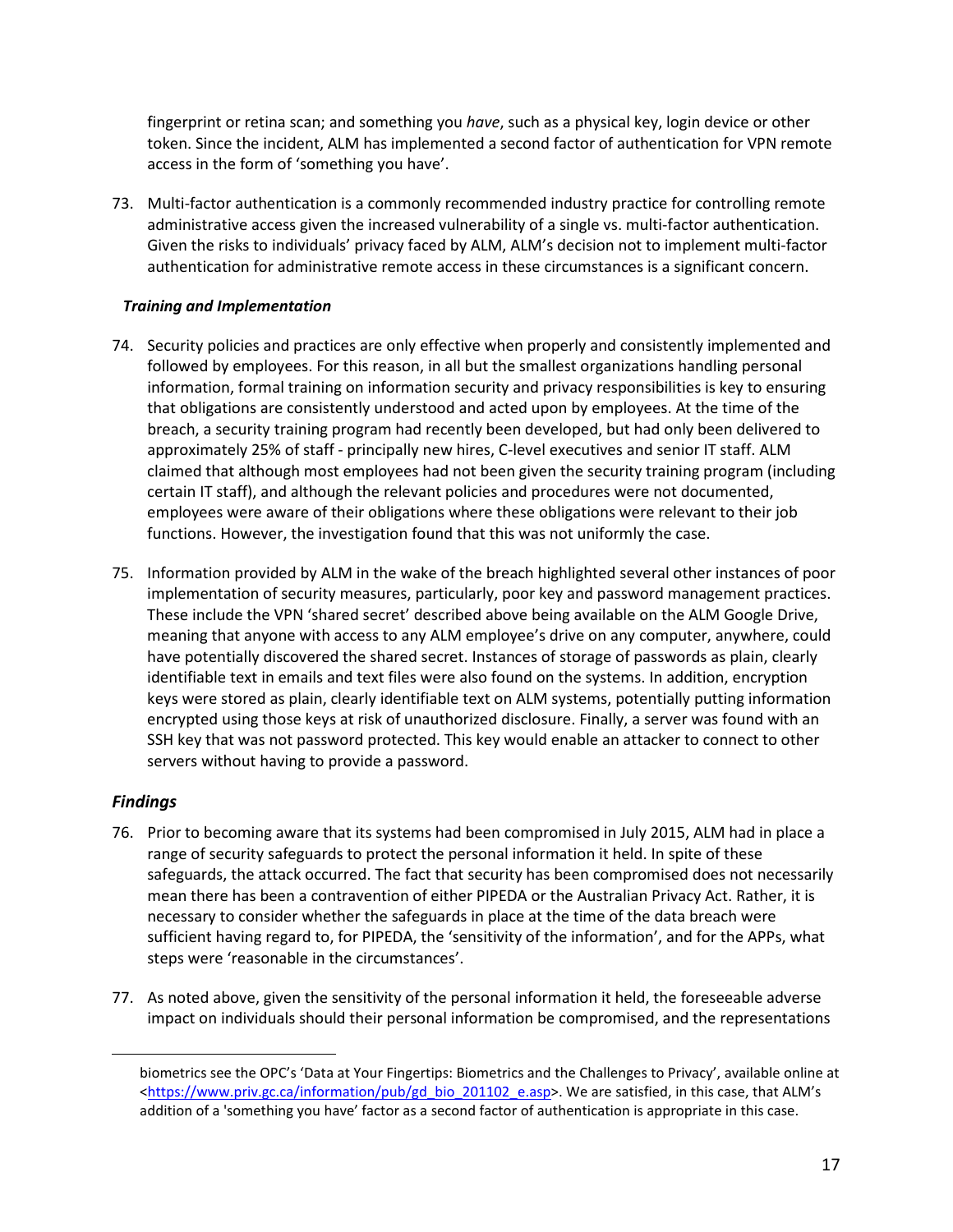made by ALM about security of its information systems, the steps ALM is required to take to comply with the security obligations in PIPEDA and the Australian Privacy Act are of a commensurately high level.

- 78. In this context, the Commissioners are of the view that ALM's security framework was lacking the following key elements:
	- a) documented information security policies or practices, as a cornerstone of fostering a privacy and security aware culture including appropriate training, resourcing and management focus;
	- b) an explicit risk management process including periodic and pro-active assessments of privacy threats, and evaluations of security practices to ensure ALM's security arrangements were, and remained, fit for purpose; and
	- c) adequate training to ensure all staff (including senior management) were aware of, and properly carried out, their privacy and security obligations appropriate to their role and the nature of ALM's business.
- 79. As such, the Commissioners are of the view that ALM did not have appropriate safeguards in place considering the sensitivity of the personal information under PIPEDA, nor did it take reasonable steps in the circumstances to protect the personal information it held under the Australian Privacy Act. Though ALM had some security safeguards in place, those safeguards appeared to have been adopted without due consideration of the risks faced, and absent an adequate and coherent information security governance framework that would ensure appropriate practices, systems and procedures are consistently understood and effectively implemented. As a result, ALM had no clear way to assure itself that its information security risks were properly managed. This lack of an adequate framework failed to prevent the multiple security weaknesses described above and, as such, is an unacceptable shortcoming for an organization that holds sensitive personal information or a significant amount of personal information, as in the case of ALM.
- 80. In addition to the lack of an adequate framework, in our view, the specific weaknesses (single factor authentication and poor key and password management practices) described in paragraphs 72 and 75 also individually and collectively constitute failures to take reasonable steps to implement appropriate security safeguards in the specific circumstances, given the volume and nature of the personal information held by ALM.
- 81. Both by not having and documenting an appropriate information security framework and by not taking reasonable steps to implement appropriate security safeguards, ALM contravened APP 1.2, APP 11.1 and PIPEDA Principles 4.1.4 and 4.7.

## *Recommendations for ALM*

- <span id="page-17-0"></span>82. To address the above findings, the OPC and OAIC recommend that ALM:
	- a) by 31 December 2016, conduct a comprehensive review of the protections it has in place to protect personal information;
	- b) by 31 May 2017, augment its information security framework to an appropriate level and implement that framework;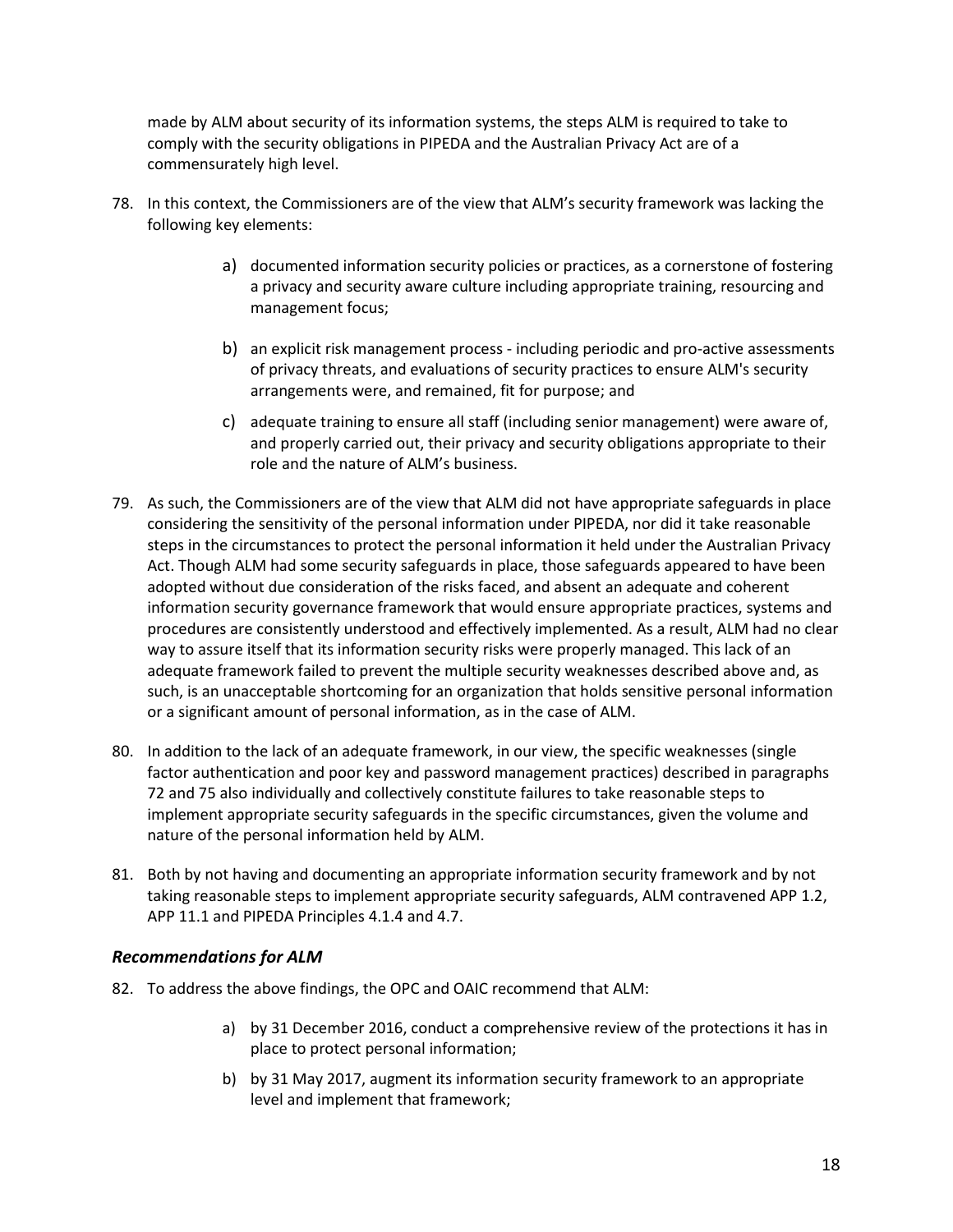- c) by 31 May 2017, adequately document that framework and its information security processes generally;
- d) take steps to ensure that staff are aware of and follow security procedures, including developing an appropriate training program and delivering it to all staff and contractors with network access (the Commissioners note that ALM has reported completion of this recommendation); and
- e) by 31 July 2017, provide the OPC and OAIC with a report from an independent third party documenting the measures it has taken to come into compliance with the above recommendations or provide a detailed report from a third party, certifying compliance with a recognized privacy/security standard satisfactory to the OPC and OAIC.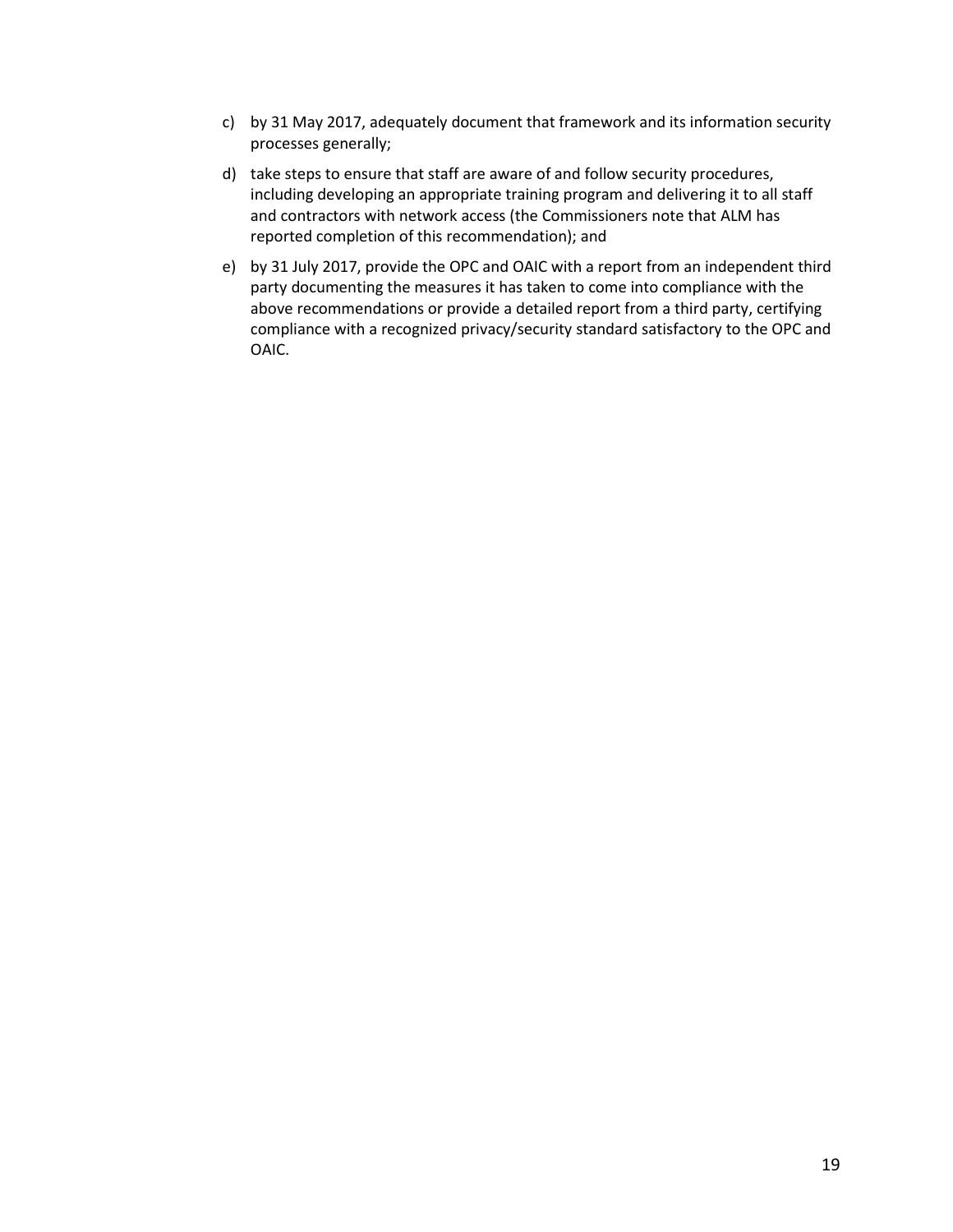# **Indefinite retention and paid deletion of user accounts**

## *Requirement to destroy or de-identify personal information no longer required*

- <span id="page-19-0"></span>83. Both PIPEDA and the Australian Privacy Act place limits on the length of time that personal information may be retained.
- <span id="page-19-1"></span>84. APP 11.2 states that an organization must take reasonable steps to destroy or de-identify information it no longer needs for any purpose for which the information may be used or disclosed under the APPs. This means that an APP entity will need to destroy or de-identify personal information it holds if the information is no longer necessary for the primary purpose of collection, or for a secondary purpose for which the information may be used or disclosed under APP 6.
- 85. Similarly, PIPEDA Principle 4.5 states that personal information shall be retained for only as long as necessary to fulfil the purpose for which it was collected. PIPEDA Principle 4.5.2 also requires organizations to develop guidelines that include minimum and maximum retention periods for personal information. PIPEDA Principle 4.5.3 states that personal information that is no longer required must be destroyed, erased or made anonymous, and that organizations must develop guidelines and implement procedures to govern the destruction of personal information.
- 86. ALM indicated during this investigation that profile information related to user accounts which have been deactivated (but not deleted), and profile information related to user accounts which have not been used for a prolonged period, is retained indefinitely.
- 87. Following the data breach, there were media reports that personal information of individuals who had paid ALM to delete their accounts was also included in the Ashley Madison user database published on the internet.

## *Requirement to delete an individuals' information on request by the individual*

- 88. In addition to the requirement to not retain personal information once it is no longer required, PIPEDA Principle 4.3.8 states that an individual may withdraw consent at any time, subject to legal or contractual restrictions and reasonable notice.<sup>[13](#page-19-3)</sup>
- <span id="page-19-2"></span>89. Included in the personal information compromised by the data breach was the personal information of users who had deactivated their accounts, but who had not chosen to pay for the full delete of their profiles.
- 90. The investigation considered ALM's practice, at the time of the data breach, of retaining personal information of individuals who had either:
	- a) not used their profiles for a prolonged period ('inactive' profiles);
	- b) deactivated their profiles; or
	- c) deleted their profiles.

to determine whether ALM had contravened PIPEDA or the Australian Privacy Act.

<span id="page-19-3"></span> $13$  There is no analogous provision in the Australian Privacy Act.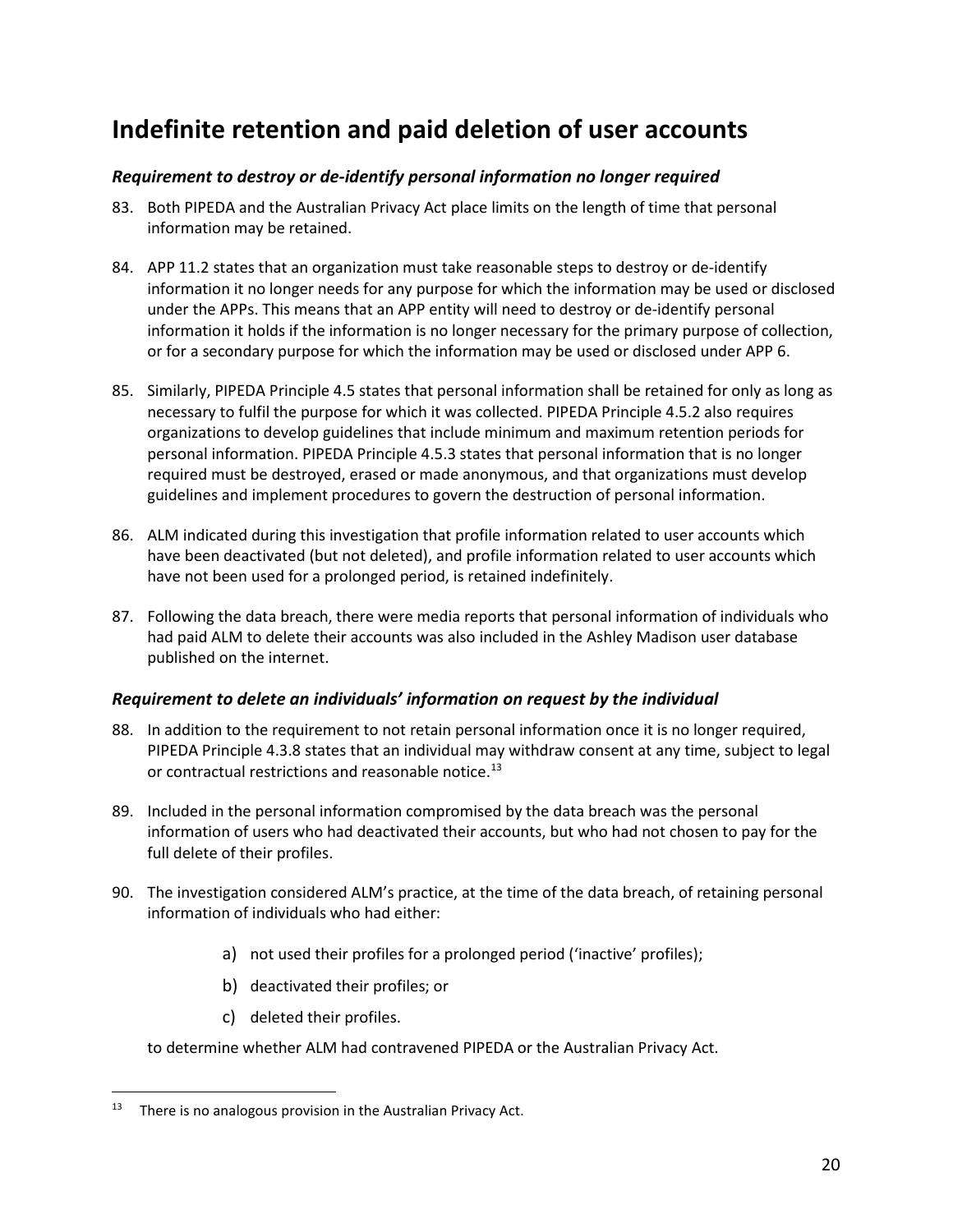- 91. Two issues are at hand. The first issue is whether ALM retained information about users with deactivated, inactive and deleted profiles for longer than needed to fulfil the purpose for which it was collected (under PIPEDA), and for longer than the information was needed for a purpose for which it could be used or disclosed (under the Australian Privacy Act's APPs).
- 92. The second issue (for PIPEDA) is whether ALM's practice of charging users a fee for the complete deletion of all of their personal information from ALM's systems contravenes the provision under PIPEDA's Principle 4.3.8 regarding the withdrawal of consent.

#### *Practices at the time of the data breach*

93. The Ashley Madison website offers two ways to close a user account. These are presented to users as a 'basic deactivation' and a 'full delete' option, and are described below. ALM advised that on its other websites only the basic deactivation option is available.

#### <span id="page-20-0"></span>'Basic deactivation' of user profiles

94. The basic deactivation option is listed beside a banner that reads: 'Hide your profile from search'. It is followed by a note that says:

*Hiding Your Profile Includes:*

• *removal of profile from search results.*

*Important: Your profile information and messages will be accessible to members you've communicated with.*

- 95. The basic deactivation option can be accessed by users for free, and is reversible if a user changes their mind and decides to return to Ashley Madison.
- 96. Following account deactivation, information associated with the account is retained indefinitely.
- 97. ALM explained that it retained information about deactivated profiles for two reasons. First, ALM said that it was necessary to retain user information to preserve 'header information' in messages that had been sent to other users. Each message sent to another user on Ashley Madison contains a 'header' with basic profile information about the sender. For the messages that the user had previously sent to other users to remain visible to those other users with full header details intact, it is necessary for ALM to keep the profile information of the sender to populate the message header. ALM linked this to email messages in an inbox having the 'from' information intact regardless of whether the person who sent the email is still using that email address. Second, ALM said that users who chose to deactivate their profile will often choose to reactivate their profile at a later date. By retaining information about deactivated profiles, ALM could provide a better customer experience for returning users.
- 98. ALM provided information about the number of users who had reactivated their accounts following deactivation. These figures indicated that of users who reactivated their accounts, 99.9% of these users did so within 29 days of deactivating their account.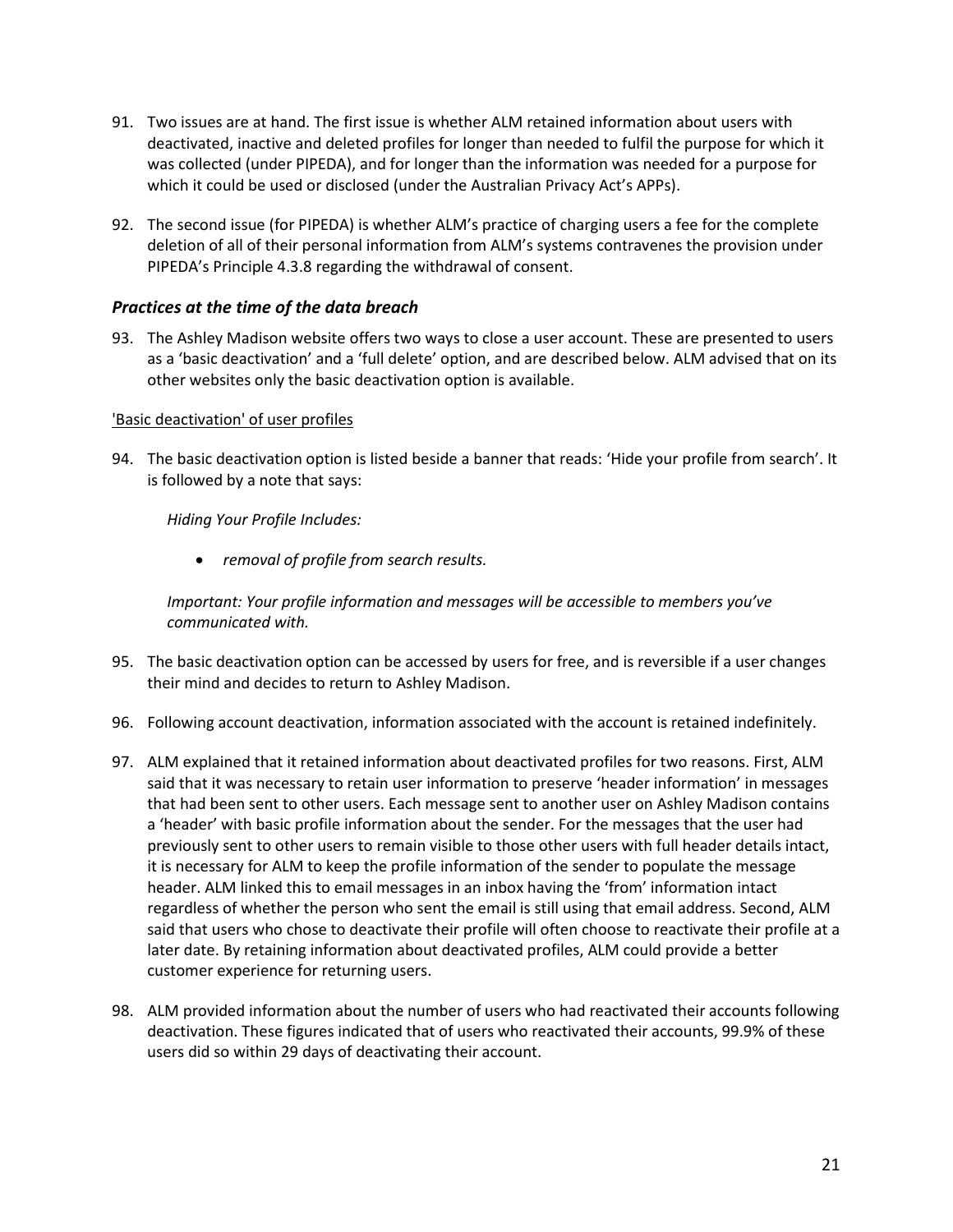#### Retention of inactive profiles

- 99. Profiles of users who have not used their accounts for a prolonged period ('inactive' profiles) are also retained indefinitely.
- 100. The Ashley Madison Terms and Conditions at the time of the breach indicated that ALM reserves the right to '…delete any of your accounts and all related information and files in such accounts…' without prior notice.

## 'Full delete' of user accounts

101. The 'full delete' option is listed beside a banner that reads: 'Delete your profile'. It is followed by a note that says:

*Full Delete Removal Includes:*

- *Removal of profile from search results*
- *Removal of profile from the site*
- *Removal of messages sent and received*
- *Removal of messages from recipient's mailboxes including Winks & Gifts*
- *Removal of site usage history and personally identifiable information from the site*
- *Removal of photos*

Note: It may take up to 48 hours for some traces of your profile to be fully removed.

- 102. ALM explained that the full delete option had been developed in response to user demand, and at significant expense. The full delete option was designed to provide an additional level of discretion for users who had decided to leave Ashley Madison. ALM stated that it was a technically difficult task to remove all traces of a user from its system. For example, it was difficult to remove sent messages from the inboxes of message recipients. ALM also indicated that there was a customer service cost associated with deleting accounts because ALM's customer service staff received inquiries from users who were confused when messages vanished from their inbox when the person they had been corresponding with decided to delete their account.
- 103. At the time of the data breach, ALM charged a fee to allow users to access the full delete service. The fee for Canadian users was C\$19. At the time of the breach, neither the Ashley Madison Privacy Policy, nor the Ashley Madison Terms and Conditions contained a notification that a fee would be charged by ALM for individuals to delete their personal information. ALM has informed the OPC and OAIC that, following the data breach, it is not currently charging a fee for the full delete service.
- 104. At the time of the data breach, ALM's policy was that if a user purchased a full delete, their personal information was made inaccessible through the Ashley Madison website within 24 to 48 hours, but was retained by ALM for a further 12 months.
- 105. ALM clarified that due to an error, at the time of the data breach photos from deleted accounts had been moved to a non-user facing folder marked for future disposal, but had not actually been deleted after the 12 month period specified above. These photos may have been accessed by the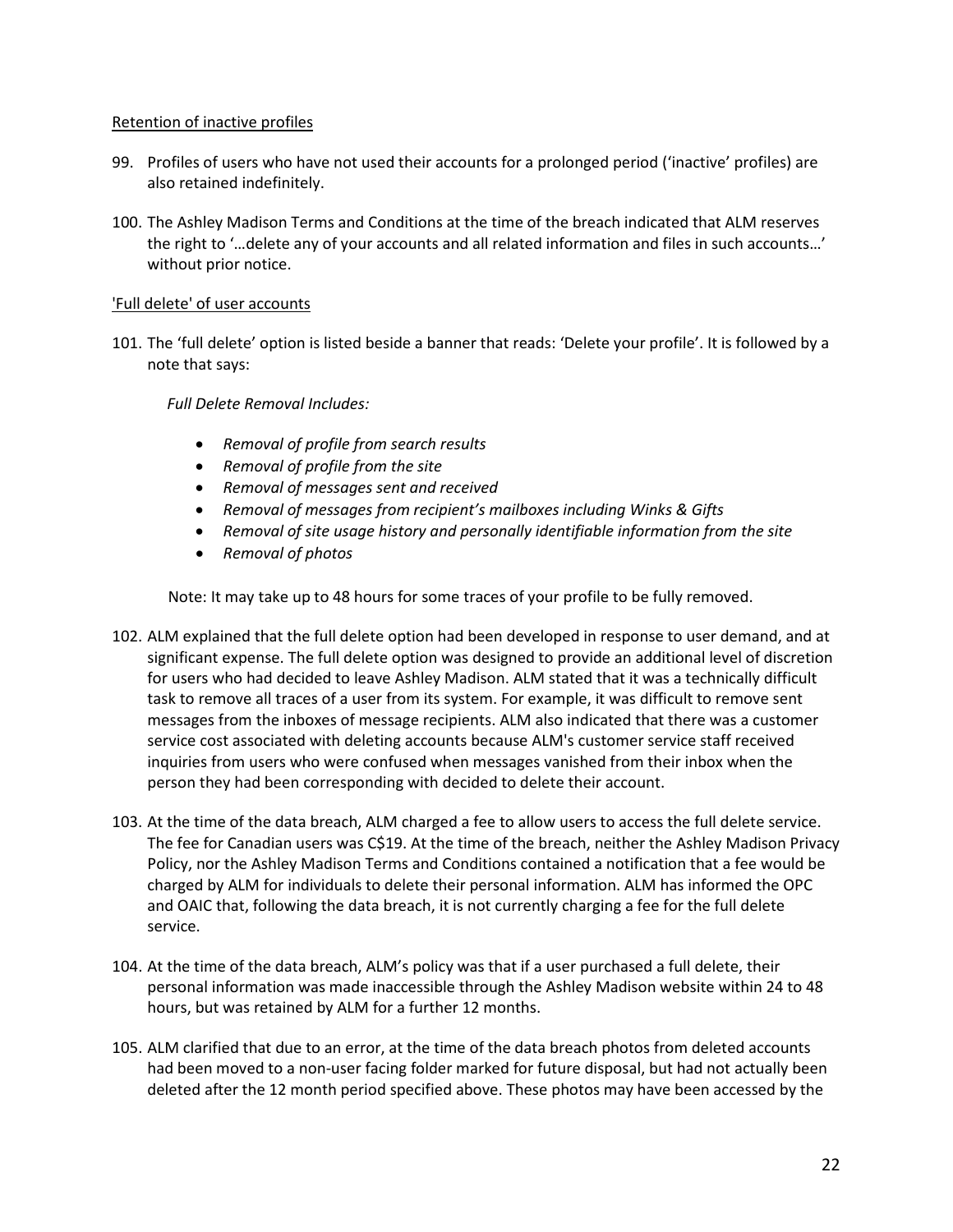attacker. ALM has since removed all photos associated with users who selected full delete from this folder and corrected the underlying technical issue.

- 106. ALM stated that it retained information for use if a departing user fraudulently attempted to make a credit card 'chargeback', claiming they had not been an Ashley Madison user. This is a procedure by which a credit card user can claim that their credit card was used fraudulently to make a payment online and obtain a refund from the vendor.
- 107. Where a user claims a chargeback, it falls on ALM to demonstrate to the bank that the user did in fact use ALM's services. By retaining photos, account information, and usage history for a 12 month period, ALM would have information on hand to allow it to demonstrate to the individual's bank that the credit card payment was legitimate. ALM said that given the nature of its websites, it receives chargebacks that amount to a substantial monetary figure. Therefore, ALM needed to prevent fraudulent chargebacks, or would incur a significant cost.
- 108. At the time of the breach, the retention of information following a full delete was drawn to the attention of its users, at the time a full delete was purchased, but only after the user's payment had been accepted, when users were provided with a confirmation notice which said:

*This notice confirms that Ad Profile number … has been successfully deleted from our system. Some information will be retained for 6-12 months due to legal and financial reasons after which it will be removed as well.*

*…*

*If you wish to correspond with our office regarding this notice, the privacy of your personal information or any other matter, please contact us.*

109. In its Terms and Conditions ALM also had the following language relating to its practice of retaining information to respond to fraudulent chargebacks in its terms and conditions:

## *Credit Card Chargeback Policy*

*We protect our business and credit card processors, banks and other institutions providing related services to use from fraudulent credit card chargebacks. A credit card chargeback is when the holder of a credit card disputes a charge with a credit card processor … . You understand and agree that in the event you attempt to create a fraudulent credit card chargeback, we will work with the relevant credit card processor, bank or other institution and law enforcement authorities to investigate the matter. Our assistance may include providing details about the profiles, card authentication and communications with or related to our Service or other users or members. …*

110. ALM presented statistics about chargebacks and their frequency. The majority of chargebacks occur within 3 months of purchase. This is followed by a steep drop-off in chargebacks, with the overwhelming majority (around 98%) occurring within 6 months from the date of purchase, around 2% occurring between 6-12 months after purchase, and 0.1% occurring more than 12 months after purchase.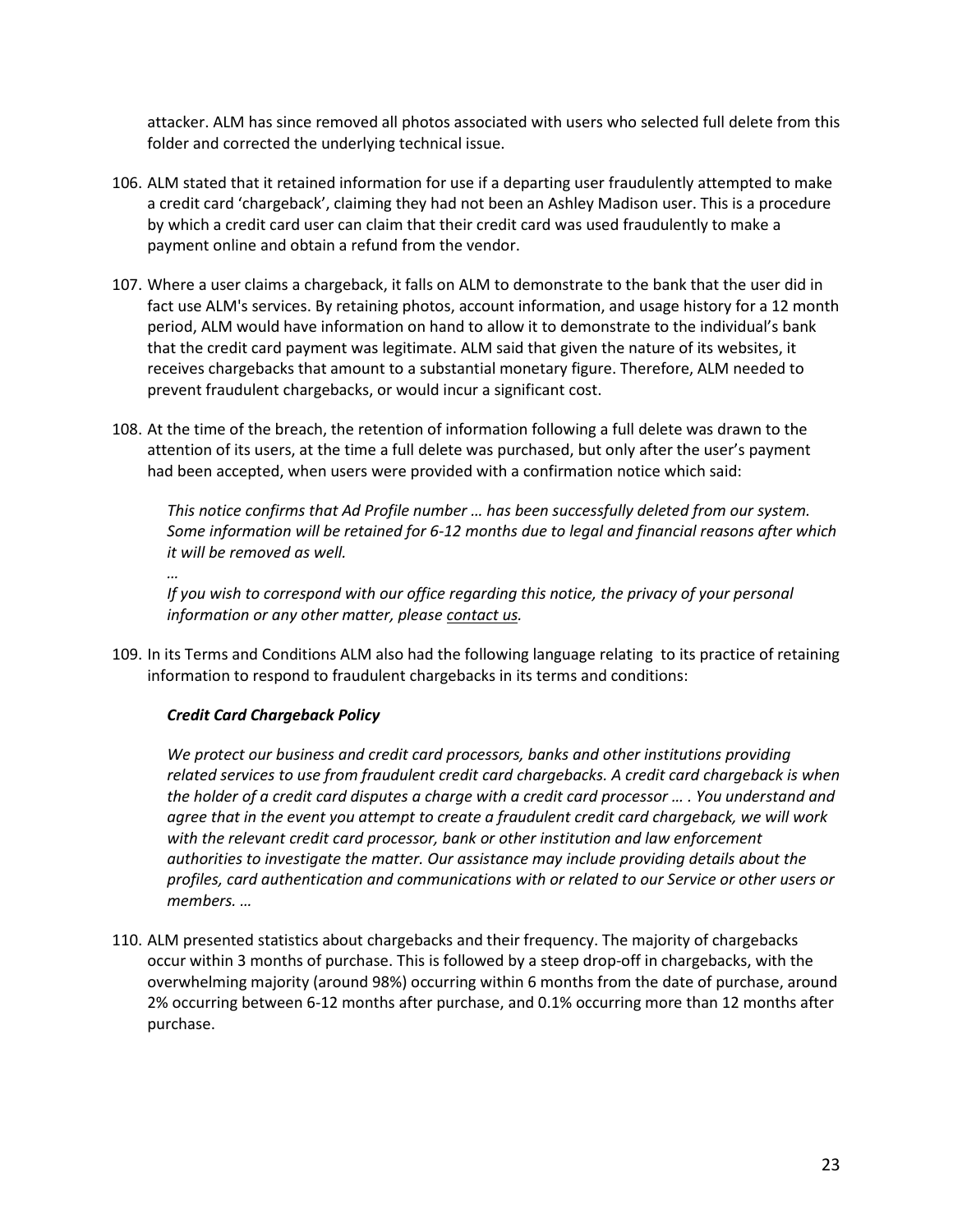## *Findings*

#### Indefinite retention for deactivated accounts

- <span id="page-23-0"></span>111. Both PIPEDA and the Australian Privacy Act require that personal information only be retained so long as it is required. In the case of PIPEDA, this means for as long as necessary to fulfil the purpose for which the personal information was collected. In the case of the Australian Privacy Act, this is for so long as it may be used or disclosed for a purpose permitted by the APPs.
- 112. ALM has presented an explanation about why it retains user information following basic deactivation. It is conceivable that users would wish to return to the Ashley Madison (or other ALM) website after deactivation, and having their profile information on hand would make this easier.
- 113. That said, there is nothing in ALM's privacy policy or on its website that communicates to prospective and existing users the implications of a basic deactivation on the retention of personal information, and certainly not that information would continue to be held indefinitely by ALM (failing payment for the full delete option).
- 114. In our view, it is not reasonable that personal information of users whose accounts are deactivated is required to be kept *indefinitely*. The figures provided by ALM indicated that vast majority of users who reactivated their accounts did so after an extremely short period of time (99.9% within 29 days), and most chargeback requests from credit card providers were received within 12 months. These figures did not provide any justification for indefinite retention.
- 115. Profile information collected from ALM users is gathered for the primary purpose of providing an online dating service. After a certain period of time following basic deactivation, it is highly unlikely the user will return to ALM's website, and therefore the personal information of users is no longer needed for that purpose. At that point, and absent any other legitimate purpose for retaining the personal information in question, ALM must destroy or de-identify it.
- 116. As such, although ALM is entitled to retain information following a basic deactivation for a reasonable period to allow for the return of users to its websites, ALM's practice of *indefinite* retention contravenes PIPEDA Principle 4.5 and APP 11.2.
- 117. PIPEDA does not stipulate precise limits for organizations to retain personal information. Rather, PIPEDA Principle 4.5.2 states that organizations should develop guidelines and implement procedures with respect to the retention of personal information, including minimum and maximum retention periods. In failing to establish maximum retention periods for users' personal information associated with deactivated user accounts, ALM contravened PIPEDA Principle 4.5.2.

#### Retention of information from inactive profiles

- 118. Similar considerations apply in relation to accounts that have not been active on the website for an extended period of time.
- 119. In the case of inactive accounts, while users have not provided an affirmative indication of their intent to no longer use the Ashley Madison services, after an extended period of inactivity it becomes reasonable to infer that the purpose for which the account was opened is no longer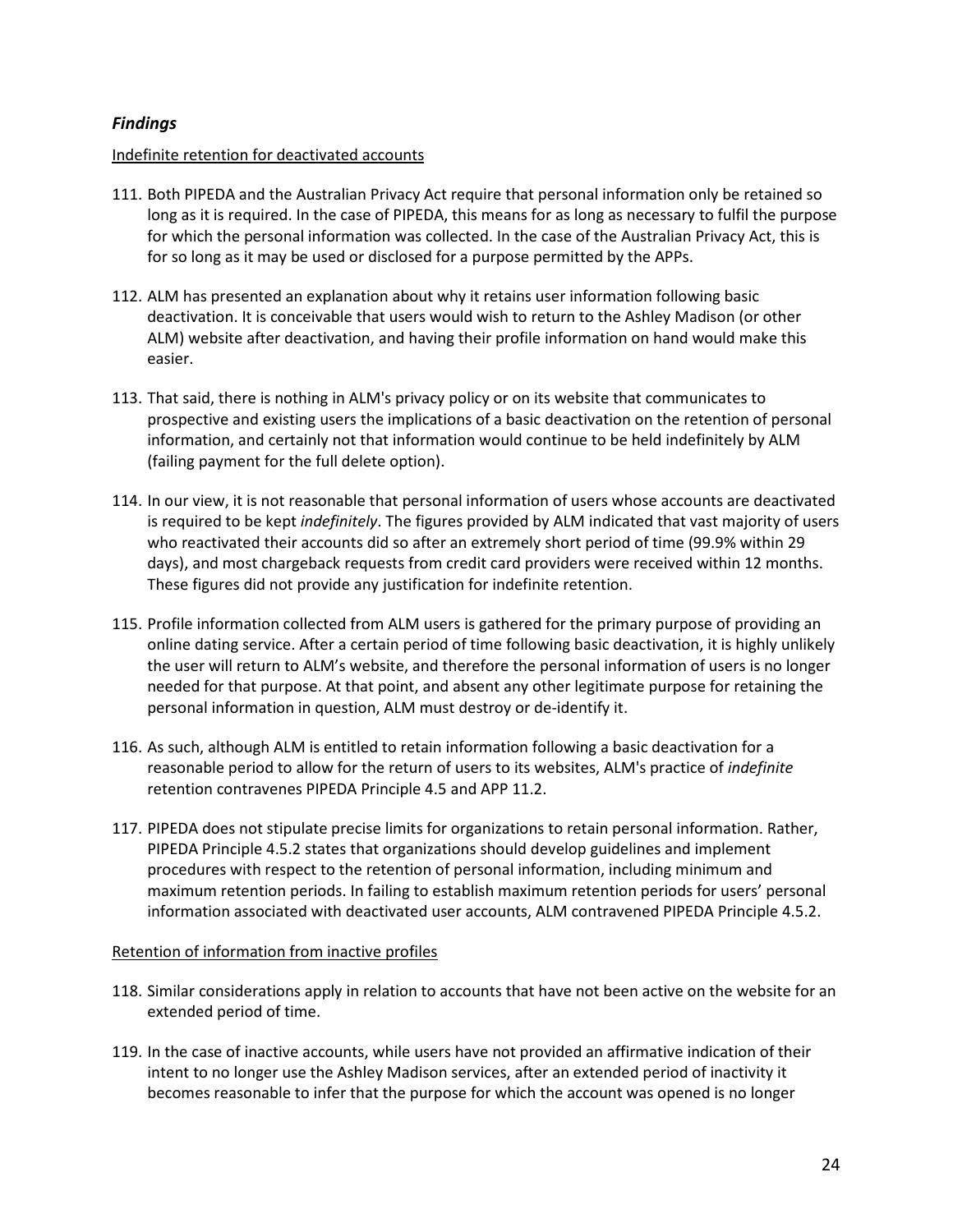relevant. Therefore, the personal information collected for that purpose should no longer be retained.

120. Consequently, in retaining this personal information beyond its purpose, and in failing to establish maximum retention periods for user information associated with inactive user accounts, ALM has contravened APP 11.2 and PIPEDA Principles 4.5 and 4.5.2.

#### Retention of information following a full delete

121. It is clear from ALM's Terms and Conditions that a purpose for which it collects information is to process payments. The Terms and Conditions also indicate that ALM will retain and use information to prevent fraudulent chargebacks. The provisions of the Australian Privacy Act and PIPEDA vary with respect to this issue, so we consider the issue separately in relation to each piece of legislation.

### *Australian Privacy Act*

- 122. Under the Australian Privacy Act, ALM is required to destroy or de-identify personal information once it no longer needs the information for any purpose for which the information may be used or disclosed by it under the APPs. Personal information may be used for the primary purpose of collection. However, it may not be used for a secondary purpose unless certain exceptions apply. The Acting Australian Information Commissioner considers that the primary purpose for which information is collected by ALM is to deliver online dating services. The retention and use of personal information to allow ALM to prevent fraudulent user chargebacks is a secondary purpose.
- 123. Also under the Australian Privacy Act, an entity can use and disclose information for a secondary purpose where a 'permitted general situation' exists, which includes taking appropriate action in relation to suspected unlawful activity or serious misconduct (see s 16A of the Australian Privacy Act). 'Misconduct' is defined in s 6(1) of the Australian Privacy Act to include 'fraud, negligence, default, breach of trust, breach of duty, breach of discipline or any other misconduct in the course of duty'. For this exception to apply, the entity must 'reasonably believe' that the collection, use or disclosure of personal information is 'necessary' for the entity to take 'appropriate action'. ALM has satisfactorily explained its business need to retain information to address the risk of fraud.
- 124. However, to ensure that the use and disclosure, and retention, of user information is limited to what ALM 'reasonably' believes is necessary, ALM must limit the period for which it retains user data to a specified period, that refers to the likelihood of fraud within that time. ALM has provided a reasonable basis for its policy of retaining information for a limited period of time after a full delete. Furthermore, since the incident, ALM has reduced the period that it stores information following a full delete from 12 months to 6 months.

#### *PIPEDA*

125. Similarly, under PIPEDA Principle 4.5, personal information shall not be used or disclosed for purposes other than those for which it was collected, except with the consent of the individual or as required by law. PIPEDA Principle 4.5 further specifies that personal information shall be retained only as long as necessary for the fulfilment of the purposes for which it was collected. As mentioned above, while it is clear that a purpose for which it collects this information is to process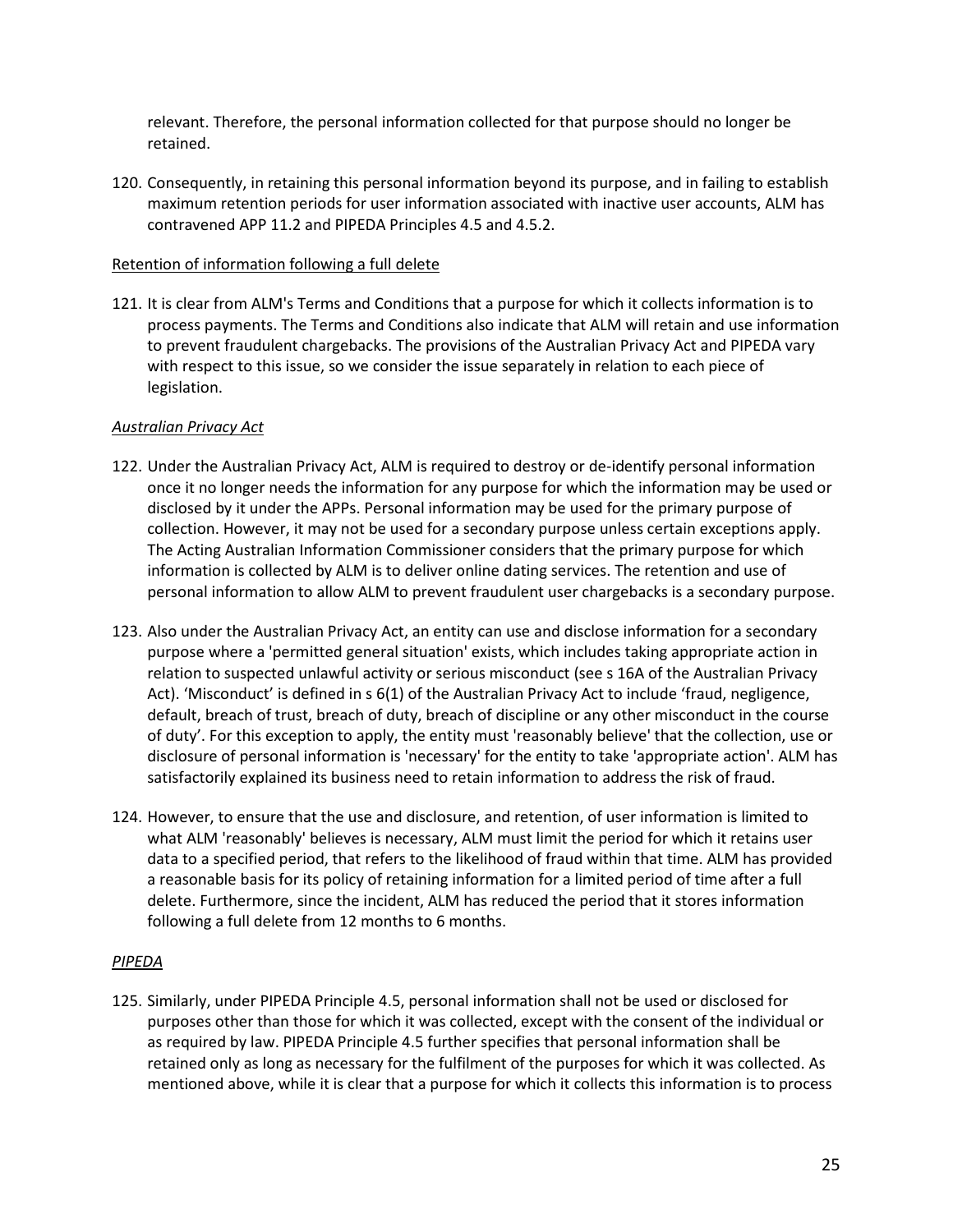payments, Ashley Madison's Terms and Conditions also indicate that the company will retain and use this information to prevent fraudulent charge backs.

- 126. However, in our view, the fact that photos from deleted accounts were retained in error beyond the period specified by ALM constitutes a contravention of PIPEDA Principle 4.5, as a significant proportion of these photos would have included photos of users. Therefore, the photos would remain personally identifiable, even detached from their respective profiles.
- 127. However, for the reasons described in the paragraphs above, we are satisfied that ALM's *policy* of retaining user information following a 'full delete' for a limited period of time only to address the problem of user fraud, is permitted under APP 11.2 of the Australian Privacy Act and under PIPEDA Principle 4.5.

#### Fee for deletion

- 128. ALM presented an explanation about why certain elements of the full delete option were premium services. Specifically, ALM referred to the full deletion of communications sent to other users. Users of a social network platform would not normally expect that information they had shared with other users would be deleted from those other users' inboxes if they decided to delete their own account.
- 129. However, the paid full delete option was also the only method available to individuals to have their account profile itself permanently deleted from ALM's databases. Therefore, the fee constitutes a condition for users to exercise their right, under PIPEDA Principle 4.3.8, to withdraw consent for ALM to have their personal information.
- 130. PIPEDA is silent on whether a fee can be charged for the withdrawal of consent. PIPEDA Principle 4.3.8 indicates that an individual may withdraw consent at any time, subject to legal or contractual restrictions and reasonable notice. In this case, the payment of a fee cannot be considered a legal or contractual restriction. This fee was neither communicated nor available to prospective and existing users in the messaging or contractual terms and conditions between ALM and individuals at the critical point of sign up, when individuals were considering, agreeing to, and creating an Ashley Madison account.
- 131. Therefore, ALM's practice of charging a fee for withdrawal of consent without prior notice and agreement is a contravention of PIPEDA Principle 4.3.8. As previously stated, we note that ALM is not currently charging a fee for the full delete service and we would encourage ALM to continue to not do so.
- 132. As a general note, we would caution that, even in the event that such contractual agreements were in place prescribing fees for the withdrawal of consent in this case, the reasonableness of such a practice would need to be evaluated in light of such factors as: the adequacy and timeliness of the notice, the actual cost to the organization relative to the fee charged and the likely influence it would have on the individual's right to withdraw their consent.

## *Recommendations for ALM*

<span id="page-25-0"></span>133. To address the above findings, and in respect of all of its websites, the OPC and OAIC recommend that by 31 March 2017, ALM: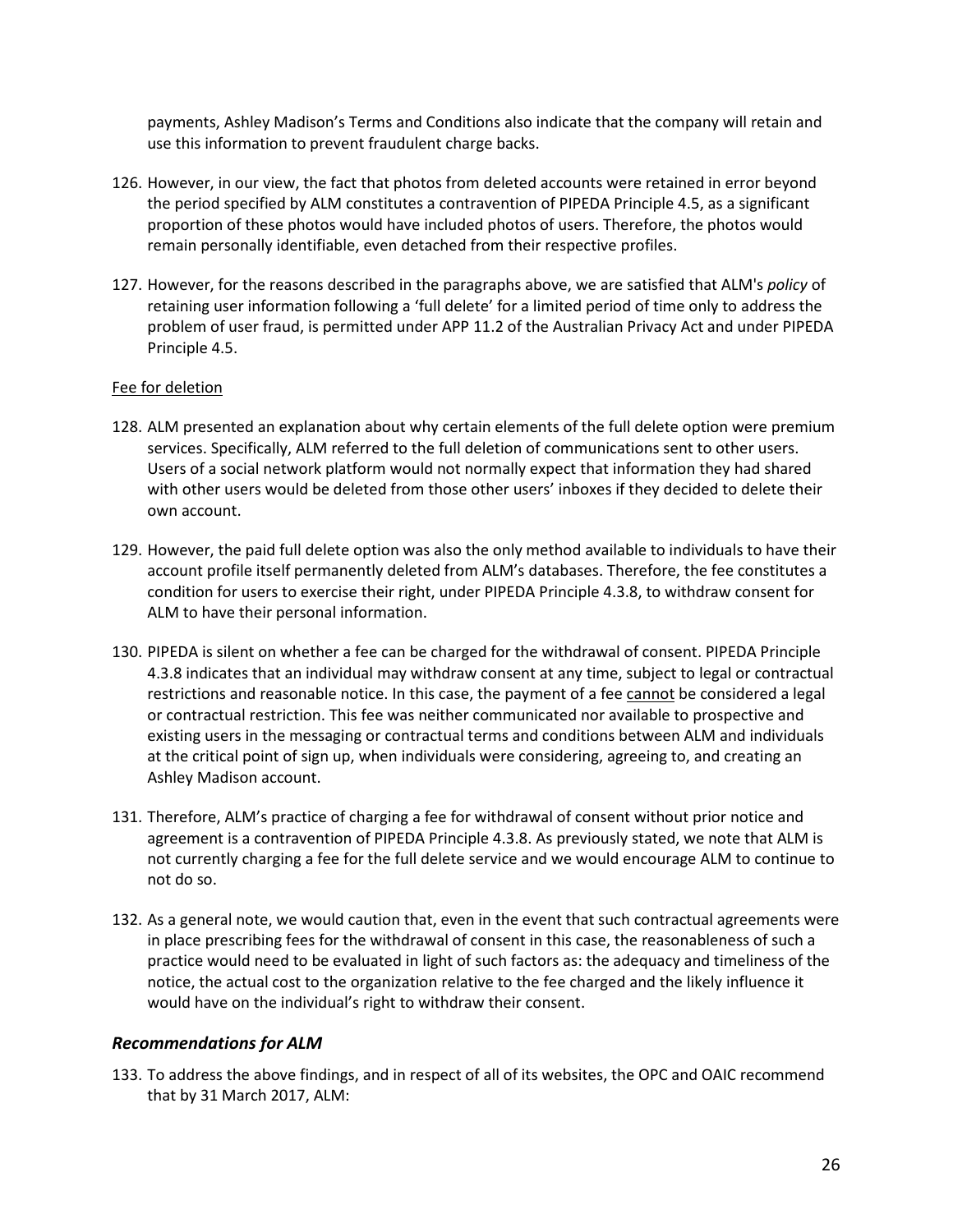- a) cease its practice of retaining indefinitely personal information of users whose accounts are on deactivated or inactive; determine an appropriate period following account deactivation, or following an extended period of inactivity, upon which to delete personal information, based on ordinary usage patterns and its business needs; inform users of these policies;
- b) ensure that it is not holding personal information beyond the retention period described above, and thereafter periodically review its retention policy to ensure that the retention period chosen remains the appropriate period;
- c) implement the retention schedule for both future and currently deactivated accounts;
- d) implement the retention schedule for both future and currently inactive accounts;
- e) commit to continuing to provide a no-cost option for individuals to request the removal of their account profile information (this need not include all of the premium deletion services currently offered as part of the full delete service, such as the deletion of personal information sent to other ALM users from those users' inboxes); and
- f) submit to the OPC and OAIC details of the steps it has taken to comply with the above.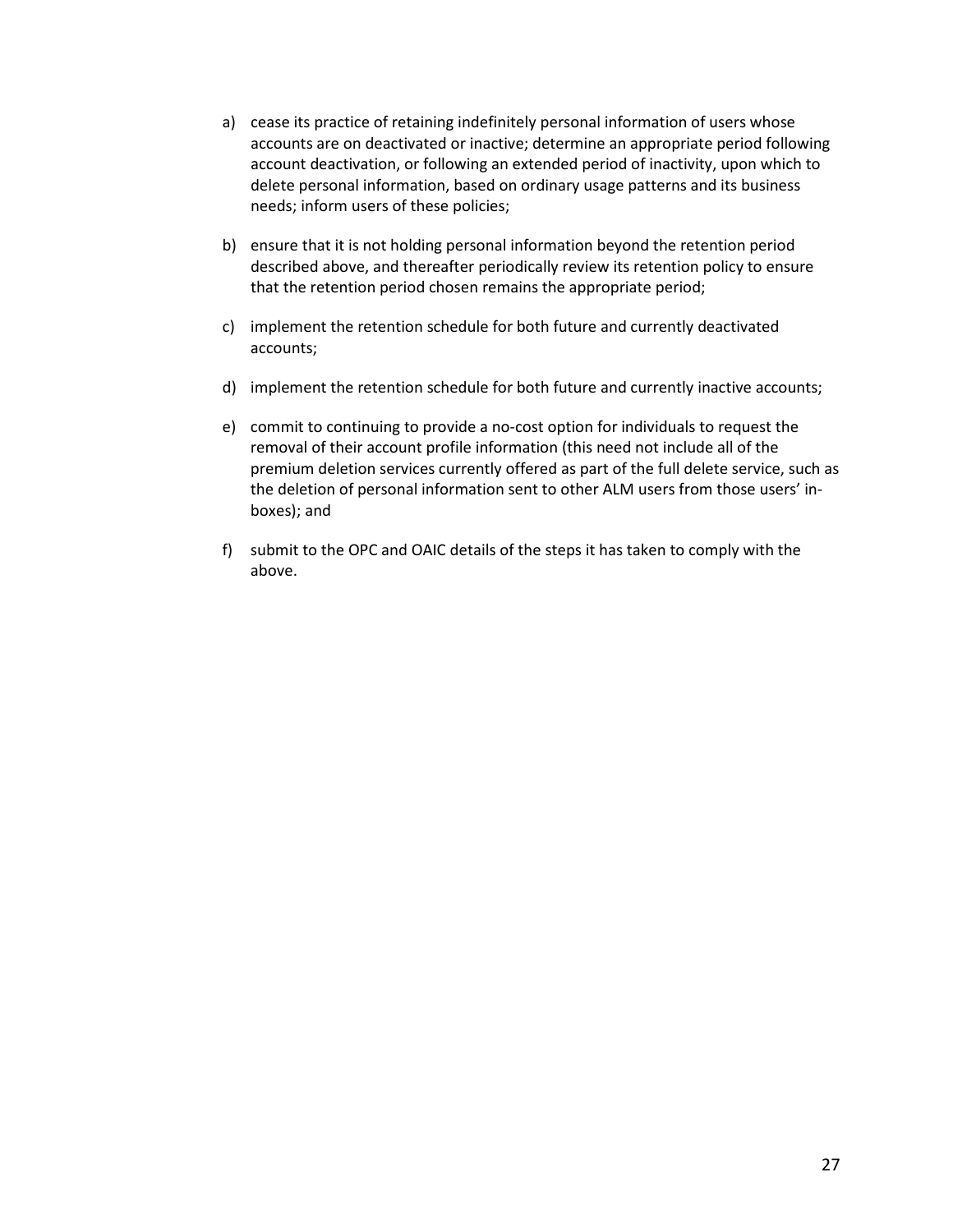# **Accuracy of email addresses**

## *Requirement to maintain quality and accuracy of personal information*

- <span id="page-27-0"></span>134. Both the Australian Privacy Act and PIPEDA place an obligation on organizations to take steps to maintain the quality and accuracy of the personal information they collect and use.
- <span id="page-27-1"></span>135. PIPEDA Principle 4.6 states that personal information shall be as accurate, complete, and up-todate as is necessary for the purposes for which it is to be used. Principle 4.6.1 further states that the extent to which personal information shall be accurate, complete, and up-to-date will depend upon the use of the information, taking into account the interests of the individual. Information shall be sufficiently accurate, complete, and up-to-date to minimize the possibility that inappropriate information may be used to make a decision about the individual.
- 136. Similarly, APP 10.1 states that APP entities must take such steps (if any) as are reasonable in the circumstances to ensure that the personal information that the entity collects is accurate, up-todate and complete. APP 10.2 imposes the same obligation in relation to personal information that an APP entity will use or disclose, having regard to the purpose of the use or disclosure.

#### *Practices at the time of the data breach*

- 137. After the data breach occurred, searchable databases of email addresses registered on Ashley Madison were published online. A subset of email addresses listed in these databases reportedly belonged to people who had never used Ashley Madison.
- <span id="page-27-2"></span>138. ALM confirmed that it did not, and does not, verify the email addresses provided by users. In a written submission it submitted:

*As a matter of policy, ALM did not, and does not, verify the accuracy of any of the personal information of its customers in order to afford users anonymity vis-à-vis other users.*

- 139. ALM further explained that its decision not to verify email addresses at the time of account sign up was 'the result of a deliberate and considered decision by the company to forgo such verification in order to provide users with anonymity', and that this practice 'enhances privacy and security'. In discussions with the OPC and OAIC, ALM also stated that another reason for not requiring email verification was that it would present a barrier to registration processes, discouraging some individuals from signing up.
- 140. The email address field is mandatory during account creation on Ashley Madison. Individuals cannot use any of the services of the Ashley Madison website prior to completing this sign up process and providing an email address. However, communication with other users is done through the ALM platform. As such, even if users do not provide their own email address upon sign up, they can still use Ashley Madison services by providing a false email address.
- 141. In explaining why the email address field was mandatory, ALM stated that it requires users to provide an email address so that it can send website activity notifications, marketing materials and as an authentication measure in the case of a user support request.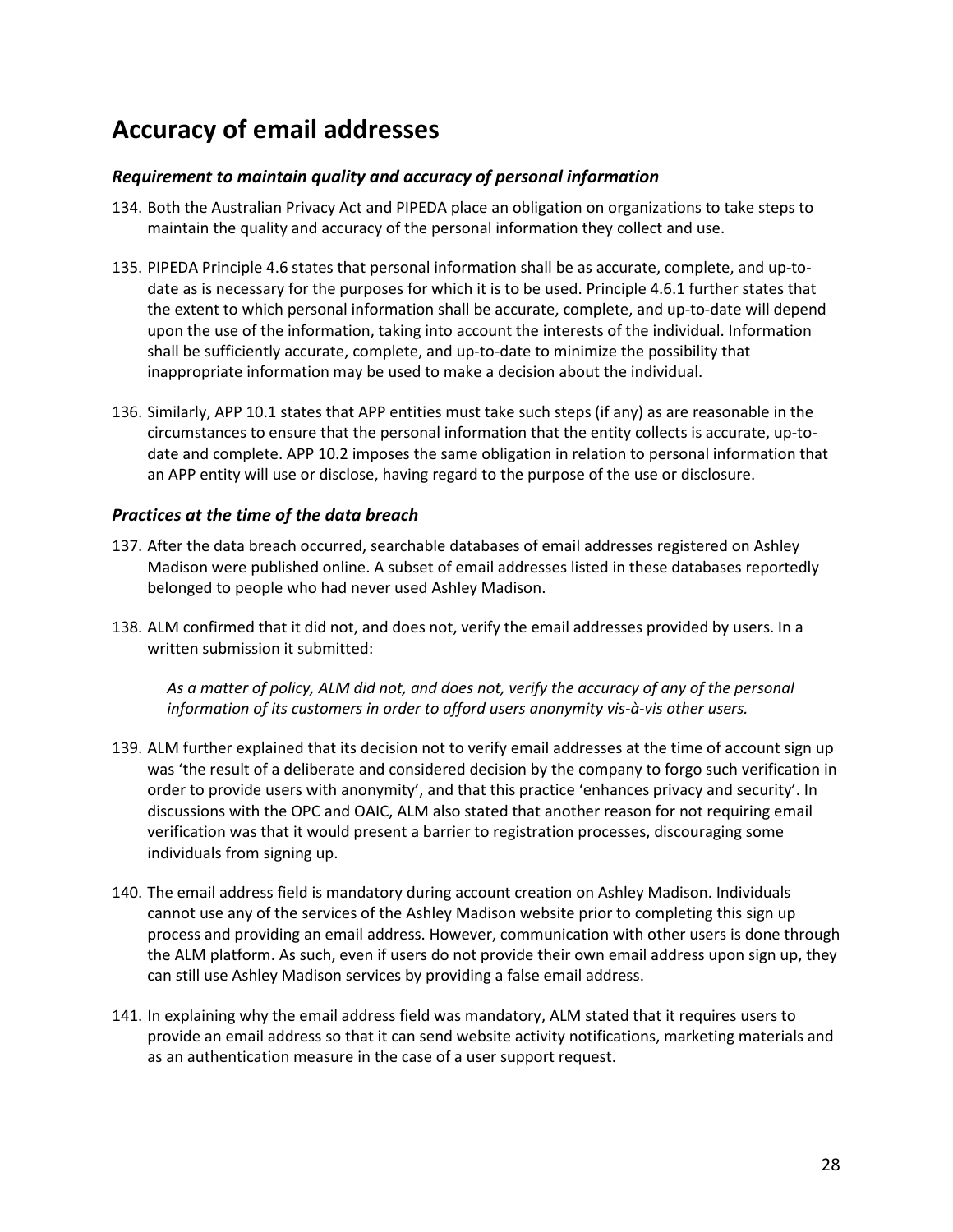142. ALM also sends a 'Welcome' email when a user signs-up. A user cannot opt-out of receiving this welcome email. ALM provides the following information in the footer of the welcome email (and subsequent emails) sent by ALM to enable non-users to correct the situation if their email address is inaccurately associated with an Ashley Madison account:

Please do not reply to this email message. It was sent from an address that cannot accept incoming email. It won't reach us. For questions or concerns please visit our "Contact Us" page: http: …..

You are receiving this Email Notification because you or someone using your email address has signed up as a member to our service. The email address we have on file for profile number xxxxxxx is [email address]

If you have received this email in error, you wish to delete your account or unsubscribe from Email Notifications, please choose one of the options below:

Unsubscribe from Email Notifications | Delete Account

**USA and Canada Address:** PO Box 67027 Toronto, ON Canada M4P 1E4

**International Address:** 9 Karpensiou, 2021 Nicosia

- 143. While the text of the footer indicates that if the individual has received the message in error they can choose from one of the options below, the two links subsequently presented are only to 'unsubscribe from email notifications' or 'delete account'. The latter option leads to the 'delete profile' page within the user's Ashley Madison account, which prior to the breach required payment for full account deletion.
- 144. ALM explained that if it is contacted by the real owner of an email address and informed that their email address is being used on one of ALM's websites without permission, ALM will overwrite the inaccurate email address and deactivate the account in question. ALM said that when this occurs, it typically happens after an owner of an email address receives the standard 'welcome email' sent following account creation.
- 145. ALM indicated that it was aware that some users do not provide their real email addresses when they register on Ashley Madison. ALM would therefore appear to be cognizant of the possibility of harm to non-users, should they receive communications about Ashley Madison in error. In early discussions with the OPC following the breach, ALM indicated that in determining whether or not to issue breach notifications to affected individuals by email, they considered the possible impact on non-users who would receive notifications. ALM ultimately elected to provide direct email notifications to affected users, including Canadian and Australian individuals, but included a prominent statement in those emails, acknowledging that the recipient might not be an Ashley Madison user. The statement read as follows:

YOU ARE RECEIVING THIS EMAIL FROM AVID DATING LIFE INC. BECAUSE YOUR EMAIL ADDRESS WAS IN OUR DATABASE OF ASHLEYMADISON.COM USERS. IT COULD HAVE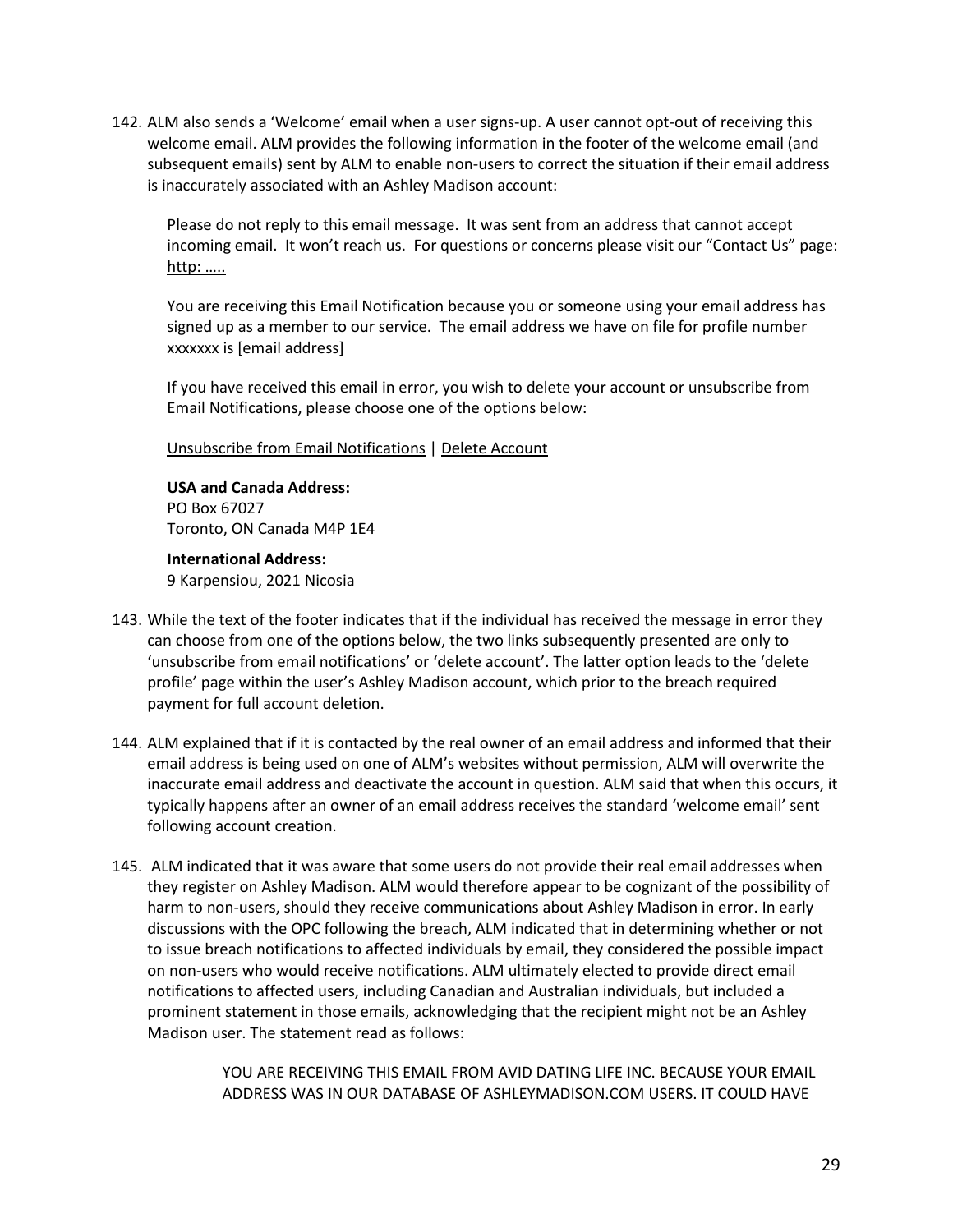BEEN SUBMITTED BY YOU OR SOMEONE ELSE. WE DO NOT VERIFY EMAIL ADDRESSES PROVIDED TO US THROUGH ASHLEYMADISON.COM, SO THE FACT THAT YOU ARE RECEIVING THIS EMAIL MAY NOT MEAN THAT YOU IN FACT EVER WERE A VISITOR TO OR USER OF ASHLEYMADISON.COM.

## *Findings*

#### Email as Personal Information

- <span id="page-29-0"></span>146. As a preliminary issue it is necessary to consider whether email addresses, and the fact of their association with the Ashley Madison website, is personal information.
- 147. Personal information is defined in PIPEDA as 'information about an identifiable individual', and in the Australian Privacy Act as 'information or an opinion about an identified individual, or an individual who is reasonably identifiable'. Common to the two pieces of legislation is that the information in question must be capable of identifying an individual.
- 148. Some email addresses, even in isolation, clearly identify an individual by name and other identifying information, such as their workplace. For example, the information published online contained an email address that purportedly belonged to the Prime Minister of New Zealand, 'john.key@pm.govt.nz'.[14](#page-29-1) However, even where an email address does not identify an individual on its face, it might still identify an individual when combined with other information. For example, it might be possible to conduct an online search to identify the owner of an email address. If that is possible, information associated with the email address is the personal information of that individual.
- 149. Many of the email addresses associated with the Ashley Madison website, including the examples provided above, would allow an individual to be identified and therefore constitute personal information. Moreover, the apparent association (whether true or not) between the individual and the Ashley Madison website, constitutes personal information.

#### Sufficient accuracy

- 150. In representations to the OPC and OAIC, ALM argued that PIPEDA Principle 4.6 and APP 10.1 and 10.2 were designed to protect only users submitting information to organizations, not uninvolved third parties whose personal information may be improperly submitted by a user, and as a result, collected or used by an organization. With respect to PIPEDA, ALM argues that 'the individual' referenced in Principle 4.6.1 only refers, in this case, to the individuals who signed up to ALM, and not to other individuals whose emails addresses were improperly submitted by a user and used without the consent of the true owner of that email address.
- 151. The Commissioners are of the view that this is not a correct interpretation of either Act. We find no basis, in either provision, to limit an organization's accuracy obligations to personal information about individuals with whom the organization has a direct relationship. As an analogy, by this logic,

<span id="page-29-1"></span> <sup>14</sup> 'Ashley Madison leak: Who's been using John Key's name to get lucky?', *New Zealand Herald*, 19 August 2015. This email address was in fact incorrect. The domain 'pm.govt.nz' is not used by the New Zealand government for email addresses.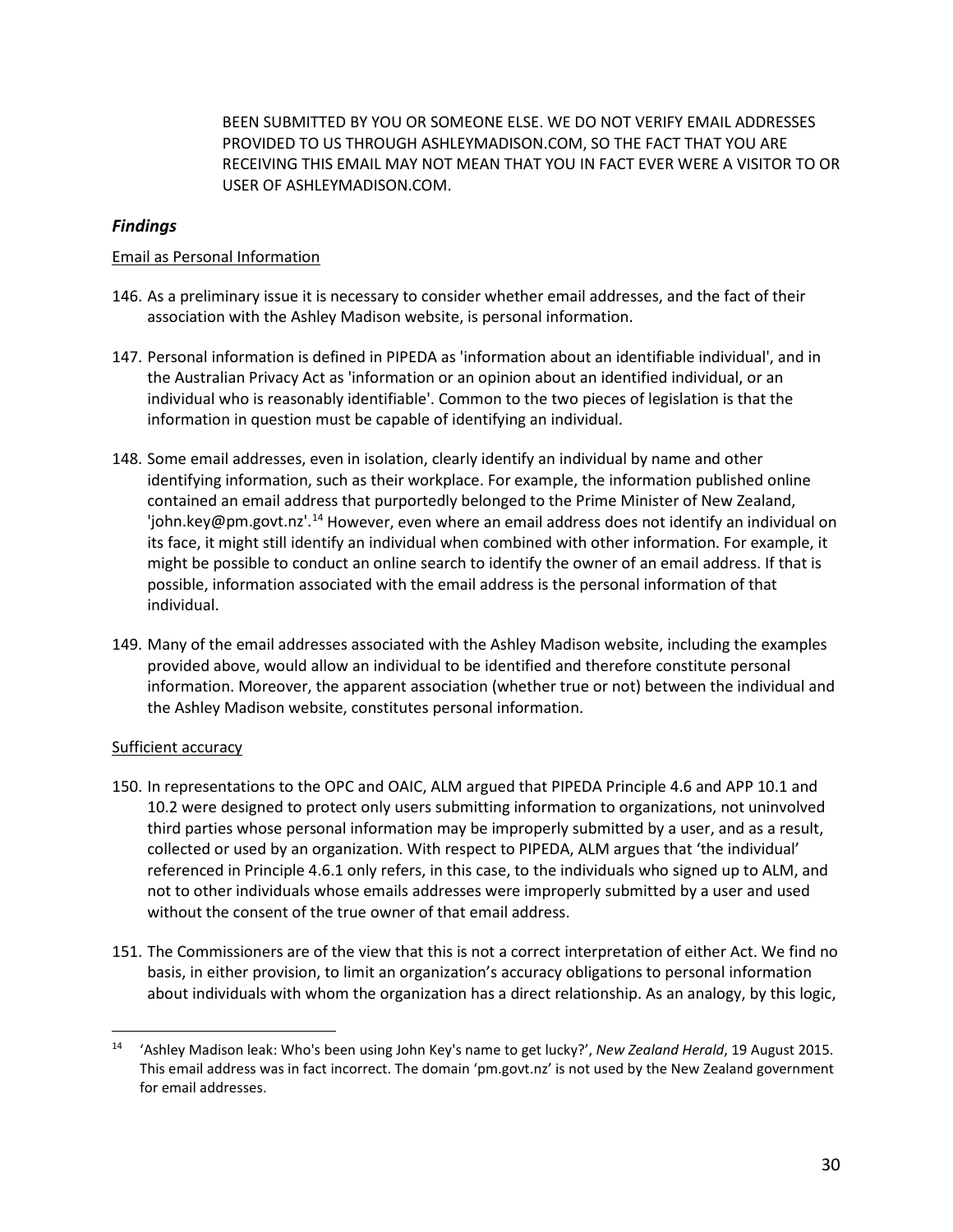a lender would have no obligations under the accuracy provisions to consider the impact of identity theft on a victim, as the individual they are dealing with is not the victim (but rather the person impersonating the victim). [15](#page-30-0)

- 152. The Commissioners are of the view that, consistent with the protections afforded elsewhere under the Act, the accuracy provisions are intended to apply to all individuals whose personal information is collected, used or disclosed by an organization, whether or not the individual provided the information to the organization directly.
- 153. Therefore, as the association between email addresses and the ALM website constitutes personal information, ALM is obliged under PIPEDA and the Australian Privacy Act to address the accuracy of this information.
- 154. However, neither Act requires that personal information collected, used, and disclosed be absolutely accurate in all cases. Under the APPs, an organization must take steps that are 'reasonable in the circumstances' when collecting, using or disclosing personal information and, for use and disclosures, an assessment of accuracy having regard to the 'purpose of the use or disclosure.' Under PIPEDA, the personal information must be as accurate, complete and up-to-date as is necessary 'for the purposes for which it is to be used.' PIPEDA Principle 4.6.1 specifies that the 'extent to which personal information shall be accurate, complete, and up-to-date will depend upon the use of the information, taking into account the interests of the individual.'
- 155. At issue is whether the steps taken by ALM to ensure accuracy were reasonable in the circumstances (under the APPs), to ensure email addresses collected and used by ALM were as accurate as necessary for the purposes for which they were to be used, taking into account the interests of the individual (under PIPEDA).
- 156. In representations to the OPC and OAIC, ALM argued that the chief purpose for the collection and use of email addresses was for ALM to contact users, and submitted that a user who knowingly provides a false email address on sign up is effectively foregoing receipt of such communications. For its part, ALM is prepared to accept that the submission of inaccurate email addresses will impede communications with its users, in what it characterized as the broader interest of enhancing privacy of users. It argued that the email addresses it collects and uses are accordingly as accurate as is necessary. In our view, this assessment that ALM met its accuracy obligations under the APPs and PIPEDA has serious shortcomings for reasons laid out below.
- 157. In considering whether the steps taken by ALM with respect to the accuracy of email addresses were reasonable under the APPs, it is necessary to have regard to the circumstances in which the information was collected, used and disclosed. This context is similarly important under PIPEDA Principle 4.6, as described in further detail below. In the case of Ashley Madison, the context includes:
	- a) the potential for individuals using this type of service to provide false information;

<span id="page-30-0"></span><sup>&</sup>lt;sup>15</sup> An analogous situation was considered under the Australian Privacy Act in G v TICA Default Tenancy Control Pty Ltd [2004] PrivCmrACD 2 (16 April 2004) in which the Australian Privacy Commissioner considered the steps that the operator of a residential tenancy database was obliged to take to keep the information it held about tenants up-to-date.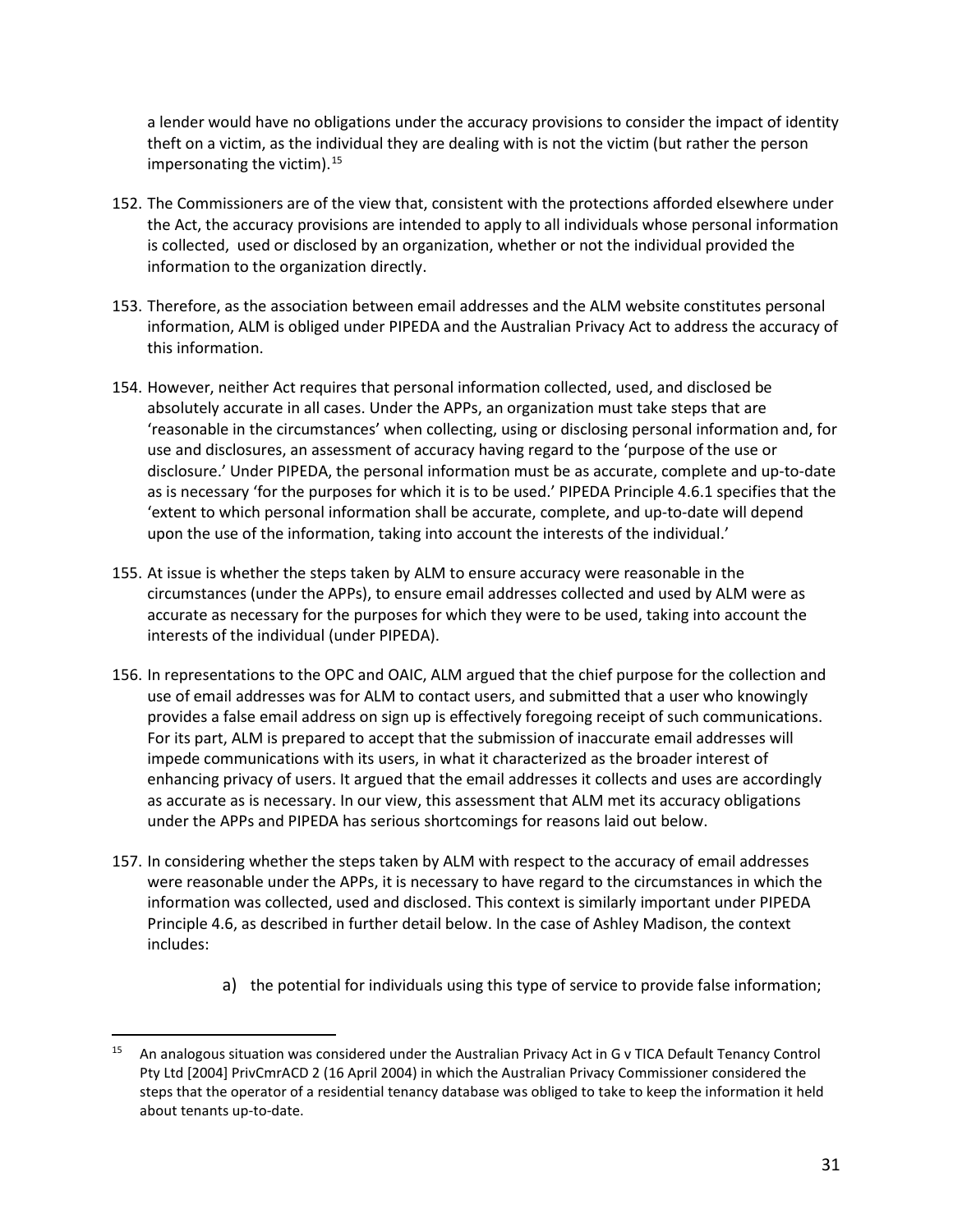- b) the particular sensitivity of the nature of the service and any related communications, and the serious implications of a false association with Ashley Madison; and
- c) ALM's knowledge that a subset of its users submit false email addresses.
- 158. In this context the Commissioners are of the view that it was insufficient, in the particular circumstances of the Ashley Madison website, for ALM to assume that since an email address was provided by a user, it must be that individual's email address (rather than that of a non-user).
- 159. ALM does take some steps to address the issue of non-users' email addresses being inaccurately associated with Ashley Madison. It collects contact information directly from users during account sign up. After this, it sends a welcome email to the email address provided. This welcome email, containing a note in the footer that an individual can contact ALM if the email has been sent to them in error, affords a non-user some opportunity to identify and correct the inaccuracy if their email address has been falsely used by someone else.
- 160. With respect to this approach, the Commissioners are of the view that the welcome email footer is an insufficient method to address accuracy concerns relating to the email addresses of non-users being inaccurately associated with the Ashley Madison service. This approach places the onus on a non-user to proactively respond to an unsolicited email of unknown origin – a practice which is rightly viewed as a potentially risky activity that individuals should generally avoid.[16](#page-31-0)
- 161. Under PIPEDA Principles 4.6 and 4.6.1 and APP 10.2, ALM's assessment above that the information is sufficiently accurate is not commensurate with the important purpose to which these emails will be put. Specifically, the purpose for which the email addresses are being used is to contact users, not non-users, on a highly personal, sensitive and discreet matter (that is, communications to facilitate discreet affairs). Nor does ALM's approach take into account the interests of the individuals, which includes non-users whose email addresses are used without consent and who may receive an 'unwelcome' communication from ALM that falsely associates them (in their eyes, and the eyes of others) with the company's services.
- 162. In addition, PIPEDA Principle 4.6.1 also requires that information must be sufficiently accurate to minimize the possibility that inappropriate information may be used to make a decision about the individual. Even absent a data breach, by virtue of ALM sending emails, including, at a minimum, a welcome email, to email addresses provided by users on sign up, ALM is exposing the purported association with Ashley Madison to anyone reading or having access to the email. As a consequence, if emails from the Ashley Madison website were inaccurately sent to a non-user's work or shared home email address, the assumed connection to Ashley Madison could affect

<span id="page-31-0"></span> <sup>16</sup> See the following guidance for individuals warning against responding to an unsolicited email of unknown origin, and specifically, against clicking 'unsubscribe' links in suspicious emails:

<sup>•</sup> Australian Communications and Media Authority, *Spam FAQ*, available at [<http://www.acma.gov.au/Citizen/Stay-protected/My-online-world/Spam/spam-faqs>](http://www.acma.gov.au/Citizen/Stay-protected/My-online-world/Spam/spam-faqs);

<sup>•</sup> Government of Canada, *Protect Yourself Online or While Mobile*, available at [<http://fightspam.gc.ca/eic/site/030.nsf/eng/h\\_00095.html>](http://fightspam.gc.ca/eic/site/030.nsf/eng/h_00095.html); and

<sup>•</sup> Office of the Privacy Commissioner of Canada, *Top 10 tips to protect your inbox, computer and mobile device*, available at [<https://www.priv.gc.ca/resource/op-vpel/casl\\_tips\\_ind\\_e.asp>](https://www.priv.gc.ca/resource/op-vpel/casl_tips_ind_e.asp).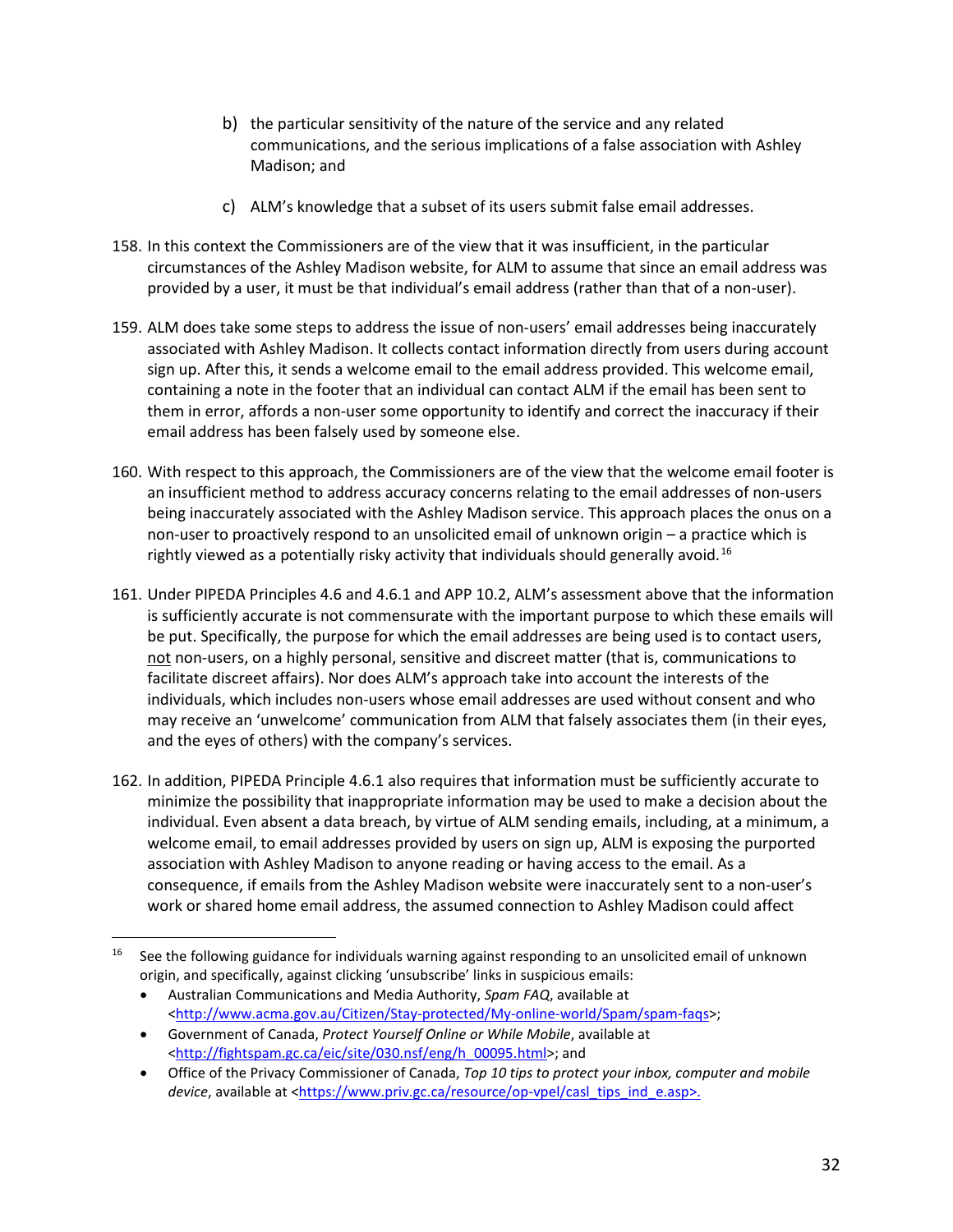decisions made about the individual by an employer, family member, or other acquaintances and cause significant and persistent reputational harm.

- 163. Given the circumstances identified above and particularly considering the highly unique and sensitive nature of the Ashley Madison website, the Commissioners are of the view that ALM must take further steps to better assure the accuracy of the email addresses that it collects and uses.
- 164. A range of reasonable options are available to ALM to reduce the inaccuracy of email addresses held by ALM, and the associated risk to non-users being falsely linked to the website. For example, if ALM made the email address field optional, this would largely reduce the incentive and likelihood for users to provide false information, thereby reducing the serious privacy risks to non-users. Making the email address field optional would be in keeping with PIPEDA Principle 4.4 (Limiting Collection). Alternatively, ALM could implement technical measures to reduce inaccuracy, such as an automated process to verify that an email address rightly belongs to the new user.
- 165. As a final note, ALM submitted that by not verifying email addresses, it is enhancing the privacy of its users by affording them the ability to deny an association with the website. ALM further said that its choice to make the email address field mandatory enhances the privacy of users, arguing that 'if the email field was rendered optional, only those users that wanted to receive email messages to their working address would use the feature,' thus reducing the ability of users who had provided a valid email address to deny their association with the website.
- 166. The Commissioners do not agree that ALM's practice of making the email address field mandatory, but not verified, is privacy enhancing for users. An approach that creates unnecessary reputational risks in the lives of non-users, in order to provide users with a possibility of denying their association with Ashley Madison, is not in keeping with the intent of either PIPEDA or the Australian Privacy Act. In fact, under the current scheme, a greater relative population of individuals would have the potential reputation impacting cloud of an association with Ashley Madison hanging over them. In such a context, a '*deniable association*' still remains a reputation damaging '*possible association*' in the eyes of decision makers, family members and influencers. The possible benefit to ALM users cannot be considered in isolation without regard to the possible harm to non-users.
- 167. In conclusion, the Commissioners are of the view that in the particular circumstances of the Ashley Madison website, the steps that ALM takes to assure the accuracy of email addresses associated with new user accounts falls short of what is required by PIPEDA Principle 4.6 and APP 10. By not taking reasonable steps to ensure that email addresses are as accurate as is necessary for the purposes for which they are to be used, and by failing to take into account the interests of the affected individuals (including non-users), ALM has contravened PIPEDA Principle 4.6. Taking these circumstances into account, by not taking reasonable steps to ensure the email addresses it collects are accurate, ALM has contravened APP 10.1., and by not taking steps to ensure the email addresses it uses or discloses are accurate having regard to the purpose for which they are handled, ALM has contravened APP 10.2.

#### *Recommendations for ALM*

<span id="page-32-0"></span>168. To address the above findings, the OPC and OAIC recommend that by 31 March 2017, ALM: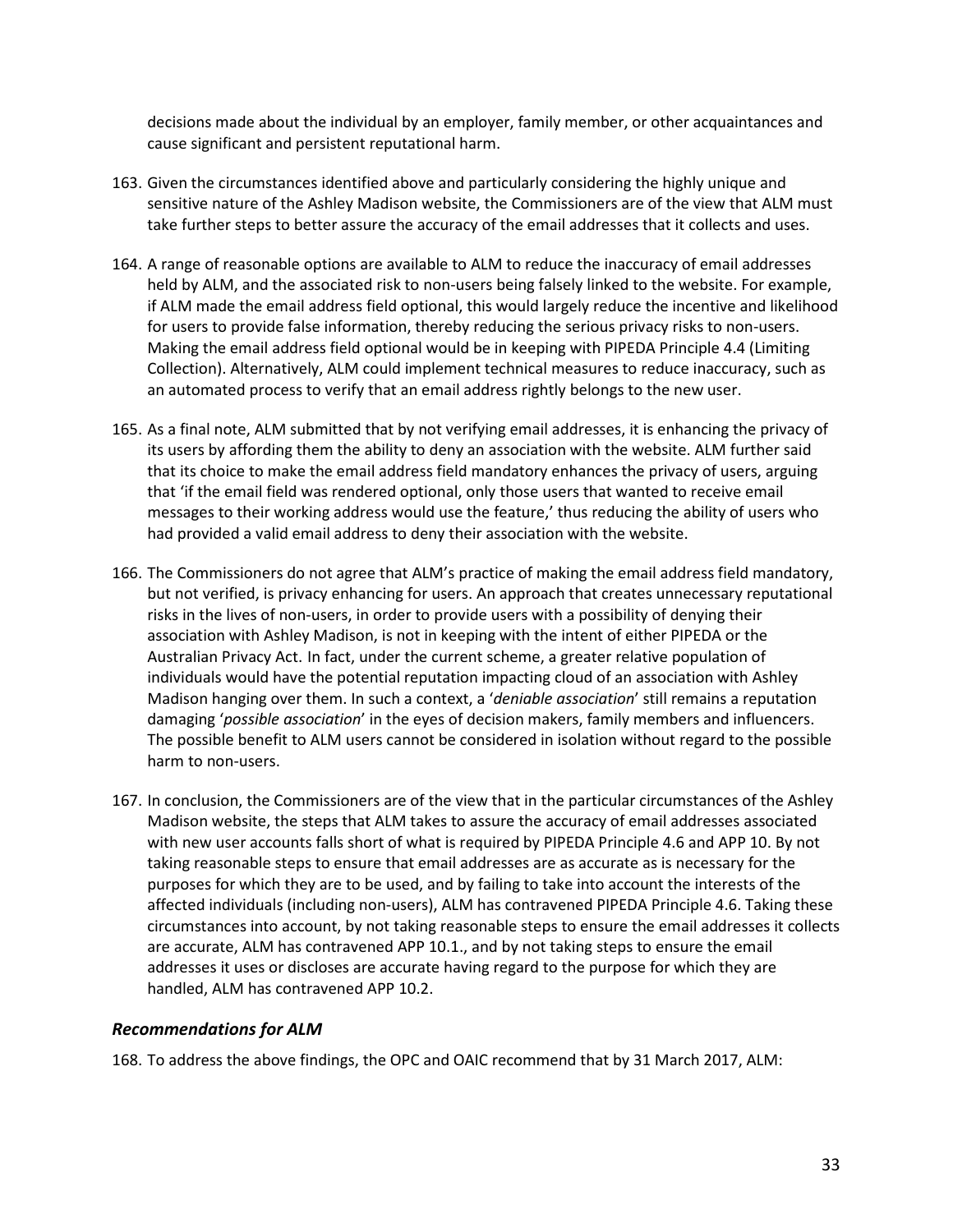- a) amend its account creation process to allow users to join the Ashley Madison website without providing an email address, or if it continues to require email addresses from new users, implement technical measures to enhance the accuracy of email addresses provided to the reasonable satisfaction of OPC and OAIC; and
- b) submit to the OPC and the OAIC details of the steps it has taken to comply with the above.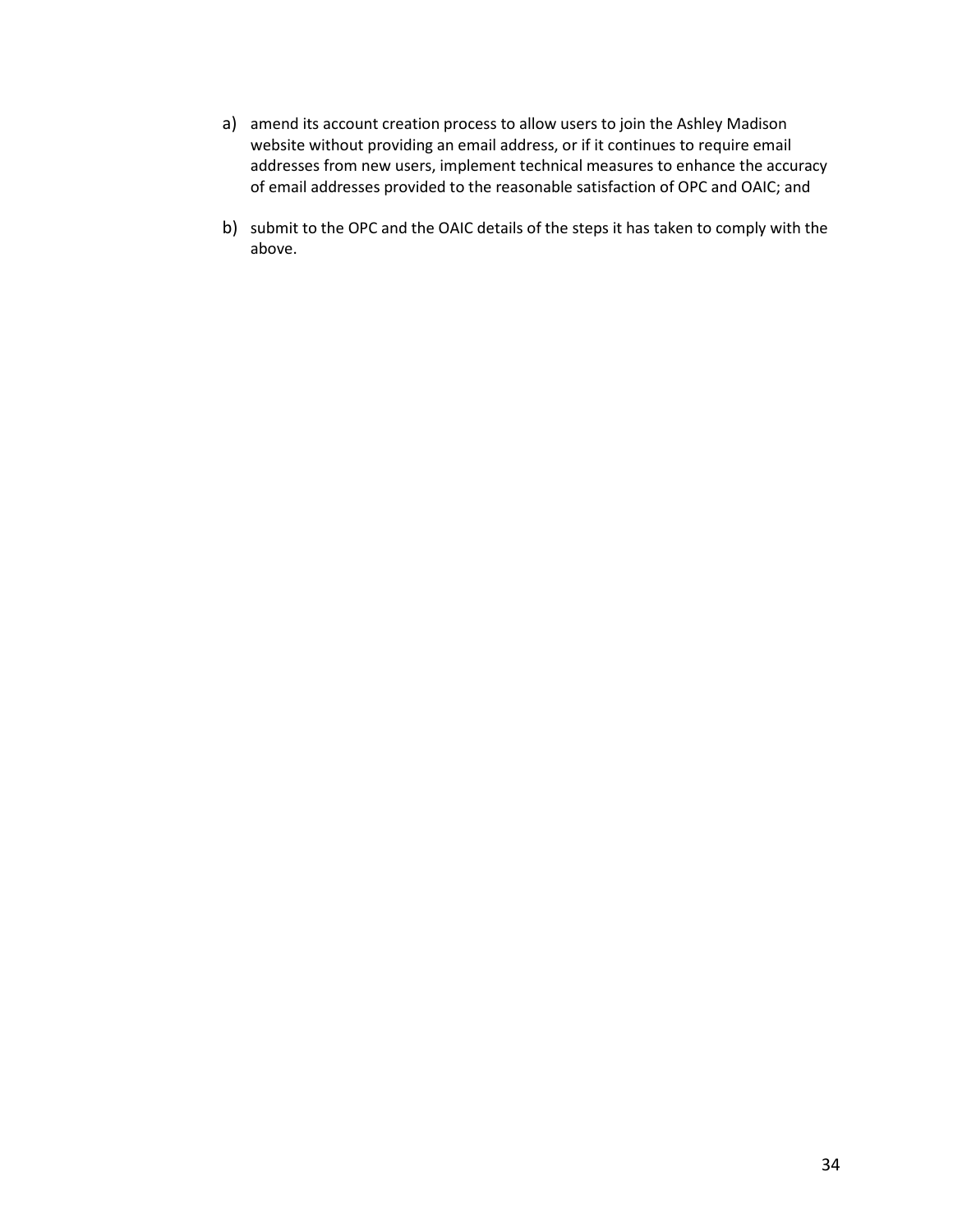## **Transparency with users**

## *Requirement for openness and informed consent*

### <span id="page-34-0"></span>*PIPEDA*

- <span id="page-34-1"></span>169. Section 6.1 of PIPEDA states that the consent of an individual is only valid if it is reasonable to expect that an individual to whom the organization's activities are directed would understand the nature, purpose and consequences of the collection, use or disclosure of the personal information to which they are consenting.
- 170. PIPEDA Principle 4.8 requires that an organization make information about its personal information handling policies and practices readily available to individuals. Principle 4.8.1 goes on to require that this information shall be made available in a form that is generally understandable.
- 171. PIPEDA Principle 4.3 states that the knowledge and consent of an individual is required for the collection, use, or disclosure of personal information, except where inappropriate. Principle 4.3.5 notes that in obtaining consent, the reasonable expectations of the individual are also relevant.
- 172. Finally, Principle 4.3.5 also requires, among other elements, that consent shall not be obtained through deception.
- 173. Openness and valid consent are important principles to allow individuals to make informed decisions about which organization to entrust with their personal information. Although PIPEDA does not have a general requirement to disclose details about information security to users in order to obtain valid consent, it does require that individuals be able to understand the nature, purpose and consequences of the collection, use or disclosure of the personal information to which they are consenting. Accordingly, the investigation considered whether the information ALM provided to users when they were deciding whether to supply ALM with their personal information was adequate.

#### *Australian Privacy Act*

- 174. In the Australian Privacy Act, APP 1 and APP 5 require organizations to inform individual of certain matters concerning the organization's information handling practices. APP 1.3 requires organizations to publish a privacy policy about 'the management of personal information by an entity', and this may include some general information about security measures.<sup>17</sup> However, there is no requirement in the APPs for an organization to explain in detail its security safeguards, or to provide details about its procedure for closing user accounts.
- 175. As such, the discussion in this section of the report is confined only to ALM's obligations under PIPEDA.

<span id="page-34-2"></span> $17$  See paragraph 1.20 of the Australian Privacy Principles guidelines.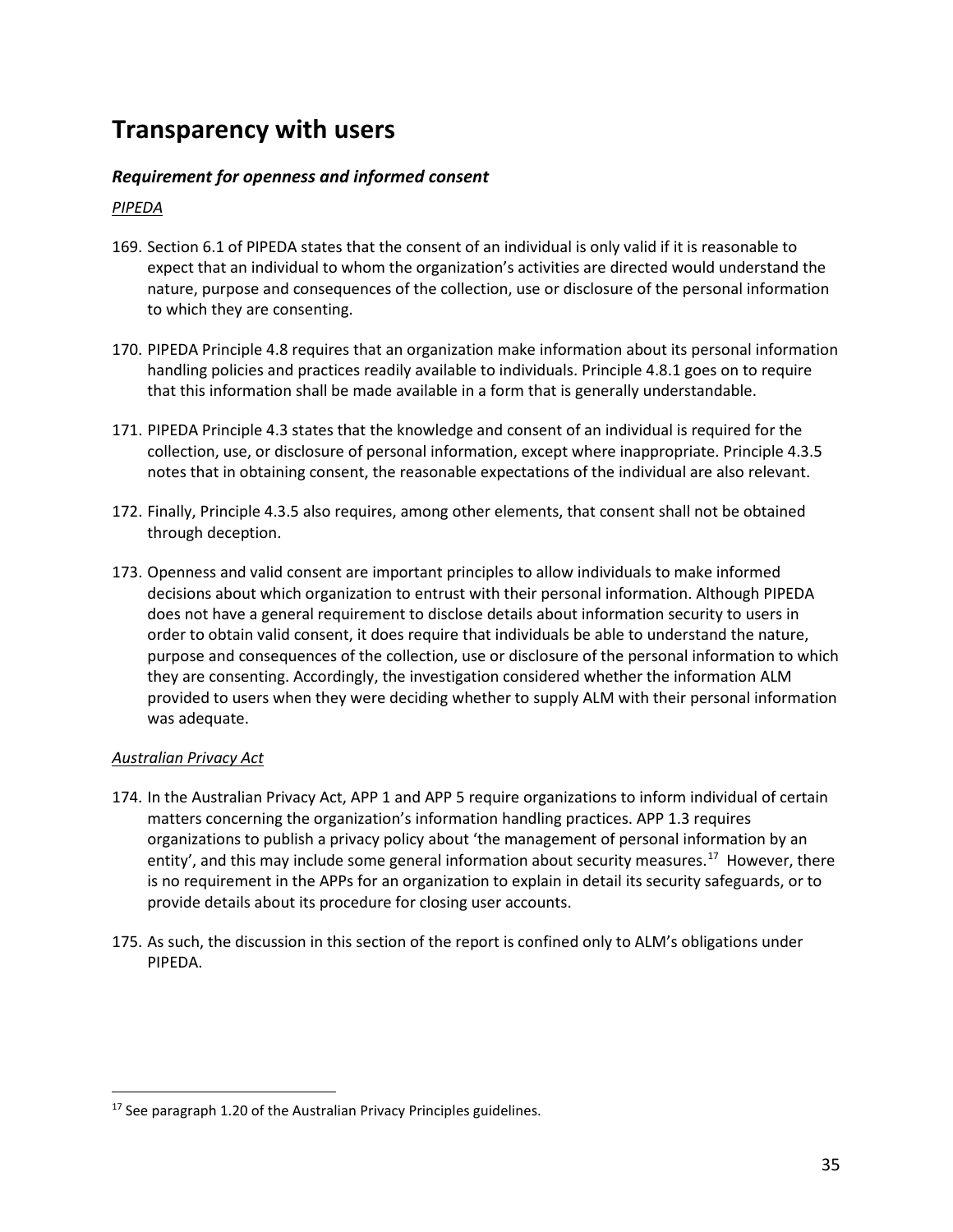## *Practices at the time of the data breach*

- 176. At the time of the data breach, when an individual was deciding whether to sign up as a user on the Ashley Madison website, that decision would have been informed by available sources of information provided by ALM about its personal information handling practices.
- <span id="page-35-0"></span>177. The first source of information is the Ashley Madison home page. As noted in paragraph 51 above, at the time of the data breach the front page of the Ashley Madison website prominently displayed a series of trust-marks which conveyed a high level of security and discretion for the site. These included a medal icon labelled 'trusted security award', a lock icon indicating the website was 'SSL secure', and a statement that the website offered a '100% discreet service'.
- 178. The Ashley Madison home page has since been changed by ALM to remove the medal icon labelled 'trusted security award' and the statement that the website offers a '100% discreet service.'
- 179. The second source of information is ALM's Terms and Conditions and Privacy Policy (accessible via a link from the sign up page). With respect to security safeguards, the Privacy Policy at the time of the data breach said:

#### *Security*

*We treat data as an asset that must be protected against loss and unauthorized access. To safeguard the confidentiality and security of your PII, we use industry standard practices and technologies including but not limited to "firewalls", encrypted transmission via SSL (Secure Socket Layer) and strong data encryption of sensitive personal and/or financial information when it is stored to disk.*

Though not included in the Privacy Policy, the Terms and Conditions said:

#### *I. Privacy & Use of Information*

*You acknowledge that although we strive to maintain the necessary safeguards to protect your personal data, we cannot ensure the security or privacy of information you provide through the Internet and your email messages. Our Privacy Policy is incorporated into the Terms by this reference. You agree to release us, our parent, subsidiaries, and affiliated entities and ours and their shareholders, officers, directors, employees and agents, successors and assigns from all claims, demands, damages, losses, liabilities of every kind, know (sic) and unknown, direct and contingent, disclosed and undisclosed, arising out of or in any way related to the release or use of such information by third parties.* 

180. With respect to account closure options and retention, ALM's Privacy Policy states:

#### *How long do you keep the information I've provided you?*

*We keep the information you have given us for at least as long as your Ad Profile stays active or hidden. ….You have the opportunity to opt-out of certain communications and modify personal information or demographic information you have provided to us, and to hide information visible to the public users of the Website at any time by going to the 'Manage profile' or 'message Center' sections on your Ad Profile.*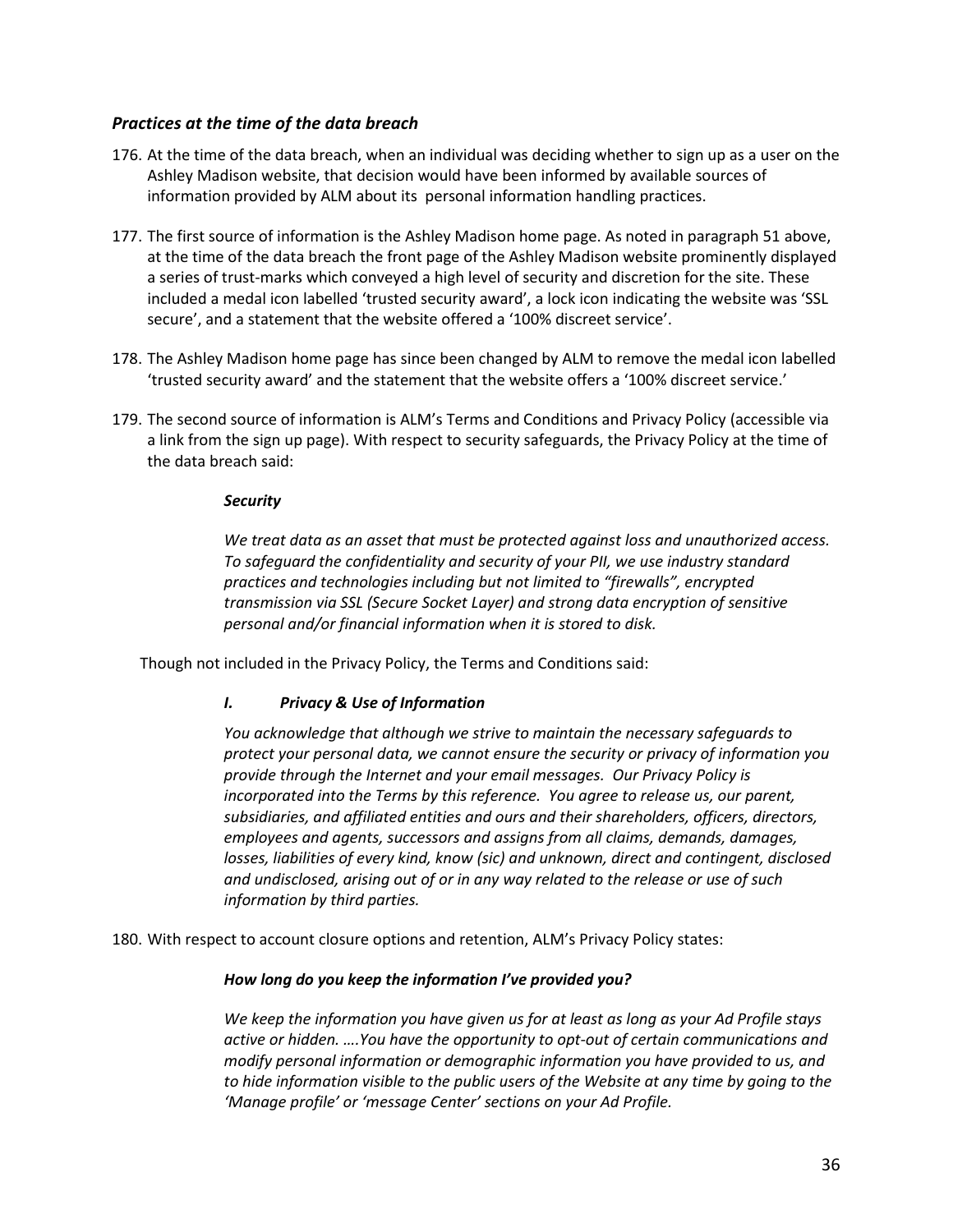*…Please also note that changing or deleting your information through the 'Manage Profile' or 'Message Centre' section of the system, or opting-out of email notifications from us, will only change or delete the data in our database for the purpose of future activities and communications. These changes and deletions will not change or delete information or emails that are queued to be sent or have already been sent.*

181. ALM's Terms and Conditions include the following:

#### *C. Cancellation of Your Account for non-Usage*

*If you have not logged into your account within the previous 90 days, we reserve the right to cancel your remaining credits. ….*

#### *F. Termination*

*…You may terminate your access to the Service at any time via our Site or by sending us written or email notice of termination. You will not be entitled to any refund of unused credits or subscription fees upon your termination of your access to our Services for any reason whatsoever.*

#### *G. Complete Profile Removal*

*You may also select the "Complete Profile Removal" option, which is offered separately of basic termination. This feature will remove any existence of the account on the Service, including all messages sent and received (regular, collect, priority), Winks, Gifts, all photos you have uploaded, any Site usage history and other personally identifiable information. By using the Service, you hereby acknowledge that Members' communications may no longer be accessible should that Member have selected the Complete Profile Removal.*

- 182. Only after a user has created a profile on Ashley Madison, would a link be accessible to the user from their profile settings titled 'Delete Profile'. If the user clicked this link, they would be taken to a page explaining, for the first time, that they could completely remove their profile (as described above) for a fee (\$19 for Canadian users), or 'hide' their profile for free.
- 183. As described in paragraph 108 above, after a user chose to pay to delete their profile, and the payment was processed, they would receive a notification indicating:

*This notice confirms that Ad Profile number … has been successfully deleted from our system. Some information will be retained for 6-12 months due to legal and financial reasons after which it will be removed as well.*

184. The only other reference to the fact that any information would be retained after purchasing a full delete is found separately in the 'Financial Information' section in ALM's Privacy Policy which states that users who provide financial information to ALM '…consent to our providing of your financial information to our service providers and to such third parties as we determine necessary to support and process your activities and transactions, as well as to your credit card issuer for their purposes.'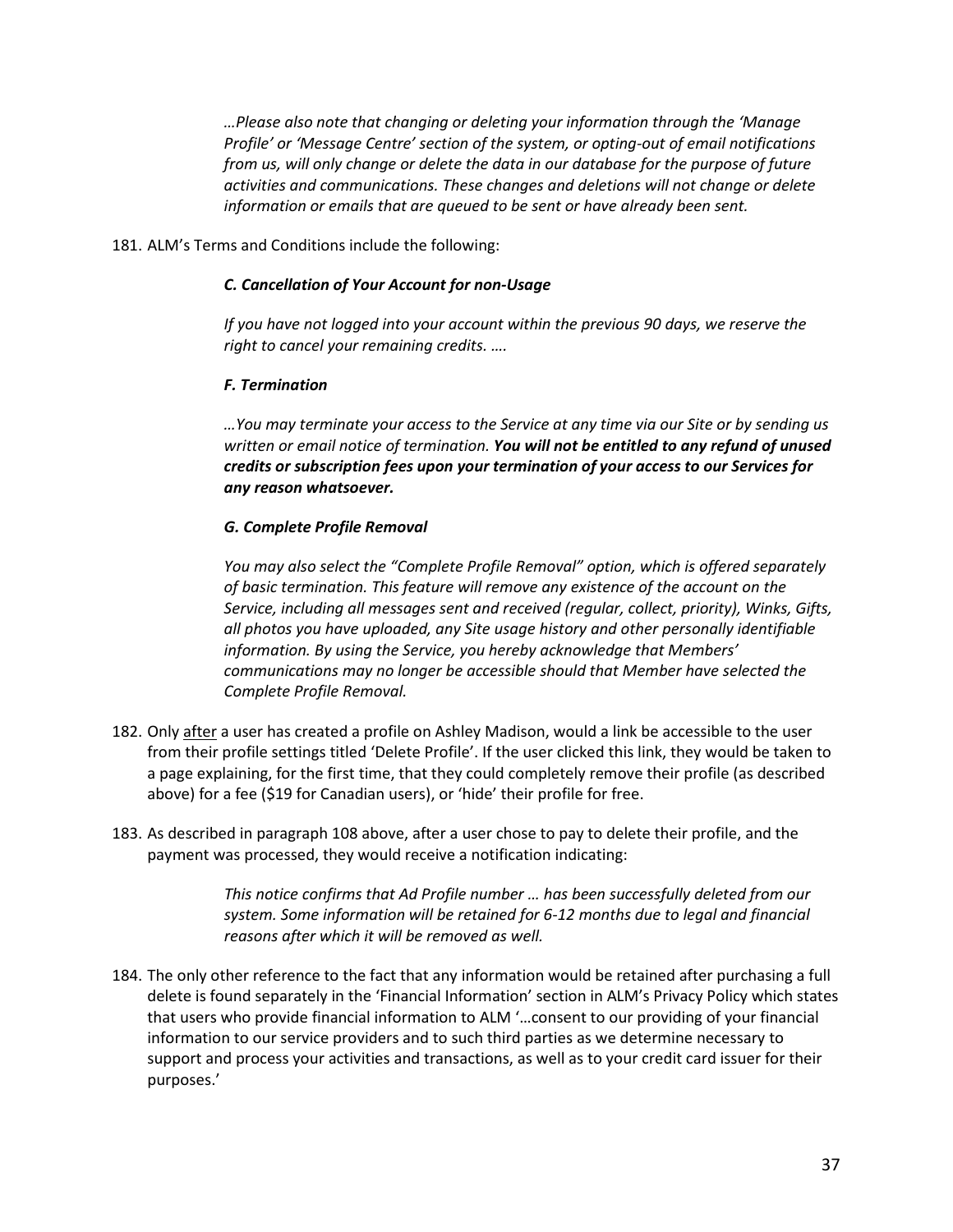- 185. ALM confirmed that in practice all user information, including both financial information and nonfinancial information, was retained in all cases for 12 months.
- 186. There are two issues at hand. The first issue is whether the information provided to users as described above was adequate under PIPEDA's Principle 4.8.
- 187. The second issue is whether the information above, made available to users when they were choosing to provide personal information to ALM, was adequate to ensure that the consent was valid and not obtained through deception.

## *Findings*

- <span id="page-37-0"></span>188. While ALM did provide some information about their security safeguards and account closure options and retention practices, critical elements of their practices that would have been material to prospective users' decision to join Ashley Madison were either absent, difficult to understand or deceptive. Notably:
	- a) While some information on security safeguards was provided in the Privacy Policy and Terms and Conditions, ALM confirmed that the 'trusted security award' trustmark on their home page was simply their own fabrication rather than a validated designation by any third party.
	- b) It is also unclear, even from a careful reading of both the Privacy Policy and Terms and Conditions, that unless a user chooses a full delete, their profile will be retained indefinitely. The wording in the Privacy Policy is that information will be retained 'at least as long as your Ad Profile stays active or hidden.' In another section of the Terms and Conditions it states that if users do not log into their account for 90 days, ALM reserves the right to cancel any remaining credits. This could further confuse the user or lead them to expect that inactivity can alone lead to the deactivation or deletion of their account. In this context, it is not clear that an 'active' ad profile is simply any profile, no matter how old, that has not been hidden or deleted. ALM asserts that the existence of a 'Complete Profile Removal' option separate from 'basic termination' in the Terms and Conditions made it clear that basic termination would not include the deletion of their personal information. We do not agree. This stand-alone description does not counter the impression created by the other statements, and in fact, could serve to further confuse the issue.
	- c) Users choosing the full delete option were not informed until after they had paid for the full delete that their information would in fact be retained for an additional 12 months.
- 189. In this context, ALM did not meet its obligations under PIPEDA Principle 4.8.1 to be open about its policies and practices with respect to the management of personal information, and to make that information available in a form that is generally understandable.
- 190. In light of the failure to be open about personal information handling practices, it is relevant to consider whether the consent obtained by ALM for the collection of users' personal information was valid, and additionally, whether it was obtained through deception.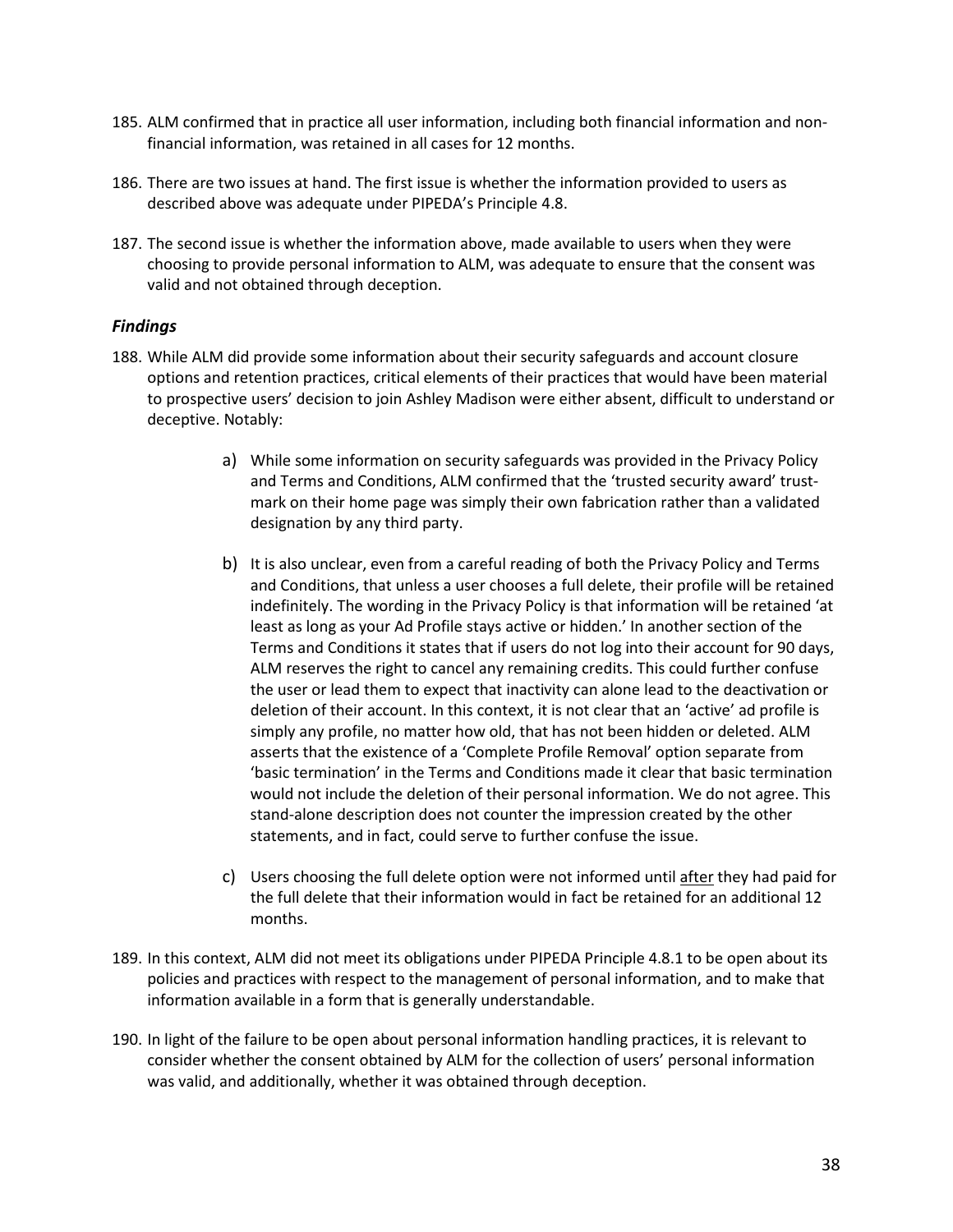- 191. Section 6.1 of PIPEDA states that consent is only valid if it is reasonable to expect that an individual to whom the organization's activities are directed would understand the nature, purpose and consequences of the collection, use or disclosure of the personal information to which they are consenting. Principle 4.3.5 states that in obtaining consent, the reasonable expectations of the individual are also relevant, and that consent shall not be obtained through deception.
- 192. The particular nature of the Ashley Madison service, including the potential consequences for individuals of unauthorized disclosure of their personal information, makes it reasonable to expect that transparency about information security and retention practices was a critical component of valid consent in this context. Given the nature of the services being offered by the Ashley Madison website (that is, facilitating affairs) and the discretion sought and expected by users, it is reasonable to expect that some individuals might have chosen not to share their personal information with ALM if they had not been misled at registration by the fictitious security trustmark, and if they had been made aware that ALM would retain their information indefinitely unless they paid a fee for deletion.
- 193. The fictitious trust-mark appears to have been designed by ALM to deliberately foster a false general impression among prospective users that the organization's information security practices had been reviewed and deemed high quality by an independent third party. This is one of the few pieces of prominently displayed 'information' about ALM's personal information handling practices accessible by prospective users when deciding whether to sign up. Given that this trust-mark goes to the reasonable user's material consideration of security and discretion in these particular circumstances, it is our conclusion that its posting on Ashley Madison's home page invalidated consent, in contravention of PIPEDA Principle 4.3.5.
- 194. Considered individually and in concert with each other, the OPC is of the view that the lack of clarity regarding retention practices, and the presence of a deceptive trust-mark, could have materially impacted on a prospective user's informed consent to join the Ashley Madison site and allow the collection, use and disclosure of their personal information.
- 195. Therefore, the failure by ALM to be open about these personal information handling practices is material to the validity of consent. In this context, it is our conclusion that the consent obtained by ALM for the collection of personal information upon user sign up was not valid and therefore contravened PIPEDA section 6.1.
- 196. In providing false information about its security safeguards, and in failing to provide material information about its retention practices, ALM contravened PIPEDA section 6.1 as well as Principles 4.3 and 4.8.

## *Recommendations for ALM*

<span id="page-38-0"></span>197. To address the above findings, the OPC recommends that by 28 February 2017, ALM:

a) review its Terms and Conditions, Privacy Policy, and other information made accessible to users for accuracy and clarity with respect to its information handling practices - this should include, but not be limited to, making it clear in its Terms and Conditions, and on the page on which people choose how to deactivate their accounts, the details of all of the deactivation and deletion options available;